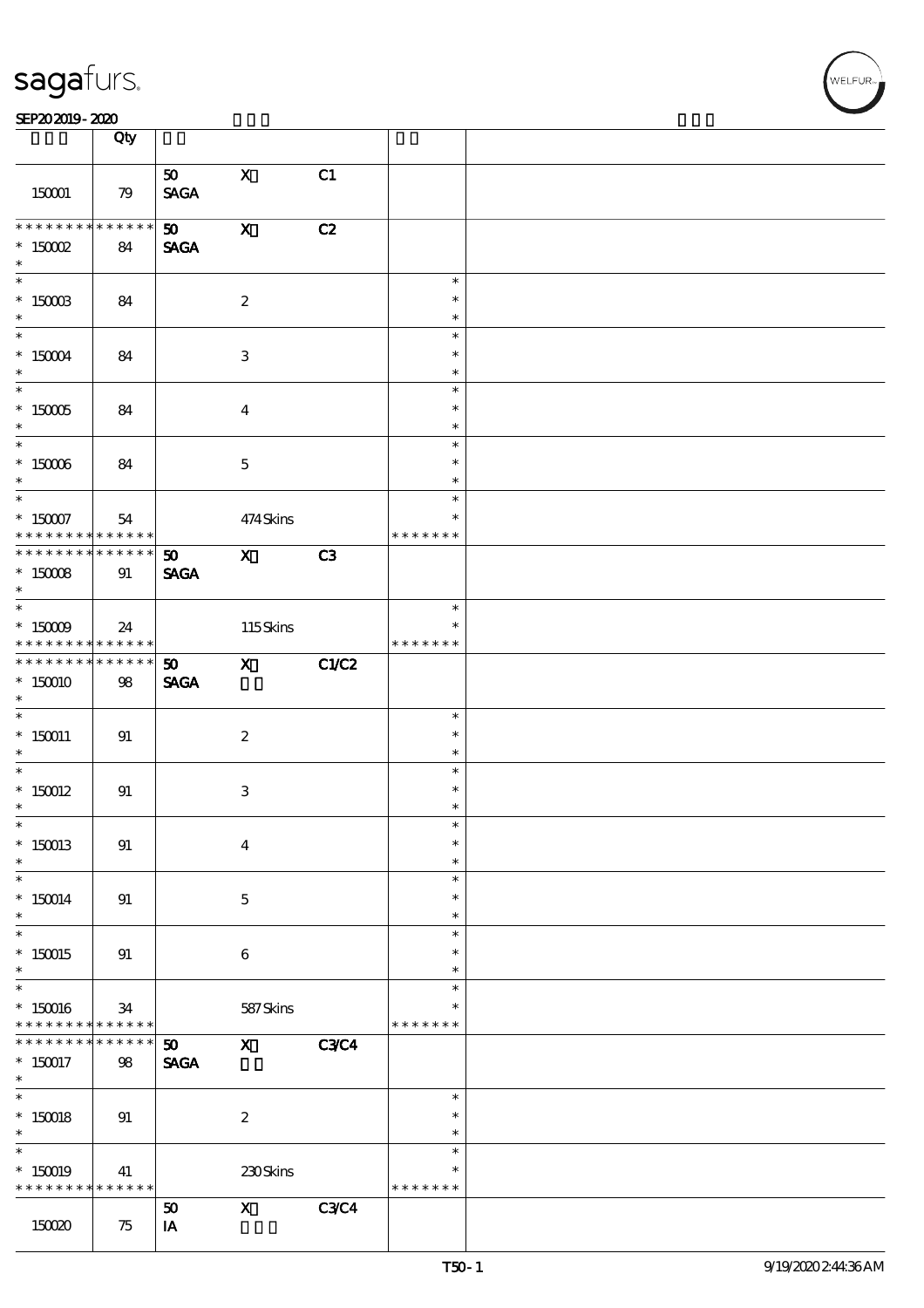| SEP202019-2020 |  |  |
|----------------|--|--|
|----------------|--|--|

|                                                                                     | Qty               |                                      |                             |                                   |  |
|-------------------------------------------------------------------------------------|-------------------|--------------------------------------|-----------------------------|-----------------------------------|--|
| * * * * * * * * * * * * * *<br>$^*$ 150021<br>$\ast$                                | 98                | $\mathbf x$<br>50<br>${\bf s}$       | C1/C2                       |                                   |  |
| $\ast$<br>$* 150022$<br>$\ast$                                                      | 91                | $\boldsymbol{2}$                     |                             | $\ast$<br>$\ast$<br>$\ast$        |  |
| $\overline{\ast}$<br>$^*$ 150023 $\,$<br>* * * * * * * * <mark>* * * * * * *</mark> | 80                |                                      | 269Skins                    | $\ast$<br>∗<br>* * * * * * *      |  |
| * * * * * * * *<br>$^*$ 150024 $\,$<br>$\ast$                                       | * * * * * *<br>98 | $\mathbf{x}$<br>50<br>${\bf z}$      | <b>C3C4</b>                 |                                   |  |
| $\overline{\ast}$<br>$^\ast$ 150025<br>* * * * * * * * * * * * * *                  | 73                |                                      | 171 Skins                   | $\ast$<br>$\ast$<br>* * * * * * * |  |
| 150026                                                                              | 63                | 50<br>$\mathbf{B}$                   | $\mathbf X$<br><b>C2/C3</b> |                                   |  |
| * * * * * * * * * * * * * *<br>$^*$ 150027 $\,$<br>$\ast$                           | 91                | 50<br>IA                             | X /<br><b>C2/C3</b>         |                                   |  |
| $\ast$<br>$*150028$<br>* * * * * * * * * * * * * * *                                | 74                |                                      | 165Skins                    | $\ast$<br>$\ast$<br>* * * * * * * |  |
| 150029                                                                              | $52\,$            | X /<br>50<br>${\bf s}$               | <b>C2/C3</b>                |                                   |  |
| 150030                                                                              | $36\,$            | X /<br>50<br>$\mathbf{B}$            | <b>C2/C3</b>                |                                   |  |
| * * * * * * * *<br>$^*$ 150031 $\,$<br>$\ast$                                       | ******<br>84      | $\boldsymbol{\omega}$<br><b>SROY</b> | C1                          |                                   |  |
| $\ast$<br>$^*$ 150032 $\,$<br>$\ast$                                                |                   |                                      |                             | $\ast$<br>$\ast$                  |  |
|                                                                                     | 77                | $\boldsymbol{2}$                     |                             | $\ast$                            |  |
| $*$<br>$^\ast$ 150033<br>$\ast$                                                     | ${\bf 77}$        | $\,3$                                |                             | $\ast$<br>$\ast$<br>$\ast$        |  |
| $\ast$<br>$^\ast$ 150034<br>$\ast$                                                  | 77                | $\boldsymbol{4}$                     |                             | $\ast$<br>$\ast$<br>$\ast$        |  |
| $\ast$<br>$^\ast$ 150035<br>$\ast$                                                  | 77                | $\mathbf 5$                          |                             | $\ast$<br>$\ast$<br>$\ast$        |  |
| $\ast$<br>$^\ast$ 150036<br>$\ast$                                                  | 77                | $\,6\,$                              |                             | $\ast$<br>$\ast$<br>$\ast$        |  |
| $\overline{\phantom{a}}$<br>$^*$ 150037<br>$\ast$                                   | 77                | $\boldsymbol{7}$                     |                             | $\ast$<br>$\ast$<br>$\ast$        |  |
| $\overline{\ast}$<br>$^\ast$ 150038<br>$\ast$                                       | 77                | $\bf 8$                              |                             | $\ast$<br>$\ast$<br>$\ast$        |  |
| $\ast$<br>$^*$ 150039 $\,$<br>$\ast$                                                | 63                | $\boldsymbol{9}$                     |                             | $\ast$<br>$\ast$<br>$\ast$        |  |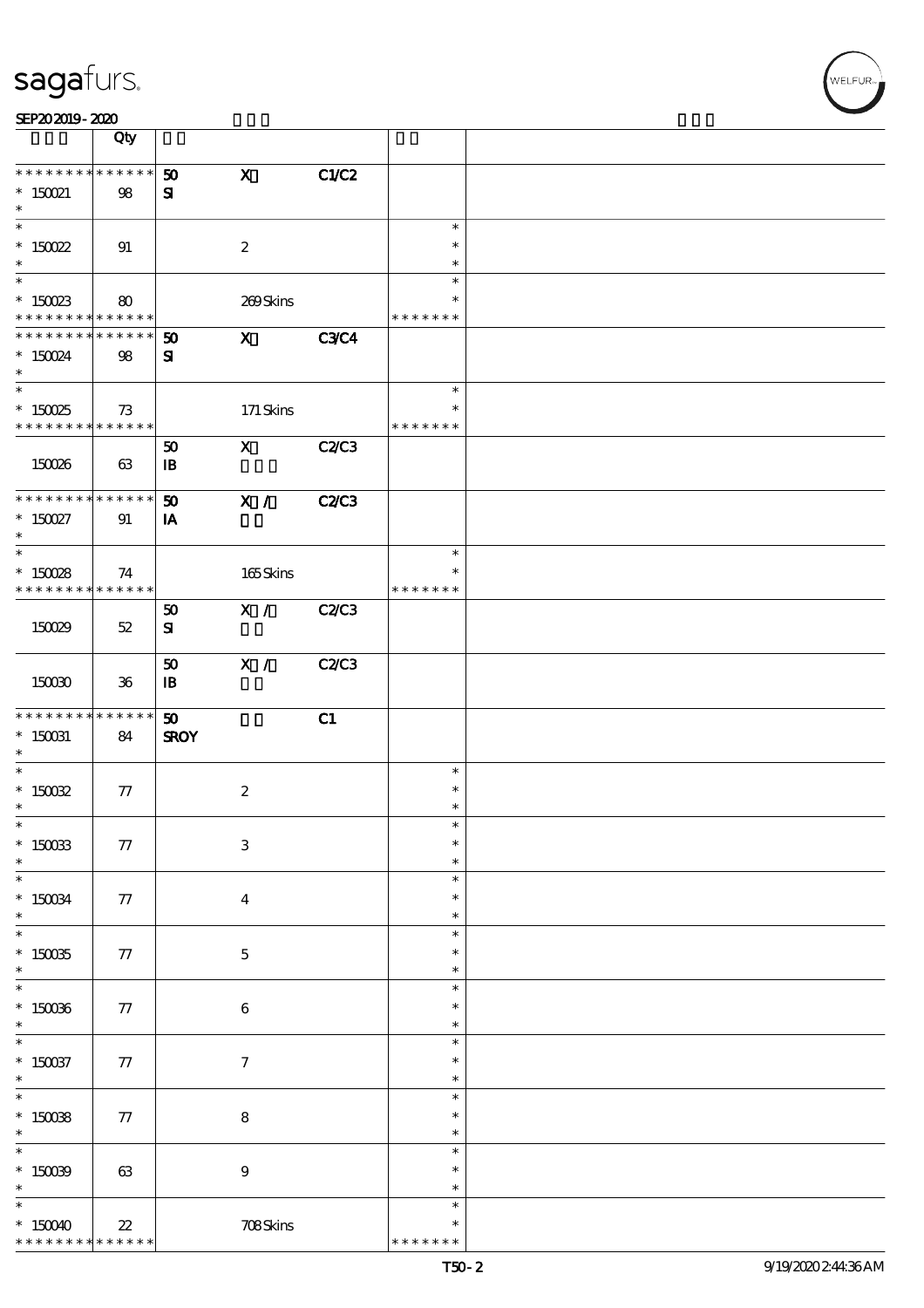|                                                          | Qty                     |                                            |       |                                        |  |
|----------------------------------------------------------|-------------------------|--------------------------------------------|-------|----------------------------------------|--|
| * * * * * * * * * * * * * *<br>$*$ 150041<br>$\ast$      | 84                      | 50 <sub>o</sub><br><b>SAGA</b>             | C1    |                                        |  |
| $\overline{\phantom{0}}$<br>$*150042$<br>* * * * * * * * | 84<br>******            | 168Skins                                   |       | $\ast$<br>$\ast$<br>* * * * * * *      |  |
| * * * * * * * *<br>$*150043$<br>$\ast$                   | * * * * * *  <br>84     | $\boldsymbol{\mathfrak{D}}$<br><b>SAGA</b> | C2    |                                        |  |
| $\overline{\phantom{0}}$<br>$* 150044$<br>$\ast$         | 84                      | $\boldsymbol{2}$                           |       | $\ast$<br>$\ast$<br>$\ast$             |  |
| $*150045$<br>$*$                                         | 84                      | $\ensuremath{\mathbf{3}}$                  |       | $\ast$<br>$\ast$<br>$\ast$             |  |
| $*150046$<br>$\ast$                                      | 84                      | $\bf{4}$                                   |       | $\ast$<br>$\ast$<br>$\ast$             |  |
| $* 150047$<br>$\ast$                                     | 84                      | $\mathbf 5$                                |       | $\ast$<br>$\ast$<br>$\ast$             |  |
| $*150048$<br>$\ast$<br>$\overline{\phantom{0}}$          | 84                      | $\boldsymbol{6}$                           |       | $\ast$<br>$\ast$<br>$\ast$             |  |
| $*150049$<br>$\ast$                                      | 84                      | $\tau$                                     |       | $\ast$<br>$\ast$<br>$\ast$             |  |
| $*$ 150050<br>* * * * * * * *                            | 39<br>******            | 627Skins                                   |       | $\ast$<br>$\ast$<br>* * * * *<br>$* *$ |  |
| 150051                                                   | 91                      | 50<br>$\operatorname{\mathsf{SAGA}}$       | C2    |                                        |  |
| * * * * * * * *<br>$* 150052$<br>$\ast$                  | $* * * * * * *$<br>91   | 50<br><b>SAGA</b>                          | C3    |                                        |  |
| $\overline{\phantom{0}}$<br>$* 150053$<br>$\ast$         | ${\bf 77}$              | $\boldsymbol{2}$                           |       | $\ast$<br>$\ast$                       |  |
| $\ast$                                                   |                         |                                            |       | $\ast$                                 |  |
| $* 150054$<br>* * * * * * * *                            | 21<br>$***$ * * * * *   | 189Skins                                   |       | $\ast$<br>$\ast$<br>* * * * * * *      |  |
| * * * * * * *<br>$*150055$<br>$\ast$                     | $* * * * * *$<br>$98\,$ | $\boldsymbol{\mathfrak{D}}$<br><b>SAGA</b> | C1/C2 |                                        |  |
| $* 150066$<br>$\ast$                                     | 91                      | $\boldsymbol{2}$                           |       | $\ast$<br>$\ast$<br>$\ast$             |  |
| $*$<br>$* 150057$<br>$\ast$                              | 91                      | $\ensuremath{\mathbf{3}}$                  |       | $\ast$<br>$\ast$<br>$\ast$             |  |
| $\ast$<br>$*150058$<br>$\ast$                            | 91                      | $\boldsymbol{4}$                           |       | $\ast$<br>$\ast$<br>$\ast$             |  |
| $* 150009$<br>$\ast$                                     | 91                      | $\mathbf 5$                                |       | $\ast$<br>$\ast$<br>$\ast$<br>$\ast$   |  |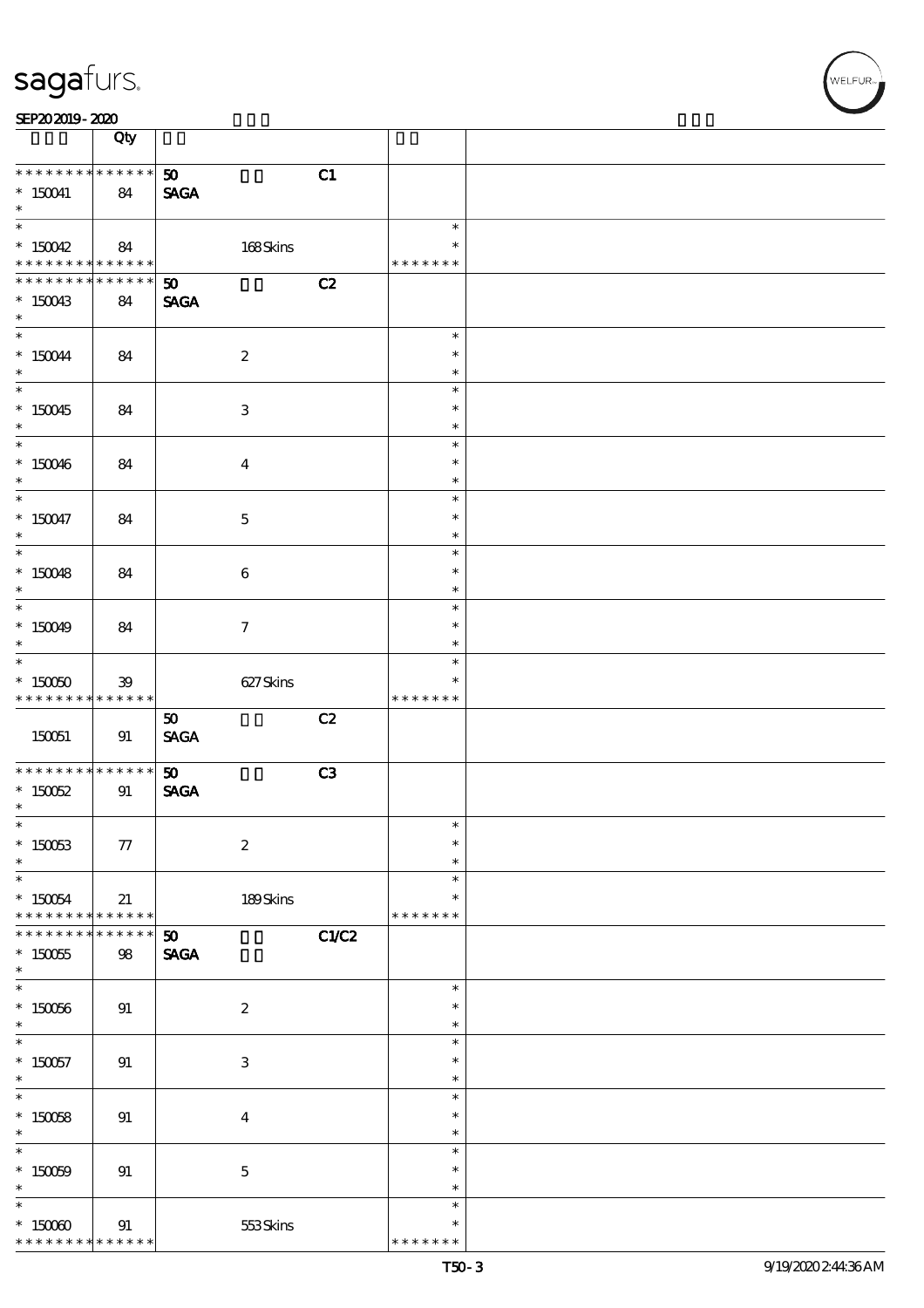|                                | Qty                     |                                  |             |                         |  |
|--------------------------------|-------------------------|----------------------------------|-------------|-------------------------|--|
| * * * * * * * *                | $******$                | 50                               | <b>C3C4</b> |                         |  |
| $*$ 150061<br>$\ast$           | 98                      | <b>SAGA</b>                      |             |                         |  |
|                                |                         |                                  |             | $\ast$                  |  |
| $*$ 150062<br>$\ast$           | 91                      | $\boldsymbol{z}$                 |             | $\ast$<br>$\ast$        |  |
| $\ast$                         |                         |                                  |             | $\ast$                  |  |
| $*$ 150063<br>$\ast$           | 91                      | $\ensuremath{\mathbf{3}}$        |             | $\ast$<br>$\ast$        |  |
| $\ast$                         |                         |                                  |             | $\ast$                  |  |
| $* 150064$<br>$\ast$           | 91                      | $\boldsymbol{4}$                 |             | $\ast$<br>$\ast$        |  |
|                                |                         |                                  |             | $\ast$                  |  |
| $* 150065$<br>* * * * * * * *  | 21<br>* * * * * *       | 392Skins                         |             | *<br>* * * * * * *      |  |
| * * * * * * *                  | * * * * * *             | 50                               | C1/C2       |                         |  |
| $*15006$<br>$\ast$             | 84                      | IA                               |             |                         |  |
| $\overline{\phantom{0}}$       |                         |                                  |             | $\ast$                  |  |
| $*150067$<br>$\ast$            | 84                      | $\boldsymbol{2}$                 |             | $\ast$<br>$\ast$        |  |
|                                |                         |                                  |             | $\ast$                  |  |
| $*$ 150068<br>* * * * * * * *  | 29<br>* * * * * *       | $197$ Skins                      |             | $\ast$<br>* * * * * * * |  |
|                                |                         | ${\bf 50}$                       | <b>C3C4</b> |                         |  |
| 150069                         | 85                      | IA                               |             |                         |  |
| * * * * * * * * <mark>*</mark> | $* * * * * * *$         | 50                               | C1/C2       |                         |  |
| $*$ 150070<br>$\ast$           | 84                      | ${\bf s}$                        |             |                         |  |
| $\overline{\ast}$              |                         |                                  |             | $\ast$                  |  |
| $* 150071$                     | 84                      | $\boldsymbol{2}$                 |             | $\ast$                  |  |
| $\ast$                         |                         |                                  |             | $\ast$                  |  |
| $\ast$                         |                         |                                  |             | $\ast$                  |  |
| * $150072$                     | 84                      | $\ensuremath{\mathbf{3}}$        |             | $\ast$                  |  |
| $\ast$                         |                         |                                  |             | $\ast$                  |  |
| $\ast$                         |                         |                                  |             |                         |  |
| $*150073$<br>* * * * * * * *   | 63<br>* * * * * *       | 315Skins                         |             | $\ast$<br>* * * * * * * |  |
| * * * * * * * *                | $* * * * * * *$         | $\boldsymbol{\mathfrak{D}}$      | <b>C3C4</b> |                         |  |
| $*150074$<br>$\ast$            | 98                      | ${\bf s}$                        |             |                         |  |
| $\ast$                         |                         |                                  |             | $\ast$                  |  |
| $*150075$<br>* * * * * * * *   | $\mathbf{32}$<br>****** | $130$ Skins                      |             | $\ast$<br>* * * * * * * |  |
| 150076                         | ${\bf 32}$              | 50<br>$\, {\bf I} \! {\bf B} \,$ | C1/C2       |                         |  |
| 150077                         | 66                      | 50<br>$\mathbf{B}$               | C2C3        |                         |  |
| * * * * * * * *                | * * * * * *             | 50                               | C1          |                         |  |
| $*150078$<br>$\ast$            | 84                      | <b>SAGA</b>                      |             |                         |  |
| $\ast$                         |                         |                                  |             | $\ast$                  |  |
| $*150079$                      | 84                      | $\boldsymbol{z}$                 |             | $\ast$                  |  |
| $\ast$                         |                         |                                  |             | $\ast$                  |  |
| $\ast$                         |                         |                                  |             | $\ast$                  |  |
| $*15000$                       | 84                      | 252Skins                         |             | $\ast$                  |  |
| * * * * * * * *                | * * * * * *             |                                  |             | * * * * * * *           |  |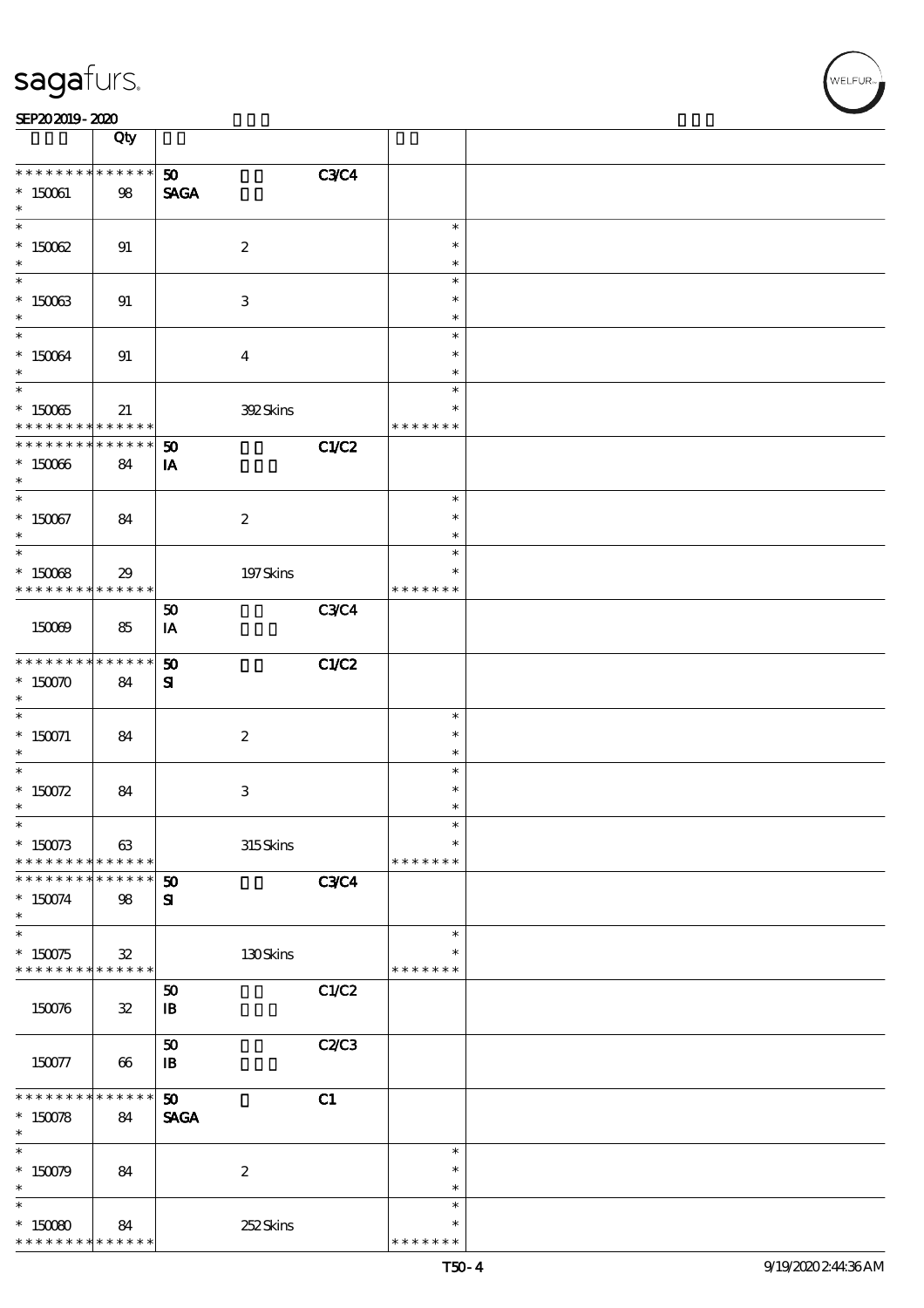|                          | Qty             |                                      |               |  |
|--------------------------|-----------------|--------------------------------------|---------------|--|
| * * * * * * * *          | $******$        |                                      |               |  |
|                          |                 | C2<br>50 <sub>o</sub>                |               |  |
| $* 150081$               | $77\,$          | <b>SAGA</b>                          |               |  |
| $\ast$                   |                 |                                      |               |  |
| $\overline{\ast}$        |                 |                                      | $\ast$        |  |
| $*$ 150082               | $77\,$          | $\boldsymbol{2}$                     | $\ast$        |  |
|                          |                 |                                      |               |  |
| $\ast$                   |                 |                                      | $\ast$        |  |
| $\ast$                   |                 |                                      | $\ast$        |  |
| $* 150083$               | 77              | $\ensuremath{\mathbf{3}}$            | $\ast$        |  |
|                          |                 |                                      | $\ast$        |  |
| $\ast$                   |                 |                                      |               |  |
| $\ddot{x}$               |                 |                                      | $\ast$        |  |
|                          | $77\,$          | $\boldsymbol{4}$                     | $\ast$        |  |
| * 150084                 |                 |                                      | $\ast$        |  |
| $\overline{\ast}$        |                 |                                      | $\ast$        |  |
|                          |                 |                                      |               |  |
| $* 15005$                | 77              | 385Skins                             | $\ast$        |  |
| * * * * * * * *          | * * * * * *     |                                      | * * * * * * * |  |
| * * * * * * *            | * * * * * *     | C1/C2<br>$\boldsymbol{\mathfrak{D}}$ |               |  |
|                          |                 |                                      |               |  |
| $*150066$                | $98\,$          | <b>SAGA</b>                          |               |  |
| $\ast$                   |                 |                                      |               |  |
| $\ast$                   |                 |                                      | $\ast$        |  |
| $* 150087$               | 91              | $\boldsymbol{2}$                     | $\ast$        |  |
| $\ast$                   |                 |                                      |               |  |
|                          |                 |                                      | $\ast$        |  |
| $\overline{\ast}$        |                 |                                      | $\ast$        |  |
| $* 15008$                | 91              | $\ensuremath{\mathbf{3}}$            | $\ast$        |  |
| $\ast$                   |                 |                                      | $\ast$        |  |
|                          |                 |                                      |               |  |
| $*$                      |                 |                                      | $\ast$        |  |
| $* 15000$                | 91              | $\boldsymbol{4}$                     | $\ast$        |  |
| $\ast$                   |                 |                                      | $\ast$        |  |
| $\overline{\phantom{0}}$ |                 |                                      | $\ast$        |  |
|                          |                 |                                      |               |  |
| $*$ 150000               | 91              | $\mathbf 5$                          | $\ast$        |  |
| $\ast$                   |                 |                                      | $\ast$        |  |
|                          |                 |                                      | $\ast$        |  |
|                          |                 |                                      |               |  |
| $* 150091$               | 91              | $\bf 6$                              | $\ast$        |  |
| $\ast$                   |                 |                                      | $\ast$        |  |
| $*$                      |                 |                                      | $\ast$        |  |
| $*$ 150092               | 91              | $\tau$                               | $\ast$        |  |
|                          |                 |                                      |               |  |
| $\ast$                   |                 |                                      | $\ast$        |  |
| $\ast$                   |                 |                                      | ж             |  |
| $*$ 150088               | 91              | $\bf 8$                              | $\ast$        |  |
| $\ast$                   |                 |                                      | $\ast$        |  |
|                          |                 |                                      |               |  |
| $\ast$                   |                 |                                      | $\ast$        |  |
| $*$ 150094               | 88              | 823Skins                             | $\ast$        |  |
| * * * * * * * *          | ******          |                                      | * * * * * * * |  |
| * * * * * * * *          | $* * * * * * *$ |                                      |               |  |
|                          |                 | <b>C3C4</b><br>50 <sub>2</sub>       |               |  |
| $* 150005$               | 98              | <b>SAGA</b>                          |               |  |
| $\ast$                   |                 |                                      |               |  |
| $\overline{\ast}$        |                 |                                      | $\ast$        |  |
|                          |                 |                                      |               |  |
| $* 15006$                | 91              | $\boldsymbol{2}$                     | $\ast$        |  |
| $\ast$                   |                 |                                      | $\ast$        |  |
|                          |                 |                                      | $\ast$        |  |
|                          |                 |                                      | $\ast$        |  |
| $*$ 150097               | 61              | 250Skins                             |               |  |
| * * * * * * * *          | * * * * * *     |                                      | * * * * * * * |  |
| * * * * * * *            | $* * * * * *$   | 50<br>C1/C2                          |               |  |
| $*$ 150088               | 91              | ${\bf s}$                            |               |  |
| $\ast$                   |                 |                                      |               |  |
|                          |                 |                                      |               |  |
| $\overline{\ast}$        |                 |                                      | $\ast$        |  |
| $* 15009$                | 91              | $\boldsymbol{z}$                     | $\ast$        |  |
| $\ast$                   |                 |                                      | $\ast$        |  |
| $\ast$                   |                 |                                      | $\ast$        |  |
|                          |                 |                                      |               |  |
| $*150100$                | 91              | $\ensuremath{\mathbf{3}}$            | $\ast$        |  |
| $\ast$                   |                 |                                      | $\ast$        |  |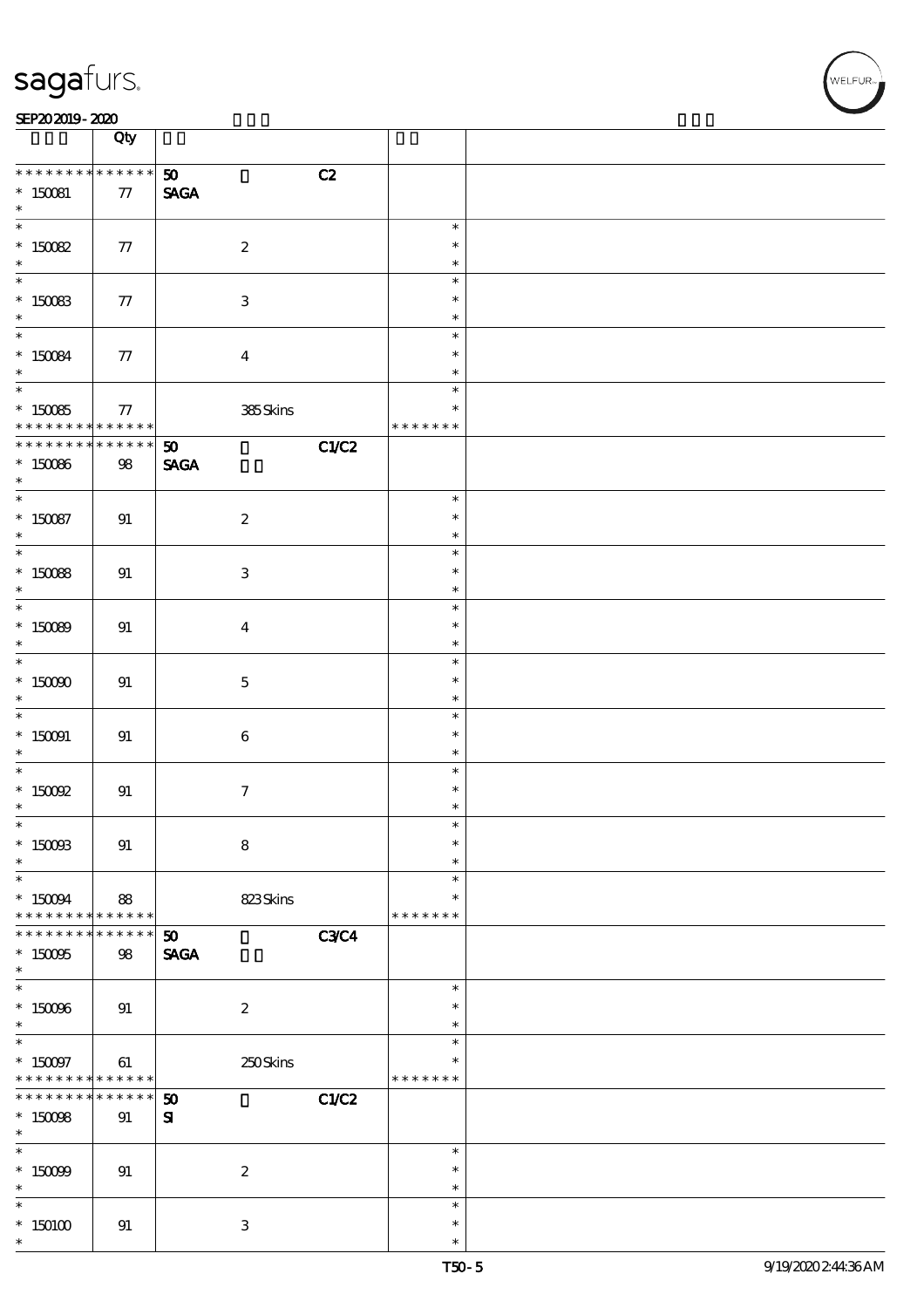|                                                                                        | Qty                   |                                |                         |              |                         |  |
|----------------------------------------------------------------------------------------|-----------------------|--------------------------------|-------------------------|--------------|-------------------------|--|
| $\ast$                                                                                 |                       | 50                             |                         | C1/C2        | $\ast$                  |  |
| $*150101$                                                                              | 77                    | ${\bf s}$                      |                         |              | $\ast$                  |  |
|                                                                                        |                       |                                |                         |              | $\ast$                  |  |
| $\ast$                                                                                 |                       |                                |                         |              | $\ast$                  |  |
| $*$ 150102                                                                             | 25                    |                                | 375Skins                |              | $\ast$                  |  |
| * * * * * * * * <mark>* * * * * * *</mark><br>* * * * * * * *                          | * * * * * *           | $\boldsymbol{\mathfrak{D}}$    |                         | <b>C3C4</b>  | * * * * * * *           |  |
| $*$ 150103                                                                             | 98                    | ${\bf s}$                      |                         |              |                         |  |
| $\ast$                                                                                 |                       |                                |                         |              |                         |  |
| $\ast$                                                                                 |                       |                                |                         |              | $\ast$                  |  |
| $*150104$                                                                              | 31                    |                                | 129Skins                |              | $\ast$                  |  |
| * * * * * * * * <mark>* * * * * * *</mark>                                             |                       |                                |                         |              | * * * * * * *           |  |
|                                                                                        |                       | 50                             |                         | <b>C2/C3</b> |                         |  |
| 150105                                                                                 | 96                    | ${\bf s}$                      |                         |              |                         |  |
|                                                                                        |                       |                                |                         | C2C3         |                         |  |
| 150106                                                                                 | 95                    | 50<br>$\mathbf{B}$             |                         |              |                         |  |
|                                                                                        |                       |                                |                         |              |                         |  |
| * * * * * * * * * * * * * * *                                                          |                       | 50                             | $\mathcal{F}$           | <b>C2/C3</b> |                         |  |
| $*150107$                                                                              | 91                    | IA                             |                         |              |                         |  |
| $\ast$                                                                                 |                       |                                |                         |              |                         |  |
| $\overline{\ast}$                                                                      |                       |                                |                         |              | $\ast$                  |  |
| $*150108$                                                                              | 45                    |                                | 136Skins                |              | $\ast$                  |  |
| * * * * * * * * <mark>* * * * * *</mark><br>* * * * * * * * <mark>* * * * * * *</mark> |                       |                                |                         |              | * * * * * * *           |  |
| $*$ 150109                                                                             | 77                    | 50<br><b>SROY</b>              |                         | C1           |                         |  |
| $\ast$                                                                                 |                       |                                |                         |              |                         |  |
| $\overline{\ast}$                                                                      |                       |                                |                         |              | $\ast$                  |  |
| $*150110$                                                                              | 24                    |                                | 101 Skins               |              | $\ast$                  |  |
| * * * * * * * * <mark>* * * * * *</mark>                                               |                       |                                |                         |              | * * * * * * *           |  |
| * * * * * * * * <mark>* * * * * * *</mark>                                             |                       | $\boldsymbol{\mathfrak{D}}$    |                         | C2           |                         |  |
| $*150111$                                                                              | 84                    | <b>SROY</b>                    |                         |              |                         |  |
| $\ast$<br>$\ast$                                                                       |                       |                                |                         |              | $\ast$                  |  |
| $*$ 150112                                                                             | 77                    |                                | $\boldsymbol{2}$        |              | $\ast$                  |  |
| $^{\ast}$                                                                              |                       |                                |                         |              | $\ast$                  |  |
| $\ast$                                                                                 |                       |                                |                         |              | $\ast$                  |  |
| $*150113$                                                                              | 77                    |                                | $\,3$                   |              | $\ast$                  |  |
| $\ast$                                                                                 |                       |                                |                         |              | $\ast$                  |  |
| $\ast$                                                                                 |                       |                                |                         |              | $\ast$                  |  |
| $* 150114$<br>* * * * * * * *                                                          | 39<br>$* * * * * * *$ |                                | $277$ Skins             |              | $\ast$<br>* * * * * * * |  |
| * * * * * * *                                                                          | * * * * * *           | 50 <sub>o</sub>                |                         | C1           |                         |  |
| $*150115$                                                                              | 84                    | <b>SAGA</b>                    |                         |              |                         |  |
| $\ast$                                                                                 |                       |                                |                         |              |                         |  |
|                                                                                        |                       |                                |                         |              | $\ast$                  |  |
| $*150116$                                                                              | 84                    |                                | $\boldsymbol{2}$        |              | $\ast$                  |  |
| $\ast$                                                                                 |                       |                                |                         |              | $\ast$                  |  |
| $\ast$                                                                                 |                       |                                |                         |              | $\ast$<br>$\ast$        |  |
| $*150117$<br>$*$                                                                       | 84                    |                                | 3                       |              | $\ast$                  |  |
| $\overline{\phantom{0}}$                                                               |                       |                                |                         |              | $\ast$                  |  |
| $*150118$                                                                              | 84                    |                                | $\overline{\mathbf{4}}$ |              | $\ast$                  |  |
| $\ast$                                                                                 |                       |                                |                         |              | $\ast$                  |  |
| $\ast$                                                                                 |                       |                                |                         |              | $\ast$                  |  |
| $*150119$                                                                              | 47                    |                                | $383$ Skins $\,$        |              | $\ast$                  |  |
| * * * * * * * * <mark>* * * * * *</mark><br>* * * * * * * *                            | * * * * * *           |                                |                         |              | * * * * * * *           |  |
| $*150120$                                                                              |                       | 50 <sub>o</sub><br><b>SAGA</b> |                         | C2           |                         |  |
| $\ast$                                                                                 | 91                    |                                |                         |              |                         |  |
|                                                                                        |                       |                                |                         |              |                         |  |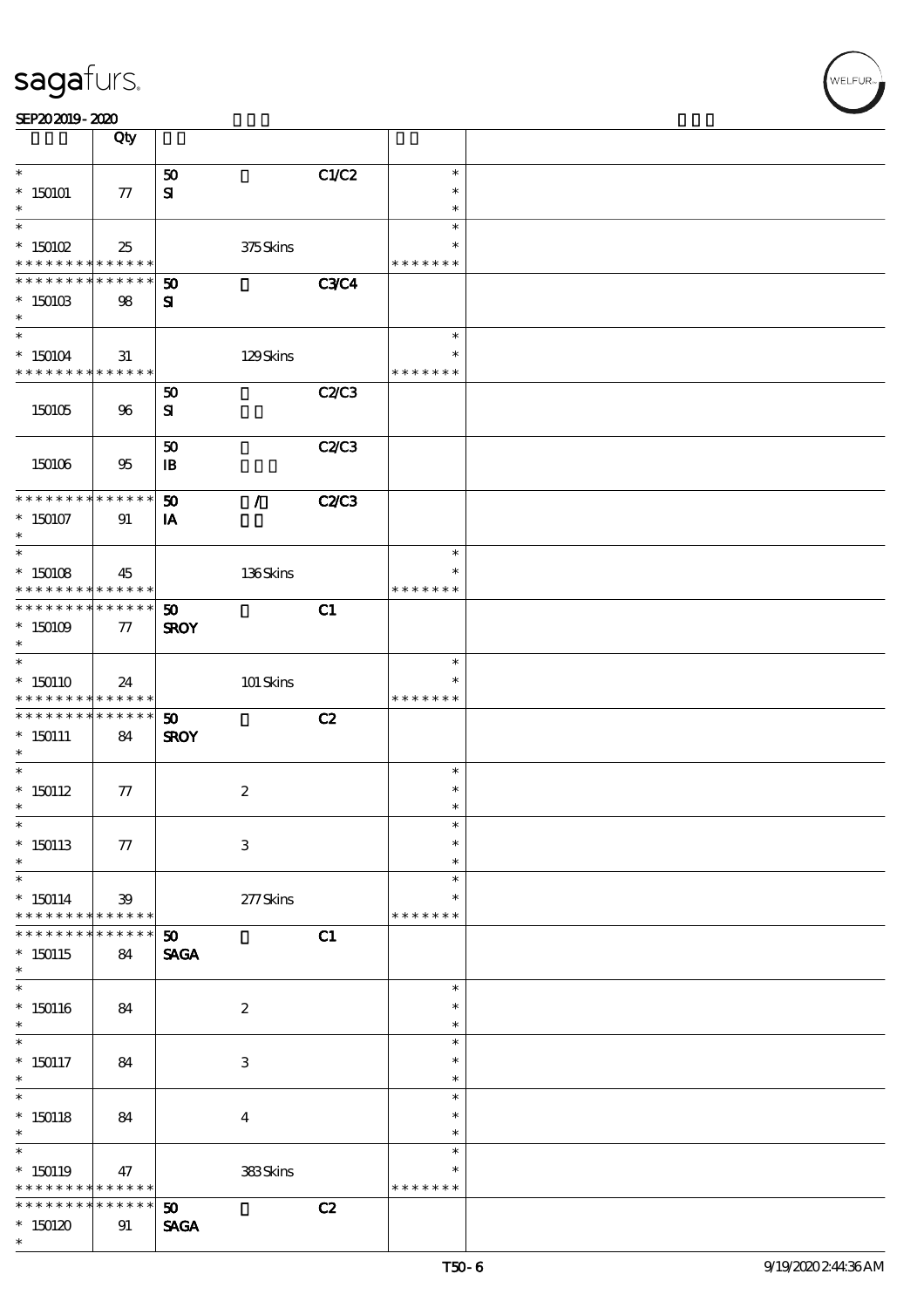#### SEP202019-2020 EXP = 2020 EXP = 2020 EXP = 2020 EXP = 2020 EXP = 2020 EXP = 2020 EXP = 2020 EXP = 2020 EXP = 2

|                                                  | Qty                   |                                                                     |                                   |  |
|--------------------------------------------------|-----------------------|---------------------------------------------------------------------|-----------------------------------|--|
| $*$<br>$*$ 150121                                | 84                    | C2<br>$\boldsymbol{\mathfrak{D}}$<br>$\operatorname{\mathsf{SAGA}}$ | $\ast$<br>$\ast$                  |  |
| $\ast$                                           |                       |                                                                     | $\ast$<br>$\ast$                  |  |
| $*150122$<br>$\ast$                              | 84                    | $\ensuremath{\mathbf{3}}$                                           | $\ast$<br>$\ast$                  |  |
| $*150123$<br>$\ast$                              | 84                    | $\boldsymbol{4}$                                                    | $\ast$<br>$\ast$<br>$\ast$        |  |
| $\overline{\phantom{0}}$<br>$*$ 150124<br>$\ast$ | 84                    | $\mathbf 5$                                                         | $\ast$<br>$\ast$<br>$\ast$        |  |
| $\overline{\phantom{0}}$<br>$*150125$<br>$\ast$  | 84                    | $\bf 6$                                                             | $\ast$<br>$\ast$<br>$\ast$        |  |
| $*150126$<br>$\ast$                              | 84                    | $\boldsymbol{\tau}$                                                 | $\ast$<br>$\ast$<br>$\ast$        |  |
| $*$<br>$*$ 150127<br>$\ast$                      | 84                    | ${\bf 8}$                                                           | $\ast$<br>$\ast$<br>$\ast$        |  |
| $*150128$<br>$\ast$                              | 84                    | $9\,$                                                               | $\ast$<br>$\ast$<br>$\ast$        |  |
| $*150129$<br>$\ast$                              | 84                    | $10\,$                                                              | $\ast$<br>$\ast$<br>$\ast$        |  |
| $*150130$<br>$\ast$                              | 84                    | $11\,$                                                              | $\ast$<br>$\ast$<br>$\ast$        |  |
| $*$ 150131<br>* * * * * * * *                    | 84<br>* * * * * *     | $1015$ Skins                                                        | $\ast$<br>$\ast$<br>* * * * * * * |  |
| * * * * * * * *<br>$*150132$<br>$\ast$           | $******$<br>91        | C3<br>50<br>$\ensuremath{\mathsf{SAGA}}$                            |                                   |  |
| $*150133$<br>* * * * * * * *                     | $35\,$<br>* * * * * * | 126Skins                                                            | $\ast$<br>$\ast$<br>* * * * * * * |  |
| * * * * * * * *<br>$*150134$<br>$\ast$           | $* * * * * * *$<br>98 | C1/C2<br>50<br><b>SAGA</b>                                          |                                   |  |
| $\overline{\ast}$<br>$*150135$<br>$\ast$         | 91                    | $\boldsymbol{2}$                                                    | $\ast$<br>$\ast$<br>$\ast$        |  |
| $*150136$<br>$\ast$                              | 91                    | 3                                                                   | $\ast$<br>$\ast$<br>$\ast$        |  |
| $*$ 150137<br>$\ast$                             | 91                    | $\boldsymbol{4}$                                                    | $\ast$<br>$\ast$<br>$\ast$        |  |
| $\ddot{x}$<br>$*150138$<br>$\ast$                | 91                    | $\mathbf 5$                                                         | $\ast$<br>$\ast$<br>$\ast$        |  |
| $*150139$<br>$\ast$                              | 91                    | $\bf 6$                                                             | $\ast$<br>$\ast$<br>$\ast$        |  |
| * 150140 *                                       | 91                    | $\tau$                                                              | $\ast$<br>$\ast$<br>$\ast$        |  |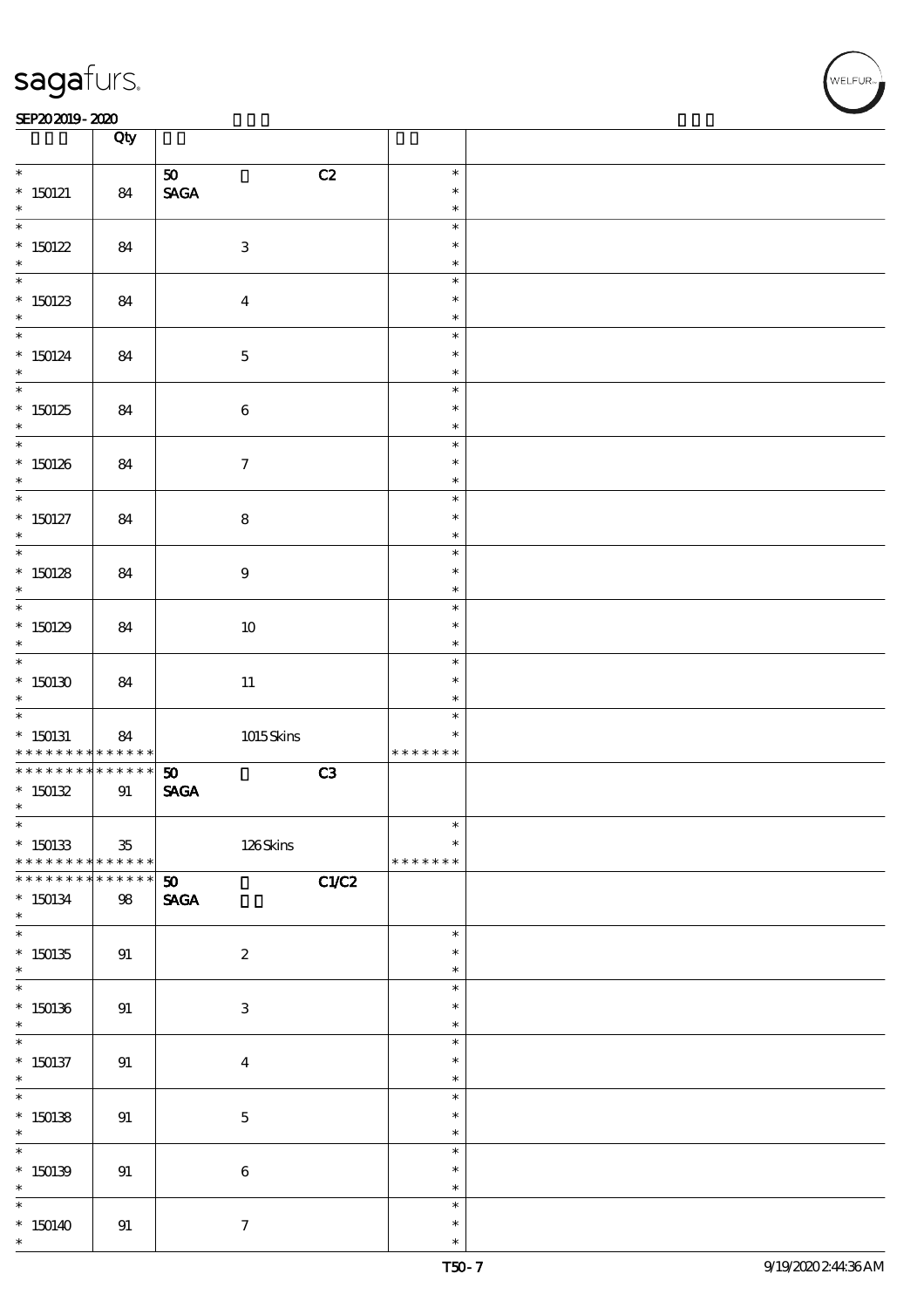| SEP202019-2020 |  |  |
|----------------|--|--|
|----------------|--|--|

|                                                       | Qty            |                         |              |                         |  |
|-------------------------------------------------------|----------------|-------------------------|--------------|-------------------------|--|
| $\ast$                                                |                | 50                      | C1/C2        | $\ast$                  |  |
| $* 150141$                                            | 91             | <b>SAGA</b>             |              | $\ast$                  |  |
| $\ast$                                                |                |                         |              | $\ast$                  |  |
| $\ast$                                                |                |                         |              | $\ast$                  |  |
| $*150142$<br>* * * * * * * * <mark>* * * * * *</mark> | $\mathfrak{B}$ | 827Skins                |              | $\ast$<br>* * * * * * * |  |
| * * * * * * * *                                       | * * * * * *    | 50                      | <b>C3C4</b>  |                         |  |
| $*150143$                                             | $98\,$         | <b>SAGA</b>             |              |                         |  |
| $\ast$                                                |                |                         |              |                         |  |
| $\ast$                                                |                |                         |              | $\ast$                  |  |
| $* 150144$                                            | 72             | 170Skins                |              | $\ast$                  |  |
| * * * * * * * * <mark>* * * * * *</mark>              |                |                         |              | * * * * * * *           |  |
| * * * * * * * *                                       | * * * * * *    | 50                      | C1/C2        |                         |  |
| $*150145$<br>$\ast$                                   | 98             | ${\bf s}$               |              |                         |  |
| $\ast$                                                |                |                         |              | $\ast$                  |  |
| $*150146$                                             | 91             | $\boldsymbol{2}$        |              | $\ast$                  |  |
| $\ast$                                                |                |                         |              | $\ast$                  |  |
| $\ast$                                                |                |                         |              | $\ast$                  |  |
| $* 150147$                                            | 91             | $\,3$                   |              | $\ast$                  |  |
| $\ast$                                                |                |                         |              | $\ast$                  |  |
| $\ast$                                                |                |                         |              | $\ast$                  |  |
| $*150148$                                             | 91             | $\overline{\mathbf{4}}$ |              | $\ast$                  |  |
| $\ast$<br>$\ast$                                      |                |                         |              | $\ast$<br>$\ast$        |  |
| $*150149$                                             | 26             | 397Skins                |              | $\ast$                  |  |
| * * * * * * * *                                       | * * * * * *    |                         |              | * * * * * * *           |  |
| * * * * * * * *                                       | * * * * * *    | 50                      | <b>C3C4</b>  |                         |  |
| $^*$ 150150 $\,$                                      | 98             | $\mathbf{S}$            |              |                         |  |
| $\ast$                                                |                |                         |              |                         |  |
| $\overline{\ast}$                                     |                |                         |              | $\ast$                  |  |
| $*$ 150151                                            | 39             | 137Skins                |              | $\ast$                  |  |
| * * * * * * * *                                       | * * * * * *    |                         |              | * * * * * * *           |  |
|                                                       |                | 50                      | <b>C2/C3</b> |                         |  |
| 150152                                                | 98             | ${\bf I\!B}$            |              |                         |  |
|                                                       |                |                         |              |                         |  |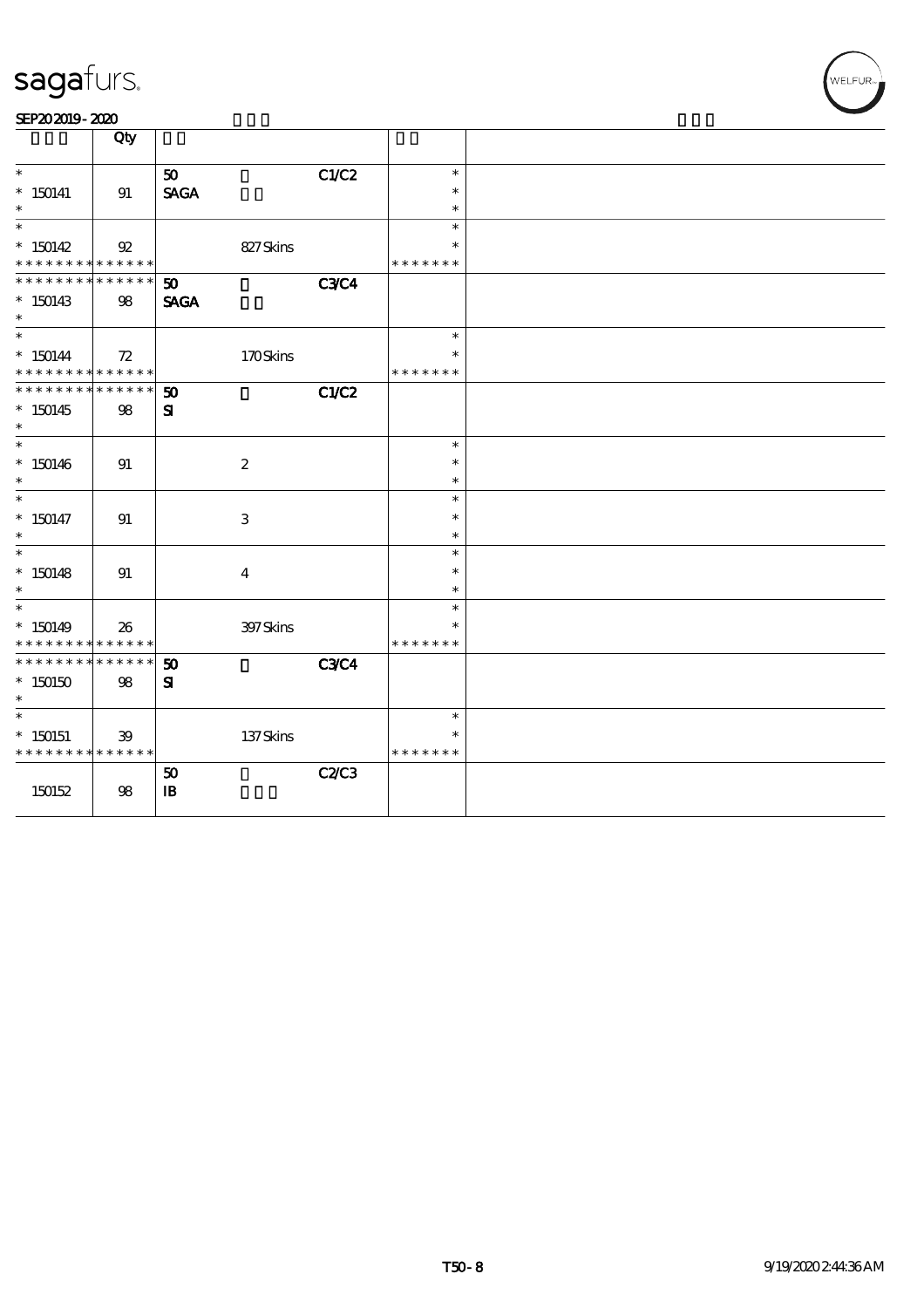

#### SEP202019-2020

|        | Qty |                   |                              |  |
|--------|-----|-------------------|------------------------------|--|
| 150161 | 6   | 50<br><b>LUMI</b> | $\sim$ 1<br>ЧŢ<br><b>TOP</b> |  |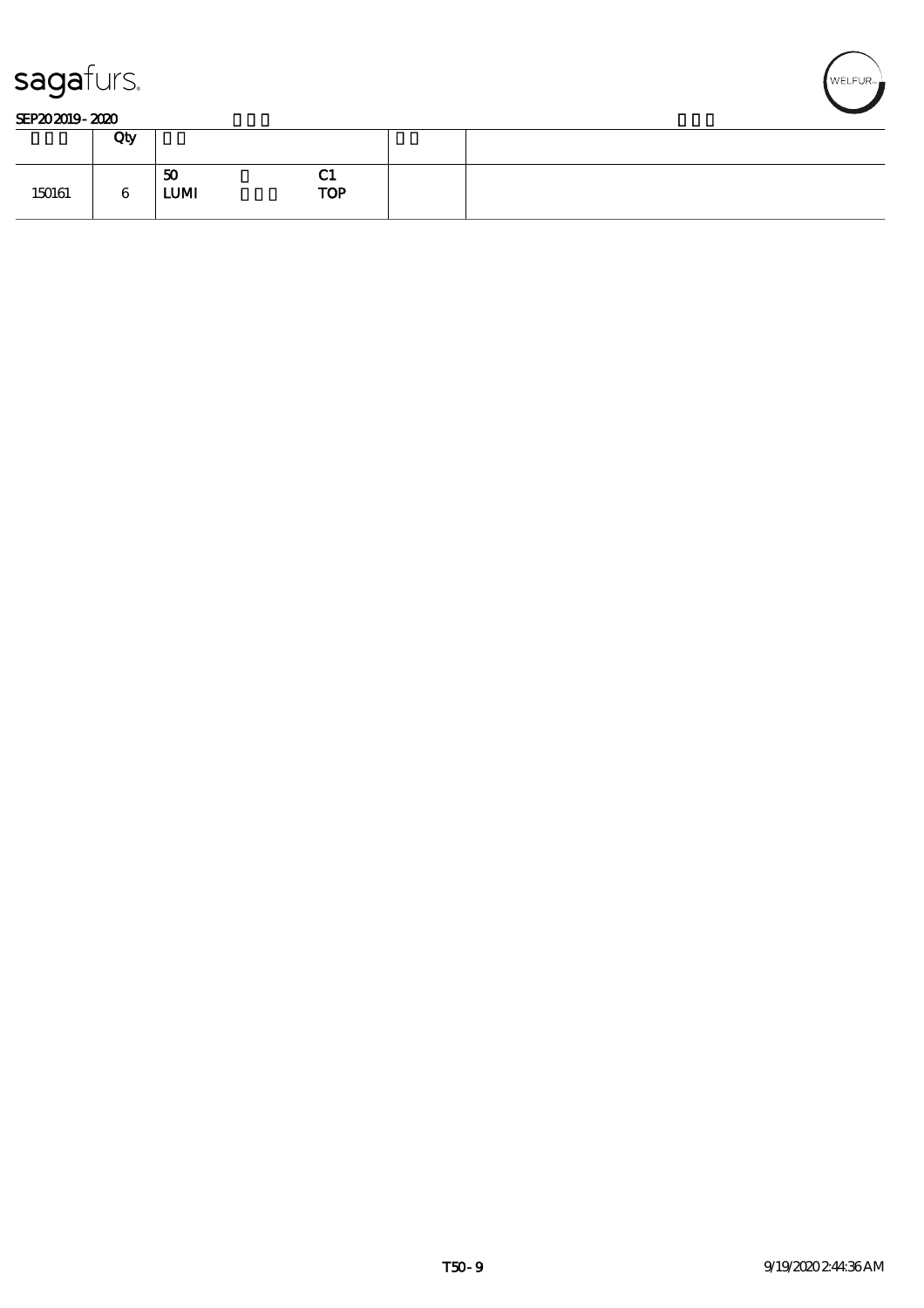#### SEP202019-2020 EXP = 2020 EXP = 2020 EXP = 2020 EXP = 2020 EXP = 2020 EXP = 2020 EXP = 2020 EXP = 2020 EXP = 2

|                                                                                    | Qty                           |                                                           |                                          |             |                                   |  |
|------------------------------------------------------------------------------------|-------------------------------|-----------------------------------------------------------|------------------------------------------|-------------|-----------------------------------|--|
| 150201                                                                             | ${\bf 38}$                    | $\boldsymbol{\omega}$<br><b>SROY</b>                      | $\mathbf{x}$                             | C1          |                                   |  |
| 150202                                                                             | 84                            | $\boldsymbol{\omega}$<br><b>SROY</b>                      | $\mathbf X$                              | C1          |                                   |  |
| * * * * * * * *<br>$*$ 150203<br>$\ast$                                            | ******<br>91                  | $\boldsymbol{\omega}$<br><b>SROY</b>                      | $\mathbf{X}$                             | C2          |                                   |  |
| $\overline{\phantom{0}}$<br>* 150204 84<br>* * * * * * * * * * * * * * *           |                               |                                                           | 175Skins                                 |             | $\ast$<br>$\ast$<br>* * * * * * * |  |
| * * * * * * * * * * * * * * *<br>$*$ 150205<br>$\ast$                              | 98                            | $\boldsymbol{40}$<br><b>SAGA</b>                          | $\mathbf{X}$                             | C1          |                                   |  |
| $* 150006$<br>$\ast$                                                               | 91                            |                                                           | $\boldsymbol{2}$                         |             | $\ast$<br>$\ast$<br>$\ast$        |  |
| $\ast$<br>$*150207$<br>$\ast$                                                      | 91                            |                                                           | $\,3$                                    |             | $\ast$<br>$\ast$<br>$\ast$        |  |
| $* 15008$<br>$\ast$                                                                | 91                            |                                                           | $\overline{\mathbf{4}}$                  |             | $\ast$<br>$\ast$<br>$\ast$        |  |
| $\overline{\phantom{0}}$<br>* $15009$<br>$\ast$                                    | 91                            |                                                           | $\mathbf{5}$                             |             | $\ast$<br>$\ast$<br>$\ast$        |  |
| $*$<br>$*150210$<br>* * * * * * * * <mark>* * * * * *</mark>                       | 91                            |                                                           | 553Skins                                 |             | $\ast$<br>* * * * * * *           |  |
| * * * * * * * * * * * * * * *                                                      |                               | $\boldsymbol{\omega}$                                     | $\mathbf{X}$                             | C2          |                                   |  |
| $* 150211$<br>$*$                                                                  | 98                            | <b>SAGA</b>                                               |                                          |             |                                   |  |
|                                                                                    | 91                            |                                                           | $\boldsymbol{2}$                         |             | $\ast$<br>$\ast$<br>$\ast$        |  |
| $\overline{\phantom{0}}$<br>* $150212$<br>$\ast$<br>$\ast$<br>* $150213$<br>$\ast$ | 91                            |                                                           | $\ensuremath{\mathbf{3}}$                |             | $\ast$<br>$\ast$<br>$\ast$        |  |
| $\overline{\phantom{0}}$<br>$* 150214$<br>$\ast$                                   | 91                            |                                                           | $\overline{\mathbf{4}}$                  |             | $\ast$<br>$\ast$<br>$\ast$        |  |
| $\overline{\phantom{0}}$<br>$*150215$<br>$\ast$                                    | 91                            |                                                           | $\mathbf 5$                              |             | $\ast$<br>$\ast$<br>$\ast$        |  |
| $*150216$<br>$\ast$                                                                | 91                            |                                                           | $\bf 6$                                  |             | $\ast$<br>$\ast$<br>$\ast$        |  |
| $\ast$<br>$* 150217$<br>$\ast$                                                     | 91                            |                                                           | $\tau$                                   |             | $\ast$<br>$\ast$<br>$\ast$        |  |
| $\ast$<br>$* 150218$<br>* * * * * * * *                                            | ${\bf 32}$<br>$* * * * * * *$ |                                                           | 676Skins                                 |             | $\ast$<br>$\ast$<br>* * * * * * * |  |
| 150219<br>* * * * * * *                                                            | 59<br>$* * * * * * *$         | $\boldsymbol{\omega}$<br><b>SAGA</b><br>$\boldsymbol{40}$ | $\boldsymbol{\mathsf{X}}$<br>$\mathbf x$ | C3<br>C1/C2 |                                   |  |

 $\overline{\mathbf{r}}$ 

.<br>WELFUR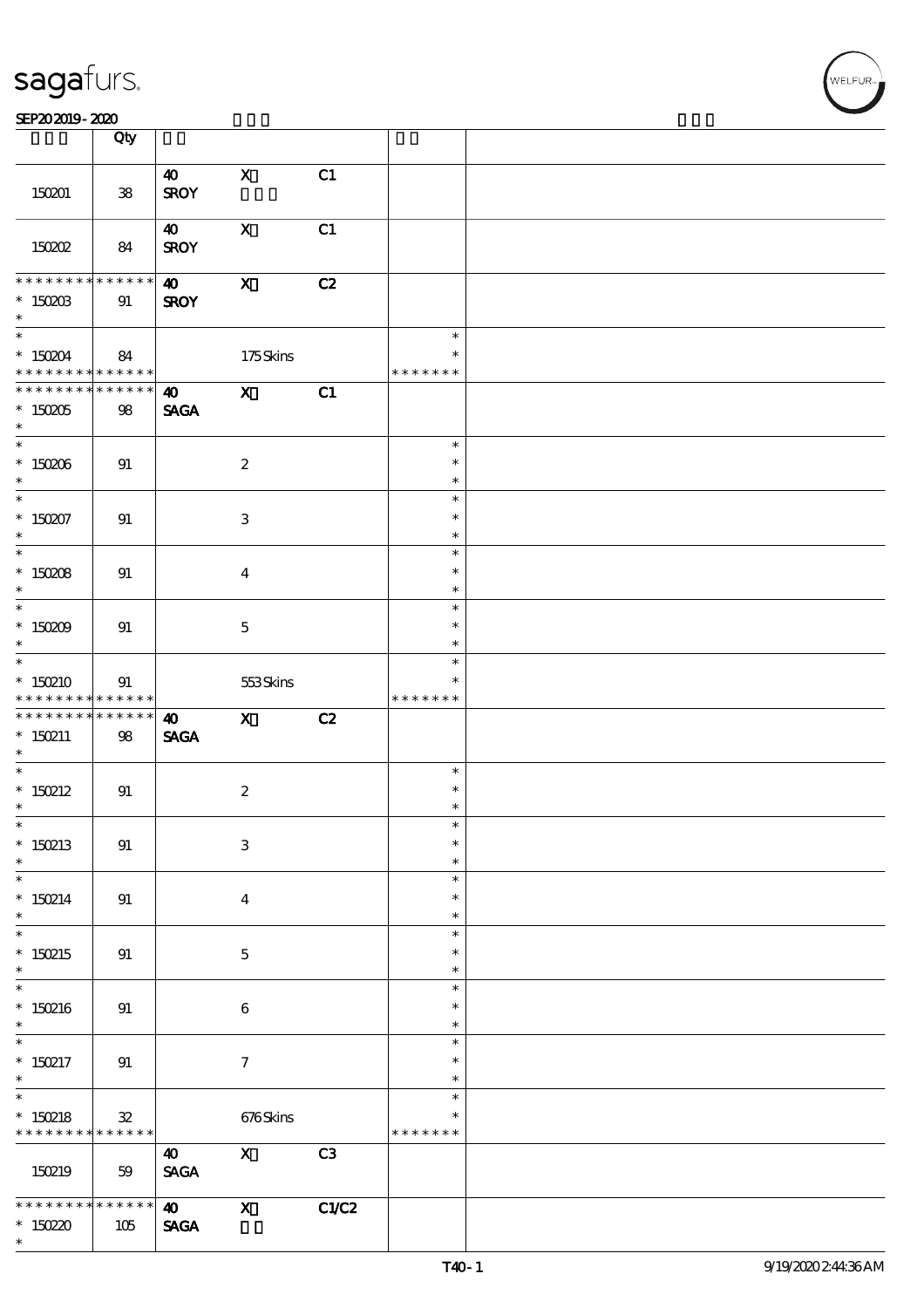#### SEP202019-2020 EXP = 2020 EXP = 2020 EXP = 2020 EXP = 2020 EXP = 2020 EXP = 2020 EXP = 2020 EXP = 2020 EXP = 2

|                                                         | Qty                                                       |                                    |                                                                                                                                                                                                                                                                                                                                                                                                                                                               |             |                  |  |
|---------------------------------------------------------|-----------------------------------------------------------|------------------------------------|---------------------------------------------------------------------------------------------------------------------------------------------------------------------------------------------------------------------------------------------------------------------------------------------------------------------------------------------------------------------------------------------------------------------------------------------------------------|-------------|------------------|--|
| $\ast$                                                  |                                                           | 40                                 | $\mathbf X$                                                                                                                                                                                                                                                                                                                                                                                                                                                   | C1/C2       | $\ast$           |  |
| * $150221$                                              | $98\,$                                                    | <b>SAGA</b>                        |                                                                                                                                                                                                                                                                                                                                                                                                                                                               |             | $\ast$           |  |
| $\ast$                                                  |                                                           |                                    |                                                                                                                                                                                                                                                                                                                                                                                                                                                               |             | $\ast$           |  |
|                                                         |                                                           |                                    |                                                                                                                                                                                                                                                                                                                                                                                                                                                               |             | $\ast$           |  |
| * $150222$                                              | 98                                                        |                                    | 3                                                                                                                                                                                                                                                                                                                                                                                                                                                             |             | $\ast$           |  |
| $\ast$                                                  |                                                           |                                    |                                                                                                                                                                                                                                                                                                                                                                                                                                                               |             | $\ast$           |  |
|                                                         |                                                           |                                    |                                                                                                                                                                                                                                                                                                                                                                                                                                                               |             | $\ast$           |  |
| $*150223$<br>$\ast$                                     | 98                                                        |                                    | $\boldsymbol{4}$                                                                                                                                                                                                                                                                                                                                                                                                                                              |             | $\ast$<br>$\ast$ |  |
|                                                         |                                                           |                                    |                                                                                                                                                                                                                                                                                                                                                                                                                                                               |             | $\ast$           |  |
| * $15024$                                               | $98\,$                                                    |                                    | $\overline{5}$                                                                                                                                                                                                                                                                                                                                                                                                                                                |             | $\ast$           |  |
| $\ast$                                                  |                                                           |                                    |                                                                                                                                                                                                                                                                                                                                                                                                                                                               |             | $\ast$           |  |
|                                                         |                                                           |                                    |                                                                                                                                                                                                                                                                                                                                                                                                                                                               |             | $\ast$           |  |
| * $15025$                                               | 98                                                        |                                    | $\boldsymbol{6}$                                                                                                                                                                                                                                                                                                                                                                                                                                              |             | $\ast$           |  |
| $\ast$                                                  |                                                           |                                    |                                                                                                                                                                                                                                                                                                                                                                                                                                                               |             | $\ast$           |  |
|                                                         |                                                           |                                    |                                                                                                                                                                                                                                                                                                                                                                                                                                                               |             | $\ast$<br>$\ast$ |  |
| $*150236$<br>* * * * * * * *                            | 47<br>$* * * * * * *$                                     |                                    | 642Skins                                                                                                                                                                                                                                                                                                                                                                                                                                                      |             | * * * * * * *    |  |
| * * * * * * * *                                         | $* * * * * * *$                                           | $\boldsymbol{\omega}$              | $\mathbf{x}$                                                                                                                                                                                                                                                                                                                                                                                                                                                  | <b>C3C4</b> |                  |  |
| $* 150227$                                              | 105                                                       | <b>SAGA</b>                        |                                                                                                                                                                                                                                                                                                                                                                                                                                                               |             |                  |  |
| $\ast$                                                  |                                                           |                                    |                                                                                                                                                                                                                                                                                                                                                                                                                                                               |             |                  |  |
|                                                         |                                                           |                                    |                                                                                                                                                                                                                                                                                                                                                                                                                                                               |             | $\ast$           |  |
| * $15028$                                               | 98                                                        |                                    | $\boldsymbol{z}$                                                                                                                                                                                                                                                                                                                                                                                                                                              |             | $\ast$           |  |
| $*$                                                     |                                                           |                                    |                                                                                                                                                                                                                                                                                                                                                                                                                                                               |             | $\ast$           |  |
|                                                         |                                                           |                                    |                                                                                                                                                                                                                                                                                                                                                                                                                                                               |             | $\ast$<br>∗      |  |
| * $15029$<br>* * * * * * * *                            | $\boldsymbol{\mathfrak{D}}$<br>$\ast\ast\ast\ast\ast\ast$ |                                    | 233Skins                                                                                                                                                                                                                                                                                                                                                                                                                                                      |             | * * * * * * *    |  |
| * * * * * * * *                                         | $\ast\ast\ast\ast\ast\ast$                                | $\boldsymbol{\omega}$              | $\mathbf{X}$                                                                                                                                                                                                                                                                                                                                                                                                                                                  | C1/C2       |                  |  |
| $*150230$                                               | 98                                                        | IA                                 |                                                                                                                                                                                                                                                                                                                                                                                                                                                               |             |                  |  |
| $*$                                                     |                                                           |                                    |                                                                                                                                                                                                                                                                                                                                                                                                                                                               |             |                  |  |
|                                                         |                                                           |                                    |                                                                                                                                                                                                                                                                                                                                                                                                                                                               |             | $\ast$           |  |
| $* 150231$                                              | 91                                                        |                                    | $\boldsymbol{2}$                                                                                                                                                                                                                                                                                                                                                                                                                                              |             | $\ast$           |  |
| $*$<br>$*$                                              |                                                           |                                    |                                                                                                                                                                                                                                                                                                                                                                                                                                                               |             | $\ast$           |  |
|                                                         |                                                           |                                    |                                                                                                                                                                                                                                                                                                                                                                                                                                                               |             | $\ast$<br>$\ast$ |  |
| * $15022$<br>* * * * * * * * <mark>* * * * * * *</mark> | $52\,$                                                    |                                    | 241 Skins                                                                                                                                                                                                                                                                                                                                                                                                                                                     |             | * * * * * * *    |  |
|                                                         |                                                           | $\boldsymbol{\omega}$              | $\boldsymbol{\mathrm{X}}$ and $\boldsymbol{\mathrm{X}}$ and $\boldsymbol{\mathrm{X}}$ and $\boldsymbol{\mathrm{X}}$ and $\boldsymbol{\mathrm{X}}$ and $\boldsymbol{\mathrm{X}}$ and $\boldsymbol{\mathrm{X}}$ and $\boldsymbol{\mathrm{X}}$ and $\boldsymbol{\mathrm{X}}$ and $\boldsymbol{\mathrm{X}}$ and $\boldsymbol{\mathrm{X}}$ and $\boldsymbol{\mathrm{X}}$ and $\boldsymbol{\mathrm{X}}$ and $\boldsymbol{\mathrm{X}}$ and $\boldsymbol{\mathrm{X}}$ | C3C4        |                  |  |
| 150233                                                  | 54                                                        | IA                                 |                                                                                                                                                                                                                                                                                                                                                                                                                                                               |             |                  |  |
|                                                         |                                                           |                                    |                                                                                                                                                                                                                                                                                                                                                                                                                                                               |             |                  |  |
|                                                         |                                                           | $\boldsymbol{\omega}$              | $\boldsymbol{\mathsf{X}}$                                                                                                                                                                                                                                                                                                                                                                                                                                     | C2C3        |                  |  |
| 150234                                                  | 65                                                        | IA                                 |                                                                                                                                                                                                                                                                                                                                                                                                                                                               |             |                  |  |
|                                                         |                                                           |                                    |                                                                                                                                                                                                                                                                                                                                                                                                                                                               |             |                  |  |
| * * * * * * *<br>$*150235$                              | * * * * * *<br>105                                        | $\boldsymbol{\omega}$<br>${\bf s}$ | $\boldsymbol{\mathrm{X}}$                                                                                                                                                                                                                                                                                                                                                                                                                                     | C1/C2       |                  |  |
| $\ast$                                                  |                                                           |                                    |                                                                                                                                                                                                                                                                                                                                                                                                                                                               |             |                  |  |
|                                                         |                                                           |                                    |                                                                                                                                                                                                                                                                                                                                                                                                                                                               |             | $\ast$           |  |
| $*150236$                                               | 98                                                        |                                    | $\boldsymbol{z}$                                                                                                                                                                                                                                                                                                                                                                                                                                              |             | $\ast$           |  |
| $*$                                                     |                                                           |                                    |                                                                                                                                                                                                                                                                                                                                                                                                                                                               |             | $\ast$           |  |
|                                                         |                                                           |                                    |                                                                                                                                                                                                                                                                                                                                                                                                                                                               |             | $\ast$           |  |
| $* 150237$                                              | 98                                                        |                                    | $\ensuremath{\mathsf{3}}$                                                                                                                                                                                                                                                                                                                                                                                                                                     |             | $\ast$           |  |
| $*$                                                     |                                                           |                                    |                                                                                                                                                                                                                                                                                                                                                                                                                                                               |             | $\ast$<br>$\ast$ |  |
| $*150238$                                               | 98                                                        |                                    | $\bf{4}$                                                                                                                                                                                                                                                                                                                                                                                                                                                      |             | $\ast$           |  |
| $*$                                                     |                                                           |                                    |                                                                                                                                                                                                                                                                                                                                                                                                                                                               |             | $\ast$           |  |
| $\overline{\ast}$                                       |                                                           |                                    |                                                                                                                                                                                                                                                                                                                                                                                                                                                               |             | $\ast$           |  |
| $*150239$                                               | 26                                                        |                                    | 425Skins                                                                                                                                                                                                                                                                                                                                                                                                                                                      |             | $\ast$           |  |
| * * * * * * * *                                         | * * * * * *                                               |                                    |                                                                                                                                                                                                                                                                                                                                                                                                                                                               |             | * * * * * * *    |  |
|                                                         |                                                           | $\boldsymbol{\omega}$              | $\mathbf{x}$                                                                                                                                                                                                                                                                                                                                                                                                                                                  | C1/C2       |                  |  |
| 150240                                                  | 105                                                       | $\mathbf{B}$                       |                                                                                                                                                                                                                                                                                                                                                                                                                                                               |             |                  |  |
|                                                         |                                                           |                                    |                                                                                                                                                                                                                                                                                                                                                                                                                                                               |             |                  |  |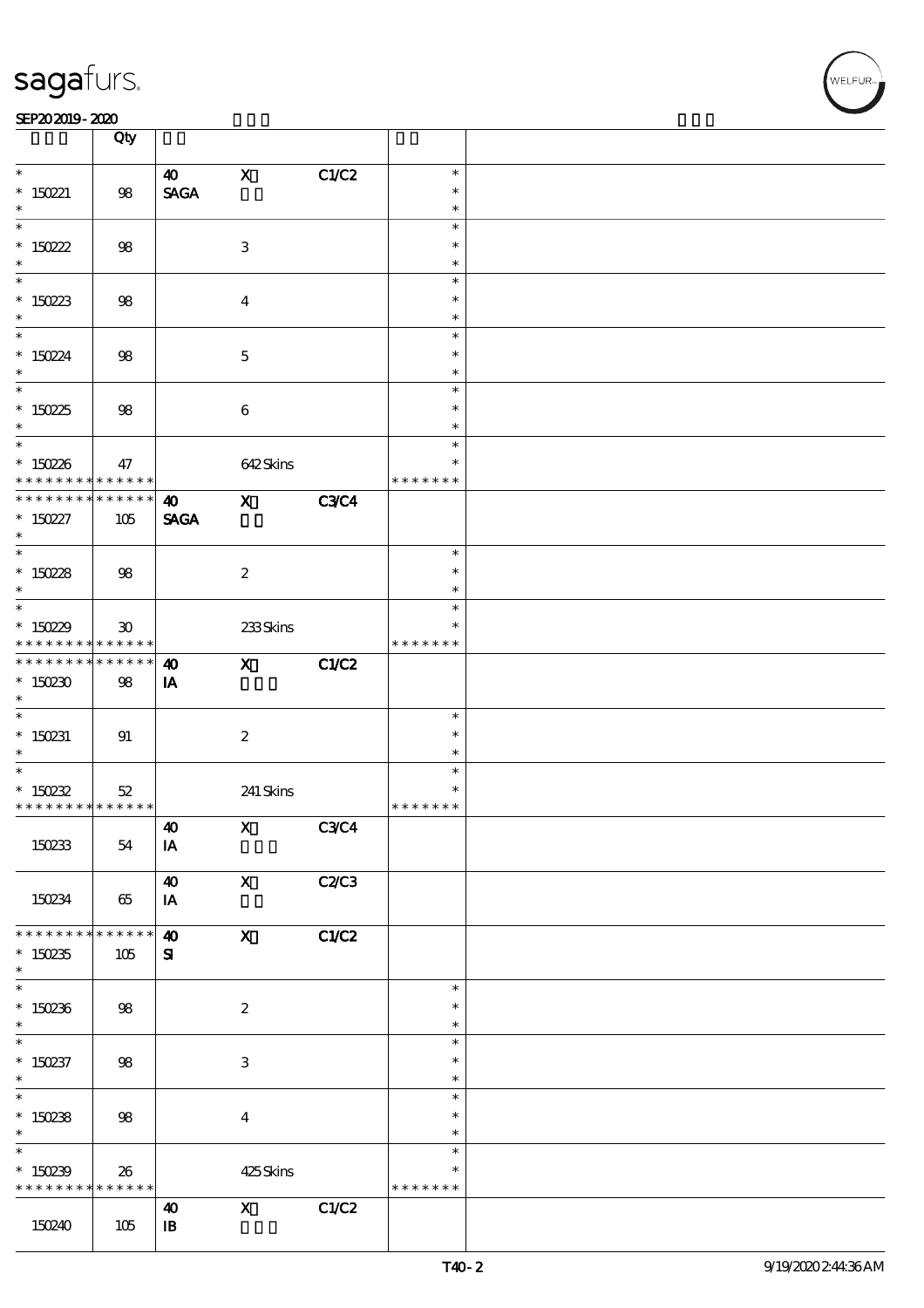### SEP202019-2020

|                                                             | Qty             |                                                         |                           |              |                         |  |
|-------------------------------------------------------------|-----------------|---------------------------------------------------------|---------------------------|--------------|-------------------------|--|
|                                                             |                 | $\boldsymbol{\omega}$                                   | $\mathbf{x}$              | C3C4         |                         |  |
| 150241                                                      | 44              | $\, {\bf I} \! {\bf B} \,$                              |                           |              |                         |  |
|                                                             |                 |                                                         |                           |              |                         |  |
|                                                             |                 | $\boldsymbol{40}$                                       | $\mathbf X$               | C2/C3        |                         |  |
| 150242                                                      | 45              | $\mathbf{B}$                                            |                           |              |                         |  |
|                                                             |                 | $\boldsymbol{\omega}$                                   | $\overline{\mathbf{x}}$ / | <b>C2/C3</b> |                         |  |
| 150243                                                      | 77              | ${\bf s}$                                               |                           |              |                         |  |
|                                                             |                 |                                                         |                           |              |                         |  |
| * * * * * * * *                                             | $* * * * * * *$ | $\boldsymbol{\omega}$                                   |                           | C1           |                         |  |
| $* 150244$                                                  | 84              | <b>SROY</b>                                             |                           |              |                         |  |
| $\ast$                                                      |                 |                                                         |                           |              |                         |  |
|                                                             |                 |                                                         |                           |              | $\ast$<br>$\ast$        |  |
| $*150245$<br>$\ast$                                         | 84              |                                                         | $\boldsymbol{2}$          |              | $\ast$                  |  |
| $\overline{\phantom{0}}$                                    |                 |                                                         |                           |              | $\ast$                  |  |
| $*150246$                                                   | 84              |                                                         | $\ensuremath{\mathbf{3}}$ |              | $\ast$                  |  |
| $\ast$                                                      |                 |                                                         |                           |              | $\ast$                  |  |
| $\ast$                                                      |                 |                                                         |                           |              | $\ast$                  |  |
| $* 150247$<br>* * * * * * * *                               | 84<br>******    |                                                         | 336Skins                  |              | $\ast$<br>* * * * * * * |  |
| * * * * * * * * * * * * * * *                               |                 | $\boldsymbol{\omega}$                                   |                           | C2           |                         |  |
| $*150248$                                                   | 91              | <b>SROY</b>                                             |                           |              |                         |  |
| $\ast$                                                      |                 |                                                         |                           |              |                         |  |
| $*$                                                         |                 |                                                         |                           |              | $\ast$                  |  |
| * $150249$                                                  | 84              |                                                         | $\boldsymbol{2}$          |              | $\ast$                  |  |
| $\ast$<br>$\overline{\ast}$                                 |                 |                                                         |                           |              | $\ast$                  |  |
| $*150250$                                                   |                 |                                                         |                           |              | $\ast$<br>$\ast$        |  |
| $\ast$                                                      | 84              |                                                         | $\mathbf{3}$              |              | $\ast$                  |  |
|                                                             |                 |                                                         |                           |              | $\ast$                  |  |
| $* 150251$                                                  | 84              |                                                         | $\bf{4}$                  |              | $\ast$                  |  |
| $\ast$                                                      |                 |                                                         |                           |              | $\ast$                  |  |
| $*$                                                         |                 |                                                         |                           |              | $\ast$                  |  |
| $*150252$<br>$\ast$                                         | 84              |                                                         | $\mathbf{5}$              |              | $\ast$<br>$\ast$        |  |
| $\ast$                                                      |                 |                                                         |                           |              |                         |  |
| $*150253$                                                   | 42              |                                                         | 469Skins                  |              | $\ast$                  |  |
| * * * * * * * * <mark>* * * * * *</mark>                    |                 |                                                         |                           |              | * * * * * * *           |  |
| * * * * * * * * <mark>* * * * * * *</mark>                  |                 | $\boldsymbol{\omega}$                                   |                           | C1           |                         |  |
| $*150254$                                                   | 84              | <b>SAGA</b>                                             |                           |              |                         |  |
| $\ast$<br>$\ast$                                            |                 |                                                         |                           |              |                         |  |
| $*150255$                                                   | 84              |                                                         | $\boldsymbol{2}$          |              | $\ast$<br>$\ast$        |  |
| $*$                                                         |                 |                                                         |                           |              | $\ast$                  |  |
| $\overline{\ast}$                                           |                 |                                                         |                           |              | $\ast$                  |  |
| * $150256$                                                  | 84              |                                                         | 3                         |              | $\ast$                  |  |
| $\ast$                                                      |                 |                                                         |                           |              | $\ast$                  |  |
|                                                             |                 |                                                         |                           |              | $\ast$                  |  |
| $* 150257$<br>$\ast$                                        | 84              |                                                         | $\boldsymbol{4}$          |              | $\ast$<br>$\ast$        |  |
| $\overline{\phantom{0}}$                                    |                 |                                                         |                           |              | $\ast$                  |  |
| $* 150258$                                                  | 84              |                                                         | $\mathbf{5}$              |              | $\ast$                  |  |
| $\ast$                                                      |                 |                                                         |                           |              | $\ast$                  |  |
| $\overline{\ast}$                                           |                 |                                                         |                           |              | $\ast$                  |  |
| $*150259$                                                   | 84              |                                                         | 504Skins                  |              | $\ast$                  |  |
| * * * * * * * * <mark>* * * * * *</mark><br>* * * * * * * * | $******$        |                                                         |                           |              | * * * * * * *           |  |
| $*150200$                                                   | $98$            | $\boldsymbol{\omega}$<br>$\operatorname{\mathsf{SAGA}}$ |                           | C2           |                         |  |
| $\ast$                                                      |                 |                                                         |                           |              |                         |  |
|                                                             |                 |                                                         |                           |              |                         |  |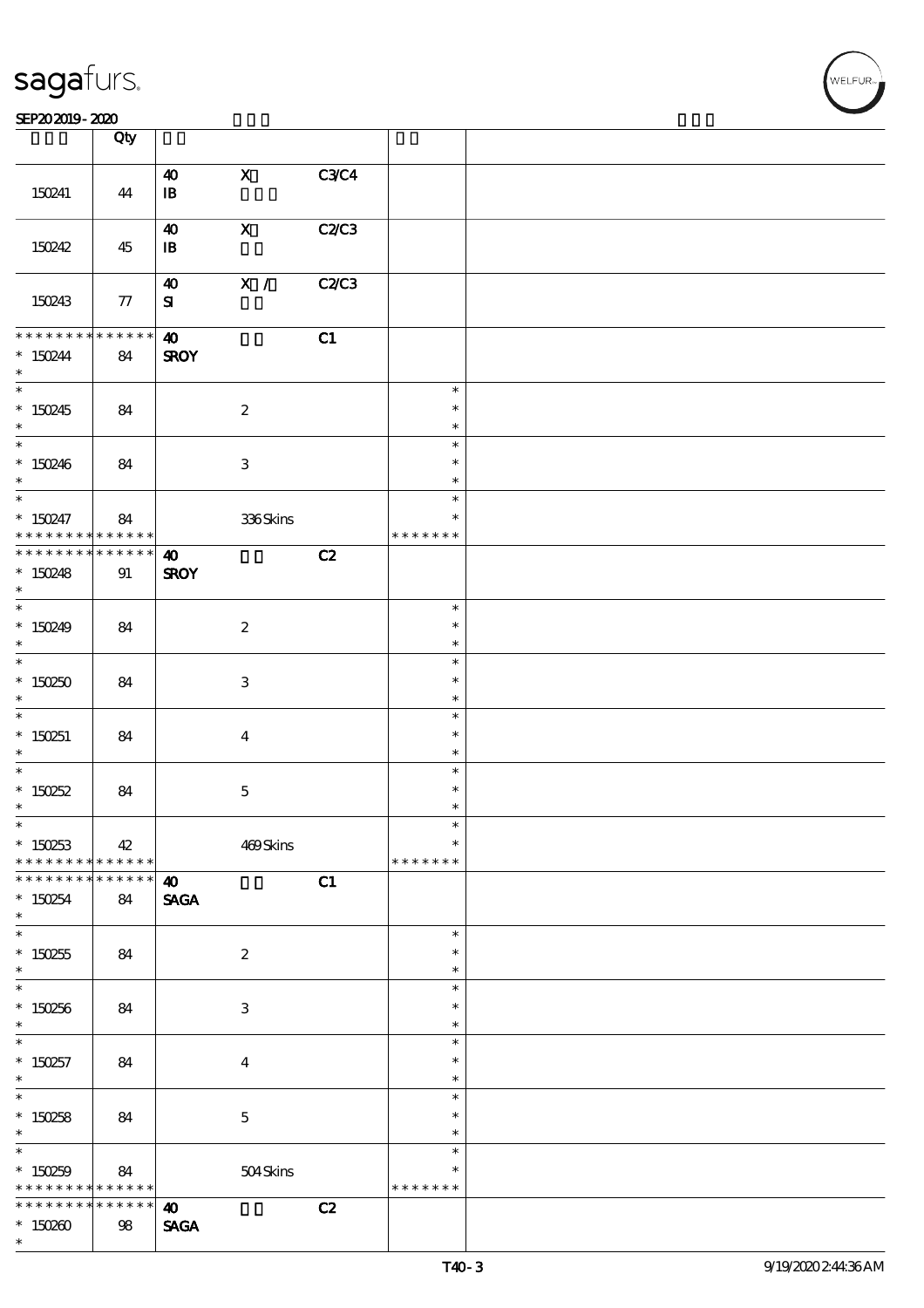#### SEP202019-2020 EXP = 2020 EXP = 2020 EXP = 2020 EXP = 2020 EXP = 2020 EXP = 2020 EXP = 2020 EXP = 2020 EXP = 2

|                                 | Qty                               |                                                         |             |                    |  |
|---------------------------------|-----------------------------------|---------------------------------------------------------|-------------|--------------------|--|
| $\ast$<br>$* 150261$            |                                   | $\boldsymbol{\omega}$<br><b>SAGA</b>                    | C2          | $\ast$<br>$\ast$   |  |
| $\ast$                          | 91                                |                                                         |             | $\ast$             |  |
| $\overline{\ast}$<br>$*150002$  | 91                                | $\ensuremath{\mathbf{3}}$                               |             | $\ast$<br>$\ast$   |  |
| $\ast$                          |                                   |                                                         |             | $\ast$<br>$\ast$   |  |
| $* 150263$<br>$\ast$            | 91                                | $\boldsymbol{4}$                                        |             | $\ast$<br>$\ast$   |  |
|                                 |                                   |                                                         |             | $\ast$<br>$\ast$   |  |
| $* 150864$<br>$\ast$            | 91                                | $\mathbf 5$                                             |             | $\ast$             |  |
| $*150265$                       | 91                                | $\bf 6$                                                 |             | $\ast$<br>$\ast$   |  |
| $\ast$                          |                                   |                                                         |             | $\ast$<br>$\ast$   |  |
| $*150266$<br>$\ast$             | 91                                | $\boldsymbol{\tau}$                                     |             | $\ast$<br>$\ast$   |  |
| $\overline{\ast}$<br>$* 150267$ | 91                                | $\bf8$                                                  |             | $\ast$<br>$\ast$   |  |
| $\ast$                          |                                   |                                                         |             | $\ast$<br>$\ast$   |  |
| $*150088$                       | 91                                | $\boldsymbol{9}$                                        |             | $\ast$             |  |
| $\ast$                          |                                   |                                                         |             | $\ast$<br>$\ast$   |  |
| $*150209$<br>$\ast$             | 91                                | $10\,$                                                  |             | $\ast$<br>$\ast$   |  |
| $*$ 150270                      | 87                                | $1004\mbox{Skirs}$                                      |             | $\ast$<br>$\ast$   |  |
| * * * * * * * *                 | $\ast\ast\ast\ast\ast\ast$        |                                                         |             | * * * * * * *      |  |
| 150271                          | 91                                | $\boldsymbol{\omega}$<br>$\operatorname{\mathsf{SAGA}}$ | C2          |                    |  |
| * * * * * * * *                 | $* * * * * * *$                   | $\boldsymbol{\omega}$                                   | C3          |                    |  |
| * $150272$<br>$\ast$            | 98                                | $\operatorname{\mathbf{SAGA}}$                          |             |                    |  |
| $\ast$<br>* $150273$            | 91                                | $\boldsymbol{2}$                                        |             | $\ast$<br>$\ast$   |  |
| $\ast$<br>$\ast$                |                                   |                                                         |             | $\ast$<br>$\ast$   |  |
| $* 150274$<br>$\ast$            | 91                                | $\ensuremath{\mathsf{3}}$                               |             | $\ast$<br>$\ast$   |  |
| $\overline{\phantom{0}}$        |                                   |                                                         |             | $\ast$             |  |
| $*150275$<br>* * * * * * * *    | 27<br>$******$                    | 307Skins                                                |             | *<br>* * * * * * * |  |
| * * * * * * *<br>* $150276$     | * * * * * *<br>98                 | $\boldsymbol{\omega}$<br><b>SAGA</b>                    | C1/C2       |                    |  |
| $*$<br>$\ast$                   |                                   |                                                         |             | $\ast$             |  |
| $* 150277$<br>$*$               | 98                                | $\boldsymbol{2}$                                        |             | $\ast$<br>$\ast$   |  |
|                                 |                                   |                                                         |             | $\ast$             |  |
| * $150278$<br>$\ast$            | 98                                | $\ensuremath{\mathsf{3}}$                               |             | $\ast$<br>$\ast$   |  |
| * $150279$                      | 54                                | 348Skins                                                |             | $\ast$<br>$\ast$   |  |
| * * * * * * * *                 | $\ast\ast\ast\ast\ast\ast$        |                                                         |             | * * * * * * *      |  |
| * * * * * * * *<br>$*150280$    | $\ast\ast\ast\ast\ast\ast$<br>105 | $\boldsymbol{\omega}$<br><b>SAGA</b>                    | <b>C3C4</b> |                    |  |
| $\ast$                          |                                   |                                                         |             |                    |  |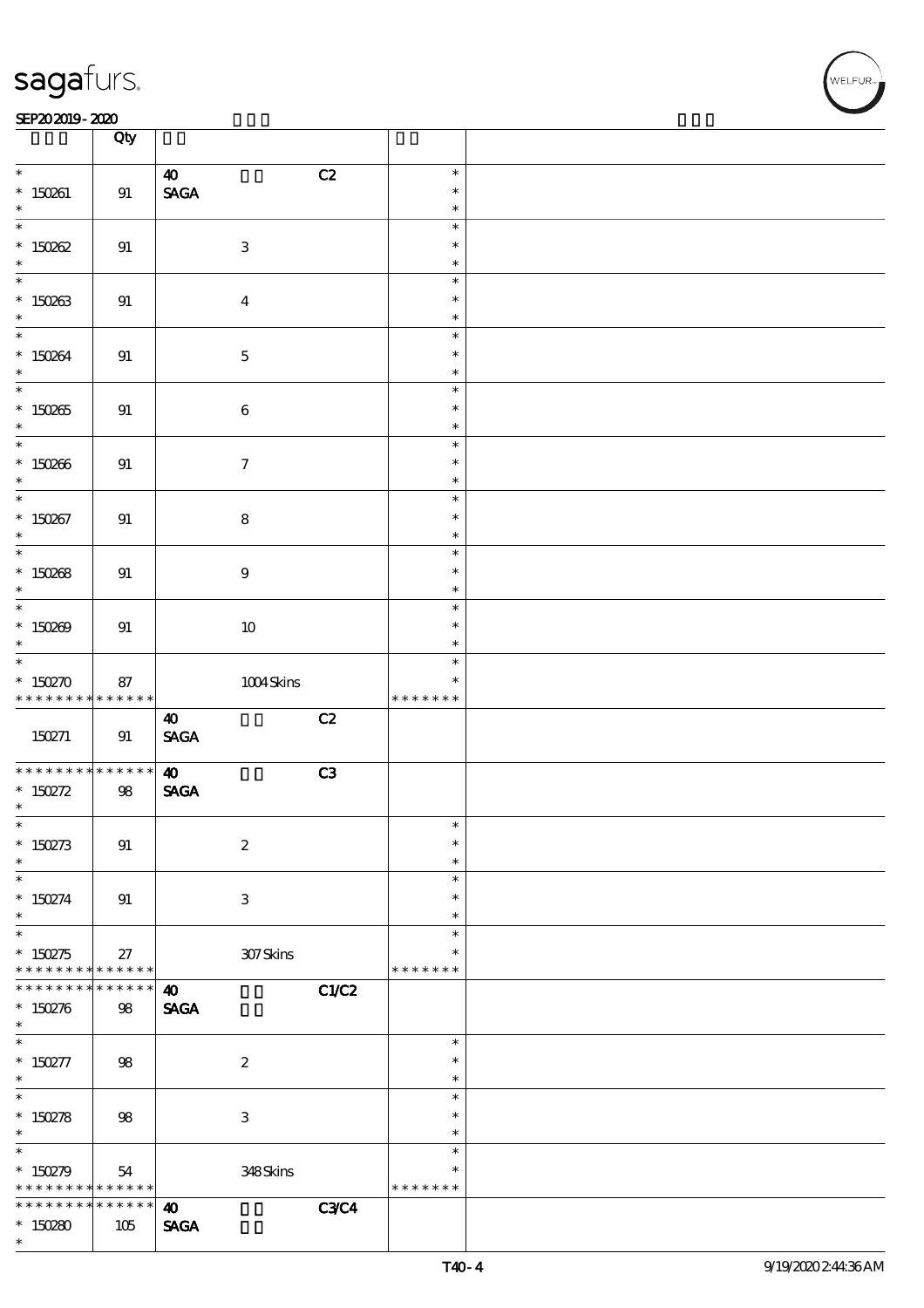|                                              | Qty                   |                                            |                         |  |
|----------------------------------------------|-----------------------|--------------------------------------------|-------------------------|--|
| $\ast$                                       |                       | <b>C3C4</b><br>$\boldsymbol{\omega}$       | $\ast$                  |  |
| $* 150281$<br>$\ast$                         | 98                    | <b>SAGA</b>                                | $\ast$<br>$\ast$        |  |
| $\overline{\ast}$                            |                       |                                            | $\ast$                  |  |
| $* 150282$                                   | 98                    | $\ensuremath{\mathbf{3}}$                  | $\ast$                  |  |
| $\ast$                                       |                       |                                            | $\ast$                  |  |
|                                              |                       |                                            | $\ast$                  |  |
| $*150283$<br>$\ast$                          | 98                    | $\overline{\mathbf{4}}$                    | $\ast$<br>$\ast$        |  |
| $\overline{\mathbf{r}}$                      |                       |                                            | $\ast$                  |  |
| * 150284<br>* * * * * * * *                  | 66<br>******          | 465Skins                                   | $\ast$<br>* * * * * * * |  |
| * * * * * * * * * * * * * * *                |                       |                                            |                         |  |
| $*150285$                                    | 84                    | <b>C3C4</b><br>$\boldsymbol{\omega}$<br>IA |                         |  |
| $\ast$                                       |                       |                                            |                         |  |
| $\overline{\phantom{0}}$                     |                       |                                            | $\ast$                  |  |
| $* 150286$<br>* * * * * * * * <mark>*</mark> | $23\,$<br>* * * * * * | $107$ Skins                                | $\ast$<br>* * * * * * * |  |
|                                              |                       | C2/C3<br>$\boldsymbol{\omega}$             |                         |  |
| 150287                                       | 100                   | IA                                         |                         |  |
| * * * * * * * * <mark>* * * * * *</mark>     |                       |                                            |                         |  |
|                                              |                       | C1/C2<br>$\boldsymbol{\omega}$             |                         |  |
| $*150288$<br>$\ast$                          | 105                   | ${\bf s}$                                  |                         |  |
| $\overline{\ast}$                            |                       |                                            | $\ast$                  |  |
| * $150289$                                   | 98                    | $\boldsymbol{2}$                           | $\ast$                  |  |
| $\ast$                                       |                       |                                            | $\ast$                  |  |
| $\overline{\ast}$                            |                       |                                            | $\ast$                  |  |
| * $150290$                                   | 98                    | 3                                          | $\ast$                  |  |
| $\ast$                                       |                       |                                            | $\ast$                  |  |
| $\ast$                                       |                       |                                            | $\ast$<br>$\ast$        |  |
| $*150291$<br>$\ast$                          | $98$                  | $\boldsymbol{4}$                           | $\ast$                  |  |
| $\ast$                                       |                       |                                            | $\ast$                  |  |
| $*$ 150292                                   | 98                    | $\mathbf 5$                                | $\ast$                  |  |
| $\ast$                                       |                       |                                            | $\ast$                  |  |
| $\ast$                                       |                       |                                            | $\ast$                  |  |
| $*$ 150293                                   | $98\,$                | $\bf 6$                                    | $\ast$                  |  |
| $\ast$<br>$\ast$                             |                       |                                            | $\ast$<br>$\ast$        |  |
| $*150294$                                    | 98                    | $\tau$                                     | $\ast$                  |  |
| $\ast$                                       |                       |                                            | $\ast$                  |  |
| $\overline{\ast}$                            |                       |                                            | $\ast$                  |  |
| $*150295$                                    | 98                    | 8                                          | $\ast$                  |  |
| $\ast$                                       |                       |                                            | $\ast$                  |  |
| $\overline{\ast}$                            |                       |                                            | $\ast$                  |  |
| $*150296$<br>* * * * * * * *                 | 40<br>$* * * * * * *$ | 831 Skins                                  | $\ast$<br>* * * * * * * |  |
| * * * * * * * *                              | $* * * * * * *$       | <b>C3C4</b><br>$\boldsymbol{\omega}$       |                         |  |
| $* 150297$                                   | 105                   | ${\bf s}$                                  |                         |  |
| $\ast$                                       |                       |                                            |                         |  |
| $\overline{\phantom{0}}$                     |                       |                                            | $\ast$                  |  |
| $* 150298$                                   | 98                    | $\boldsymbol{2}$                           | $\ast$                  |  |
| $\ast$<br>$\overline{\ast}$                  |                       |                                            | $\ast$                  |  |
|                                              |                       |                                            | $\ast$<br>$\ast$        |  |
| $*150299$<br>$\ast$                          | 91                    | $\,3$                                      | $\ast$                  |  |
| $\ast$                                       |                       |                                            | $\ast$                  |  |
| $*$ 150300                                   | $35\,$                | 329Skins                                   | $\ast$                  |  |
| * * * * * * * *                              | * * * * * *           |                                            | * * * * * * *           |  |

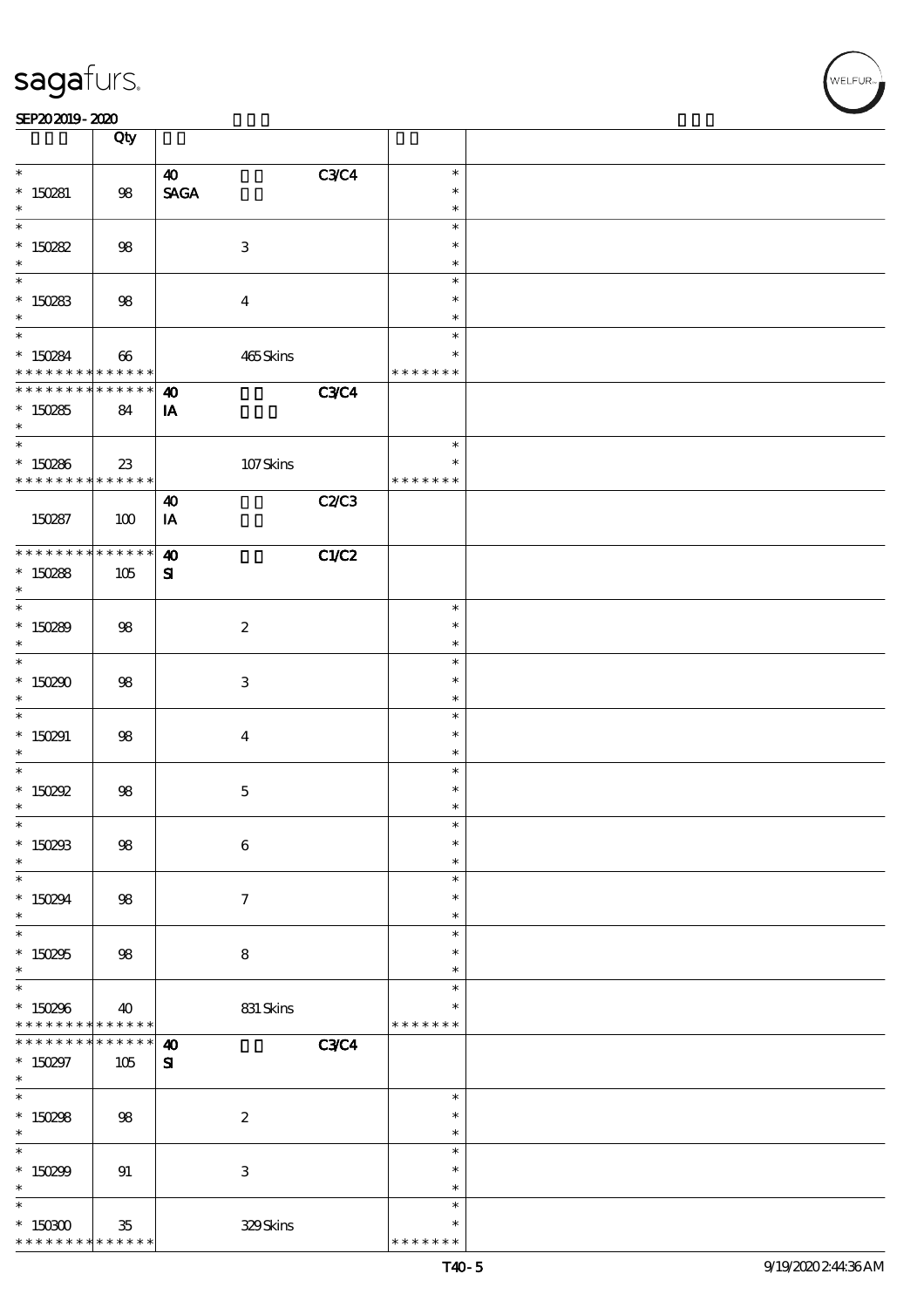| SEP202019-2020 |  |  |
|----------------|--|--|
|----------------|--|--|

|                                                        | Qty                                             |                                                |                                      |  |
|--------------------------------------------------------|-------------------------------------------------|------------------------------------------------|--------------------------------------|--|
| * * * * * * * *<br>$* 150001$<br>$\ast$                | $******$<br>105                                 | C1/C2<br>$\boldsymbol{\omega}$<br>${\bf I\!B}$ |                                      |  |
| $\overline{\ast}$<br>$^*$ 150302 $\,$<br>$\ast$        | 98                                              | $\boldsymbol{2}$                               | $\ast$<br>$\ast$<br>$\ast$           |  |
| $^*$ 150303<br>* * * * * * * *                         | 101<br>$\ast\ast\ast\ast\ast\ast$               | 304Skins                                       | $\ast$<br>$\ast$<br>* * * * * * *    |  |
| * * * * * * * *<br>$*150304$<br>$\ast$                 | * * * * * *<br>91                               | C1<br>$\boldsymbol{\omega}$<br><b>SROY</b>     |                                      |  |
| $^\ast$ 150305<br>$\ast$                               | 84                                              | $\boldsymbol{2}$                               | $\ast$<br>$\ast$<br>$\ast$           |  |
| $^*$ 150306 $\,$<br>$\ast$<br>$\overline{\phantom{0}}$ | 84                                              | $\ensuremath{\mathsf{3}}$                      | $\ast$<br>$\ast$<br>$\ast$<br>$\ast$ |  |
| $* 150007$<br>$\ast$<br>$\overline{\ast}$              | 84                                              | $\bf{4}$                                       | $\ast$<br>$\ast$<br>$\ast$           |  |
| $^*$ 150308 $\,$<br>$\ast$                             | 84                                              | $\mathbf{5}$                                   | $\ast$<br>$\ast$<br>$\ast$           |  |
| $* 150309$<br>* * * * * * * *<br>* * * * * * * *       | 64<br>$\ast\ast\ast\ast\ast\ast$<br>$******$    | 491 Skins                                      | $\ast$<br>* * * * * * *              |  |
| $*150310$<br>$\ast$                                    | 84                                              | C1<br>$\boldsymbol{\omega}$<br><b>SAGA</b>     | $\ast$                               |  |
| $* 150311$<br>$\ast$                                   | 84                                              | $\boldsymbol{2}$                               | $\ast$<br>$\ast$<br>$\ast$           |  |
| $*$ 150312<br>$\ast$<br>$\ast$                         | 84                                              | $\ensuremath{\mathsf{3}}$                      | $\ast$<br>$\ast$<br>$\ast$           |  |
| $*150313$<br>$\ast$<br>$\ast$                          | 84                                              | $\bf{4}$                                       | $\ast$<br>$\ast$<br>$\ast$           |  |
| $* 150314$<br>$\ast$<br>$\overline{\ast}$              | 77                                              | $\mathbf 5$                                    | $\ast$<br>$\ast$<br>$\ast$           |  |
| $*150315$<br>* * * * * * * *<br>* * * * * * *          | 23<br>$\ast\ast\ast\ast\ast\ast$<br>* * * * * * | 436Skins<br>C2<br>$\boldsymbol{\omega}$        | $\ast$<br>* * * * * * *              |  |
| $* 150316$<br>$\ast$<br>$\overline{\phantom{0}}$       | $98\,$                                          | <b>SAGA</b>                                    | $\ast$                               |  |
| $*$ 150317<br>$*$<br>$*$                               | 91                                              | $\boldsymbol{2}$                               | $\ast$<br>$\ast$<br>$\ast$           |  |
| $*$ 150318<br>$\ast$<br>$\ast$                         | 91                                              | $\ensuremath{\mathbf{3}}$                      | $\ast$<br>$\ast$<br>$\ast$           |  |
| $* 150319$<br>$\ast$<br>$\ast$                         | 91                                              | $\boldsymbol{4}$                               | $\ast$<br>$\ast$<br>$\ast$           |  |
| $*15030$<br>$\ast$                                     | 91                                              | $\mathbf{5}$                                   | $\ast$<br>$\ast$                     |  |

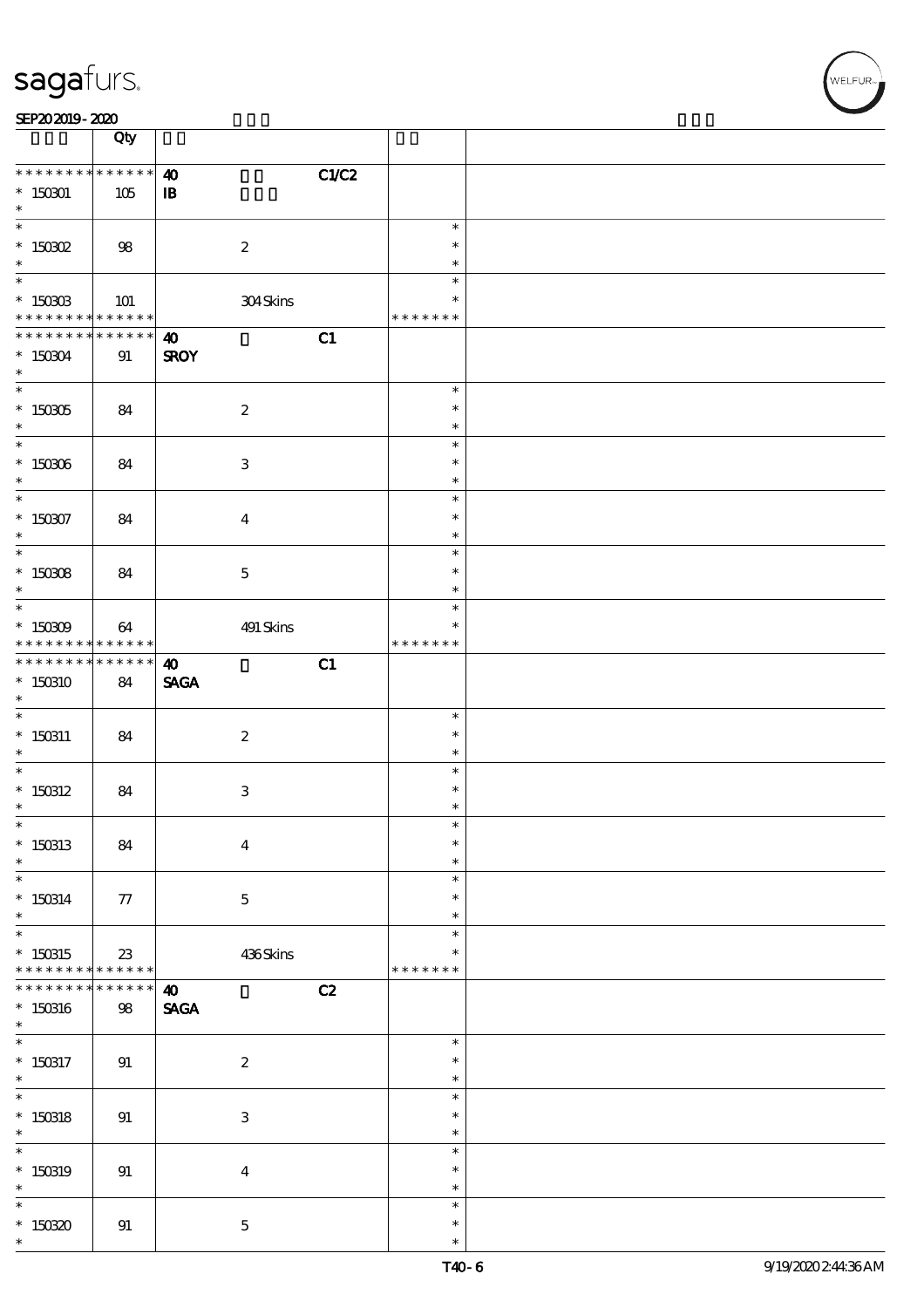### SEP202019-2020

|                                    | Qty               |                                |               |  |
|------------------------------------|-------------------|--------------------------------|---------------|--|
| $\overline{\phantom{0}}$           |                   | $\boldsymbol{\omega}$<br>C2    | $\ast$        |  |
| $* 150321$                         | 91                | $\operatorname{\mathsf{SAGA}}$ | $\ast$        |  |
| $\ast$                             |                   |                                | $\ast$        |  |
|                                    |                   |                                | $\ast$        |  |
| $*150322$                          | 91                | $\boldsymbol{7}$               | $\ast$        |  |
| $\ast$                             |                   |                                | $\ast$        |  |
|                                    |                   |                                | $\ast$        |  |
|                                    |                   |                                | $\ast$        |  |
| $*150823$<br>$\ast$                | 91                | $\bf 8$                        | $\ast$        |  |
| $\ast$                             |                   |                                | $\ast$        |  |
|                                    |                   |                                | $\ast$        |  |
| $* 15034$                          | 91                | $9\,$                          |               |  |
| $*$                                |                   |                                | $\ast$        |  |
|                                    |                   |                                | $\ast$        |  |
| * 150325                           | 91                | $10\,$                         | $\ast$        |  |
|                                    |                   |                                | $\ast$        |  |
|                                    |                   |                                | $\ast$        |  |
| $*150336$                          | 91                | $11\,$                         | $\ast$        |  |
| $\ast$<br>$\overline{\phantom{0}}$ |                   |                                | $\ast$        |  |
|                                    |                   |                                | $\ast$        |  |
| $* 150827$                         | 91                | 12                             | $\ast$        |  |
| $\ast$                             |                   |                                | $\ast$        |  |
|                                    |                   |                                | $\ast$        |  |
| * $15038$                          | 91                | 13                             | $\ast$        |  |
| $\ast$                             |                   |                                | $\ast$        |  |
| $\overline{\phantom{0}}$           |                   |                                | $\ast$        |  |
| $*15039$                           | 91                | 14                             | $\ast$        |  |
| $\ast$                             |                   |                                | $\ast$        |  |
| $\ddot{x}$                         |                   |                                | $\ast$        |  |
| $*15030$                           | 31                | 1312Skins                      | $\ast$        |  |
| * * * * * * * *                    | $******$          |                                | * * * * * * * |  |
| * * * * * * * *                    | $******$          | C2<br>$\boldsymbol{\omega}$    |               |  |
| $*$ 150331                         | 91                | <b>SAGA</b>                    |               |  |
| $\ast$                             |                   |                                |               |  |
|                                    |                   |                                | $\ast$        |  |
| $* 15032$                          | 91                | $\boldsymbol{2}$               | $\ast$        |  |
| $\ast$                             |                   |                                | $\ast$        |  |
| $\overline{\phantom{0}}$           |                   |                                | ∗             |  |
| $*150333$                          | 91                | $\,3$                          | $\ast$        |  |
| $\ast$                             |                   |                                | $\ast$        |  |
| $\ast$                             |                   |                                | $\ast$        |  |
| $* 15034$                          | 91                | $\bf{4}$                       | $\ast$        |  |
| $\ast$                             |                   |                                | $\ast$        |  |
| $\ast$                             |                   |                                | $\ast$        |  |
| $* 15035$                          | 91                | 455Skins                       | $\ast$        |  |
| * * * * * * * *                    | ******            |                                | * * * * * * * |  |
| * * * * * * * *                    | $* * * * * * *$   | $\boldsymbol{\omega}$<br>C3    |               |  |
| $*150336$                          | $98$              | <b>SAGA</b>                    |               |  |
| $\ast$                             |                   |                                |               |  |
| $\ast$                             |                   |                                | $\ast$        |  |
| $* 150337$                         |                   |                                | $\ast$        |  |
| $\ast$                             | 91                | $\boldsymbol{2}$               | $\ast$        |  |
| $\overline{\ast}$                  |                   |                                | $\ast$        |  |
|                                    |                   |                                | $\ast$        |  |
| $*150338$<br>* * * * * * * *       | 24<br>* * * * * * | $213$ Skins                    | * * * * * * * |  |
| * * * * * * * *                    | $******$          |                                |               |  |
|                                    |                   | $\boldsymbol{\omega}$          | C1/C2         |  |
| $*15039$                           | 105               | <b>SAGA</b>                    |               |  |
| $\ast$                             |                   |                                |               |  |
| $\ast$                             |                   |                                | $\ast$        |  |
| $*150340$                          | 98                | $\boldsymbol{z}$               | $\ast$        |  |
| $\ast$                             |                   |                                | $\ast$        |  |

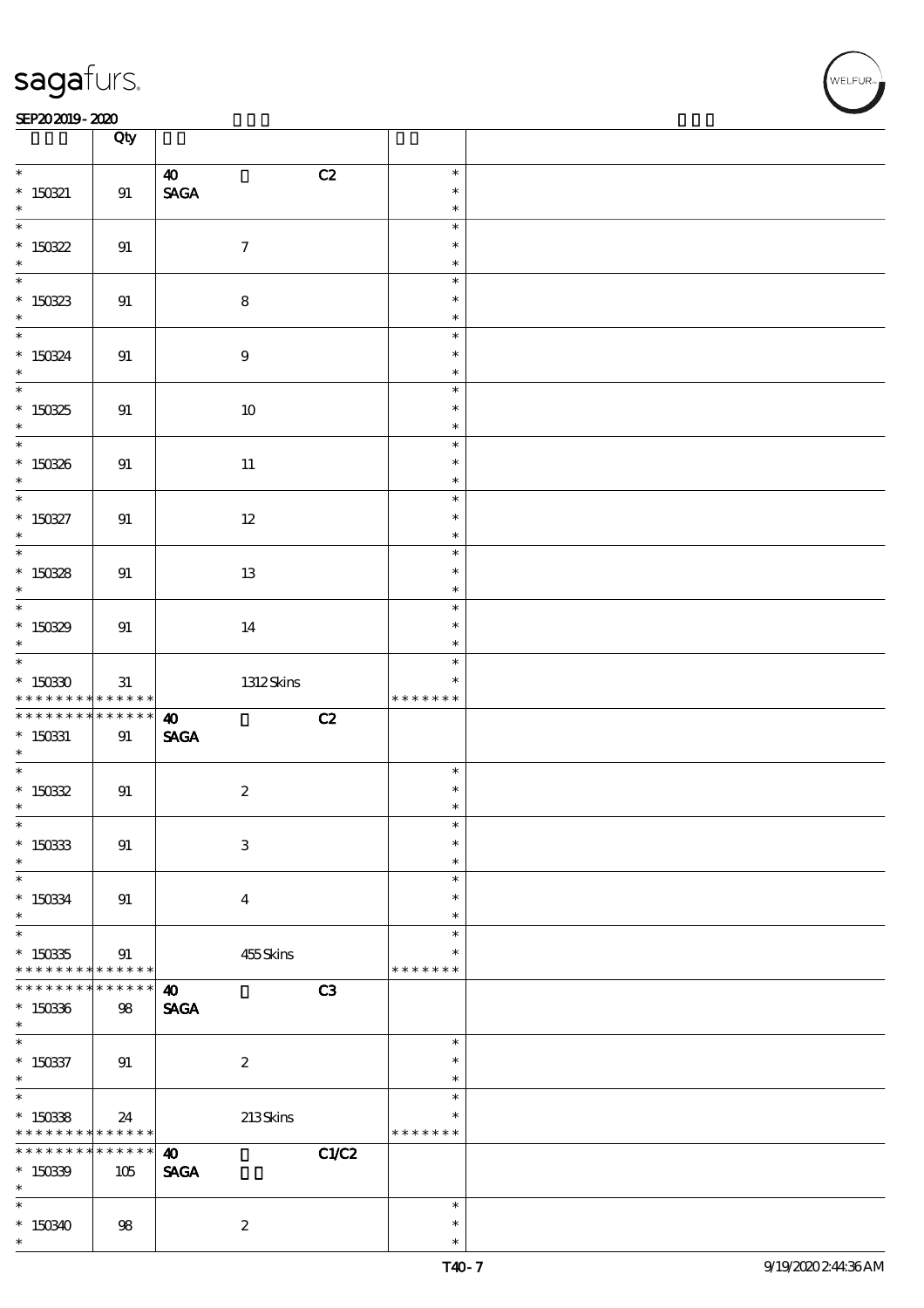#### SEP202019-2020 EXP = 2020 EXP = 2020 EXP = 2020 EXP = 2020 EXP = 2020 EXP = 2020 EXP = 2020 EXP = 2020 EXP = 2

|                             | Qty               |                                       |                  |  |
|-----------------------------|-------------------|---------------------------------------|------------------|--|
| $*$                         |                   | C1/C2<br>$\boldsymbol{\omega}$        | $\ast$           |  |
| $*$ 150341                  | ${\bf 98}$        | $\ensuremath{\mathsf{SAGA}}$          | $\ast$           |  |
| $\ast$                      |                   |                                       | $\ast$           |  |
|                             |                   |                                       | $\ast$<br>$\ast$ |  |
| * 150342                    | $98\,$            | $\boldsymbol{4}$                      | $\ast$           |  |
|                             |                   |                                       | $\ast$           |  |
|                             | $98\,$            | $\mathbf 5$                           | $\ast$           |  |
| $* 150343$                  |                   |                                       | $\ast$           |  |
|                             |                   |                                       | $\ast$           |  |
| * 150344                    | $98\,$            | $\,6\,$                               | $\ast$           |  |
|                             |                   |                                       | $\ast$<br>$\ast$ |  |
|                             | 98                | $\boldsymbol{\tau}$                   | $\ast$           |  |
| * 150345                    |                   |                                       | $\ast$           |  |
|                             |                   |                                       | $\ast$           |  |
| * 150346                    | $98\,$            | ${\bf 8}$                             | $\ast$           |  |
|                             |                   |                                       | $\ast$           |  |
|                             |                   |                                       | $\ast$           |  |
| * 150347                    | $98\,$            | $\boldsymbol{9}$                      | $\ast$<br>$\ast$ |  |
|                             |                   |                                       | $\ast$           |  |
| $* 150348$                  | 98                | $10\,$                                | $\ast$           |  |
| $\ast$                      |                   |                                       | $\ast$           |  |
| $*$                         |                   |                                       | $\ast$           |  |
| $*150349$                   | 98                | $11\,$                                | $\ast$           |  |
| $\ast$                      |                   |                                       | $\ast$           |  |
|                             |                   |                                       | $\ast$<br>$\ast$ |  |
| $*150350$<br>$*$            | $98\,$            | $12\,$                                | $\ast$           |  |
|                             |                   |                                       | $\ast$           |  |
| $*15051$                    | 98                | $13\,$                                | $\ast$           |  |
| $*$                         |                   |                                       | $\ast$           |  |
|                             |                   |                                       | $\ast$           |  |
| * $15052$                   | $98\,$            | 14                                    | $\ast$           |  |
| $*$<br>$\ast$               |                   |                                       | $\ast$<br>$\ast$ |  |
| $* 150353$                  | $98\,$            | 15                                    | $\ast$           |  |
| $\ast$                      |                   |                                       | $\ast$           |  |
| $\ast$                      |                   |                                       | $\ast$           |  |
| $*150354$                   | 96                | $1573$ Skins                          | $\ast$           |  |
| * * * * * * * *             | * * * * * *       |                                       | * * * * * * *    |  |
| * * * * * * *               | $* * * * * *$     | C1/C2<br>$\boldsymbol{\omega}$        |                  |  |
| $*150355$<br>$\ast$         | 98                | IA                                    |                  |  |
| $\overline{\phantom{0}}$    |                   |                                       | $\ast$           |  |
| $*150356$                   | 91                | $\boldsymbol{2}$                      | $\ast$           |  |
| $\ast$                      |                   |                                       | $\ast$           |  |
| $\ast$                      |                   |                                       | $\ast$           |  |
| $*150357$                   | 91                | $\ensuremath{\mathbf{3}}$             | $\ast$           |  |
| $\ast$<br>$\overline{\ast}$ |                   |                                       | $\ast$           |  |
| $*150358$                   |                   |                                       | $\ast$<br>$\ast$ |  |
| * * * * * * * *             | 57<br>* * * * * * | $337$ Skins                           | * * * * * * *    |  |
|                             |                   | <b>C3C4</b><br>$\boldsymbol{\omega}$  |                  |  |
| 150359                      | 89                | IA                                    |                  |  |
|                             |                   |                                       |                  |  |
|                             |                   | <b>C2/C3</b><br>$\boldsymbol{\omega}$ |                  |  |
| 150360                      | 99                | ${\bf s}$                             |                  |  |

**NELFUR**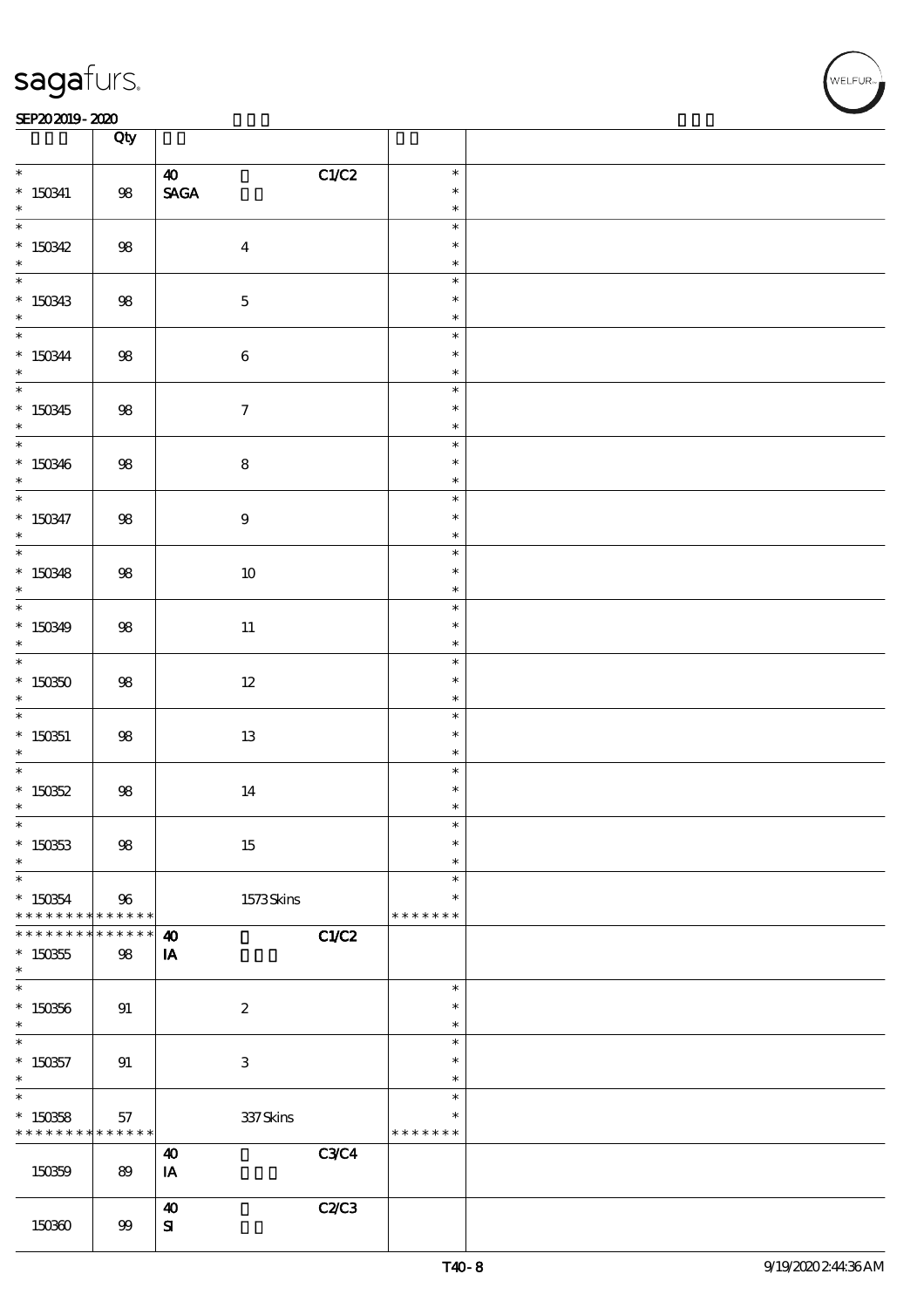| SEP202019-2020 |  |  |  |
|----------------|--|--|--|
|                |  |  |  |

|                                                           | Qty                              |                                                       |                |                                   |  |
|-----------------------------------------------------------|----------------------------------|-------------------------------------------------------|----------------|-----------------------------------|--|
| * * * * * * * *<br>$* 150061$<br>$\ast$                   | * * * * * *<br>105               | $\boldsymbol{\omega}$<br>${\bf I\!B}$                 | C1/C2          |                                   |  |
| $\ast$<br>$* 150362$<br>* * * * * * * * * * * * * * *     | 62                               | 167Skins                                              |                | $\ast$<br>$\ast$<br>* * * * * * * |  |
| 150363                                                    | 54                               | 40<br>$\mathbf{B}$                                    | <b>C3C4</b>    |                                   |  |
| 150364                                                    | 92                               | $\boldsymbol{\omega}$<br>$\mathcal{L}$<br><b>SAGA</b> | C <sub>3</sub> |                                   |  |
| * * * * * * * * * * * * * *<br>$^*$ 150365 $\,$<br>$\ast$ | 91                               | $\boldsymbol{\omega}$<br>$\mathcal{L}$<br>IA          | <b>C2/C3</b>   |                                   |  |
| $\overline{\ast}$<br>$^*$ 150366 $\,$<br>* * * * * * * *  | 25<br>$* * * * * * *$            | 116Skins                                              |                | $\ast$<br>$\ast$<br>* * * * * * * |  |
| * * * * * * * *<br>$* 150367$<br>$\ast$                   | $* * * * * * *$<br>91            | $\boldsymbol{\omega}$<br><b>SROY</b>                  | C1             |                                   |  |
| $\overline{\phantom{0}}$<br>$* 150368$<br>$\ast$          | 84                               | $\boldsymbol{2}$                                      |                | $\ast$<br>$\ast$<br>$\ast$        |  |
| $\overline{\phantom{0}}$<br>$* 150309$<br>$\ast$          | 84                               | 3                                                     |                | $\ast$<br>$\ast$<br>$\ast$        |  |
| $\ast$<br>$* 150370$<br>* * * * * * * *                   | 57<br>$\ast\ast\ast\ast\ast\ast$ | 316Skins                                              |                | $\ast$<br>$\ast$<br>* * * * * * * |  |
| * * * * * * * *<br>$*$ 150371<br>$\ast$                   | $* * * * * * *$<br>91            | $\boldsymbol{\omega}$<br><b>SROY</b>                  | C2             |                                   |  |
| $\ast$<br>* $150372$<br>$\ast$                            | 84                               | $\boldsymbol{2}$                                      |                | $\ast$<br>$\ast$<br>$\ast$        |  |
| $*$<br>$* 150373$<br>$\ast$                               | 84                               | $\ensuremath{\mathbf{3}}$                             |                | $\ast$<br>$\ast$<br>$\ast$        |  |
| $\ast$<br>$* 150374$<br>* * * * * * * *                   | 41<br>* * * * * *                | 300Skins                                              |                | $\ast$<br>$\ast$<br>* * * * * * * |  |
| * * * * * *<br>$\ast$<br>$* 150375$<br>$\ast$             | * * * * *<br>$98\,$              | $\boldsymbol{\omega}$<br><b>SAGA</b>                  | C1             |                                   |  |
| $\overline{\ast}$<br>$* 150376$<br>$\ast$                 | 91                               | $\boldsymbol{2}$                                      |                | $\ast$<br>$\ast$<br>$\ast$        |  |
| $\overline{\phantom{0}}$<br>$* 150377$<br>$\ast$          | 91                               | $\,3$                                                 |                | $\ast$<br>$\ast$<br>$\ast$        |  |
| $\overline{\ast}$<br>$* 150378$<br>$\ast$                 | 91                               | $\bf{4}$                                              |                | $\ast$<br>$\ast$<br>$\ast$        |  |
| $\ast$<br>$* 150379$<br>$\ast$                            | 91                               | $\mathbf 5$                                           |                | $\ast$<br>$\ast$<br>$\ast$        |  |
| $\ast$<br>$*15080$<br>$\ast$                              | 91                               | $\bf 6$                                               |                | $\ast$<br>$\ast$<br>$\ast$        |  |

r<br>WELFUR<br>.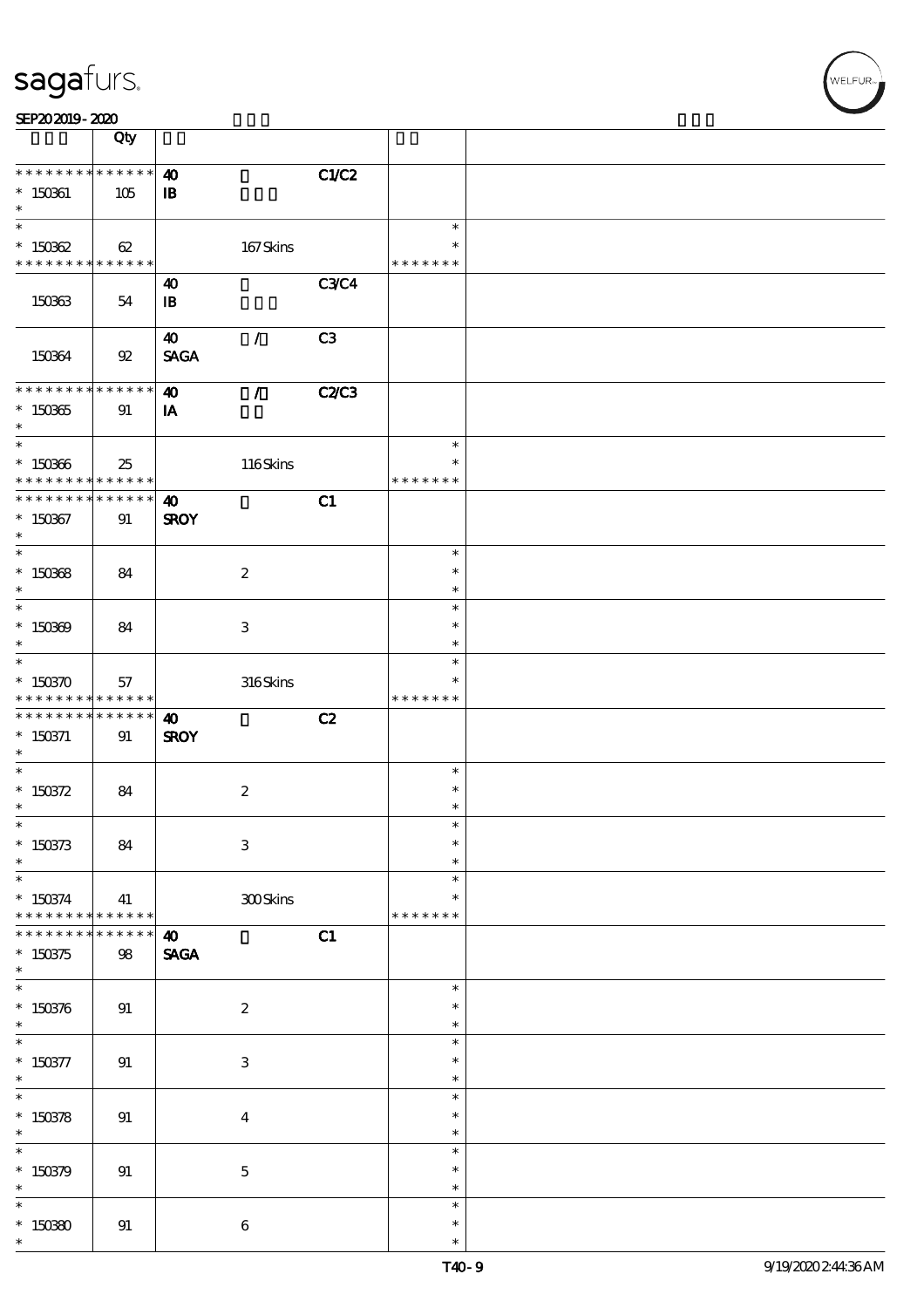### SEP202019-2020

|                                            | Qty             |                                |       |               |  |
|--------------------------------------------|-----------------|--------------------------------|-------|---------------|--|
|                                            |                 |                                |       | $\ast$        |  |
|                                            |                 | $\boldsymbol{\omega}$          | C1    |               |  |
| $*$ 150381                                 | 91              | $\operatorname{\mathsf{SAGA}}$ |       | $\ast$        |  |
| $\ast$                                     |                 |                                |       | $\ast$        |  |
|                                            |                 |                                |       | $\ast$        |  |
| $* 15082$                                  | 91              | $\bf 8$                        |       | $\ast$        |  |
| $\ast$                                     |                 |                                |       | $\ast$        |  |
| $*$                                        |                 |                                |       | $\ast$        |  |
| $*150333$                                  |                 |                                |       | $\ast$        |  |
|                                            | 91              | $\boldsymbol{9}$               |       | $\ast$        |  |
| $\ast$<br>$\ast$                           |                 |                                |       |               |  |
|                                            |                 |                                |       | $\ast$        |  |
| $* 150334$                                 | 91              | $10\,$                         |       | $\ast$        |  |
| $\ast$                                     |                 |                                |       | $\ast$        |  |
|                                            |                 |                                |       | $\ast$        |  |
| $*15035$                                   | 91              | 1008Skins                      |       | $\ast$        |  |
| * * * * * * * *                            | * * * * * *     |                                |       | * * * * * * * |  |
| * * * * * * *                              | * * * * * *     | $\boldsymbol{\omega}$          | C1    |               |  |
| $*150366$                                  | 91              | <b>SAGA</b>                    |       |               |  |
| $\ast$                                     |                 |                                |       |               |  |
| $\ast$                                     |                 |                                |       |               |  |
|                                            |                 |                                |       | $\ast$        |  |
| $* 150387$                                 | 91              | $\boldsymbol{2}$               |       | $\ast$        |  |
| $\ast$                                     |                 |                                |       | $\ast$        |  |
| $\overline{\phantom{0}}$                   |                 |                                |       | $\ast$        |  |
| $*150388$                                  | 91              | $\ensuremath{\mathbf{3}}$      |       | $\ast$        |  |
| $\ast$                                     |                 |                                |       | $\ast$        |  |
| $\overline{\phantom{0}}$                   |                 |                                |       | $\ast$        |  |
| $*15089$                                   | 91              | $\bf{4}$                       |       | $\ast$        |  |
| $\ast$                                     |                 |                                |       | $\ast$        |  |
| $\overline{\ast}$                          |                 |                                |       | $\ast$        |  |
|                                            |                 |                                |       |               |  |
| $*150300$                                  | 75              | 439Skins                       |       | $\ast$        |  |
| * * * * * * * *                            | * * * * * *     |                                |       | * * * * * * * |  |
|                                            |                 | 40                             | C2    |               |  |
| 150391                                     | 98              | $\operatorname{\mathsf{SAGA}}$ |       |               |  |
|                                            |                 |                                |       |               |  |
| * * * * * * * *                            | ******          | $\boldsymbol{\omega}$          | C2    |               |  |
| $*$ 150392                                 | 84              | <b>SAGA</b>                    |       |               |  |
| $\ast$                                     |                 |                                |       |               |  |
| $\ast$                                     |                 |                                |       |               |  |
| $* 150303$                                 | 66              | 150Skins                       |       | $\ast$        |  |
| * * * * * * * * <mark>* * * * * *</mark>   |                 |                                |       | * * * * * * * |  |
| * * * * * * * *                            | $* * * * * * *$ |                                |       |               |  |
|                                            |                 | $\boldsymbol{\omega}$          | C2    |               |  |
| $*150394$                                  | 91              | <b>SAGA</b>                    |       |               |  |
| $\ast$                                     |                 |                                |       |               |  |
| $\ast$                                     |                 |                                |       | $\ast$        |  |
| $*150305$                                  | 91              | $\boldsymbol{2}$               |       | $\ast$        |  |
| $\ast$                                     |                 |                                |       | $\ast$        |  |
| $\ast$                                     |                 |                                |       | $\ast$        |  |
| $*150306$                                  | 91              | 273Skins                       |       | $\ast$        |  |
| * * * * * * * * <mark>* * * * * * *</mark> |                 |                                |       | * * * * * * * |  |
| * * * * * * * * <mark>* * * * * *</mark>   |                 | 40                             | C3    |               |  |
|                                            |                 |                                |       |               |  |
| $*150397$                                  | 98              | <b>SAGA</b>                    |       |               |  |
| $\ast$                                     |                 |                                |       |               |  |
| $\ast$                                     |                 |                                |       | $\ast$        |  |
| $*150398$                                  | 31              | 129Skins                       |       | $\ast$        |  |
| * * * * * * * * <mark>* * * * * *</mark>   |                 |                                |       | * * * * * * * |  |
| * * * * * * * *                            | $* * * * * * *$ | $\boldsymbol{\omega}$          | C1/C2 |               |  |
| $*150399$                                  | 77              | <b>SAGA</b>                    |       |               |  |
| $\ast$                                     |                 |                                |       |               |  |
| $\ast$                                     |                 |                                |       | $\ast$        |  |
| $*$ 150400                                 | $32^{\circ}$    | 109Skins                       |       | $\ast$        |  |
| * * * * * * * * <mark>* * * * * *</mark>   |                 |                                |       | * * * * * * * |  |
|                                            |                 |                                |       |               |  |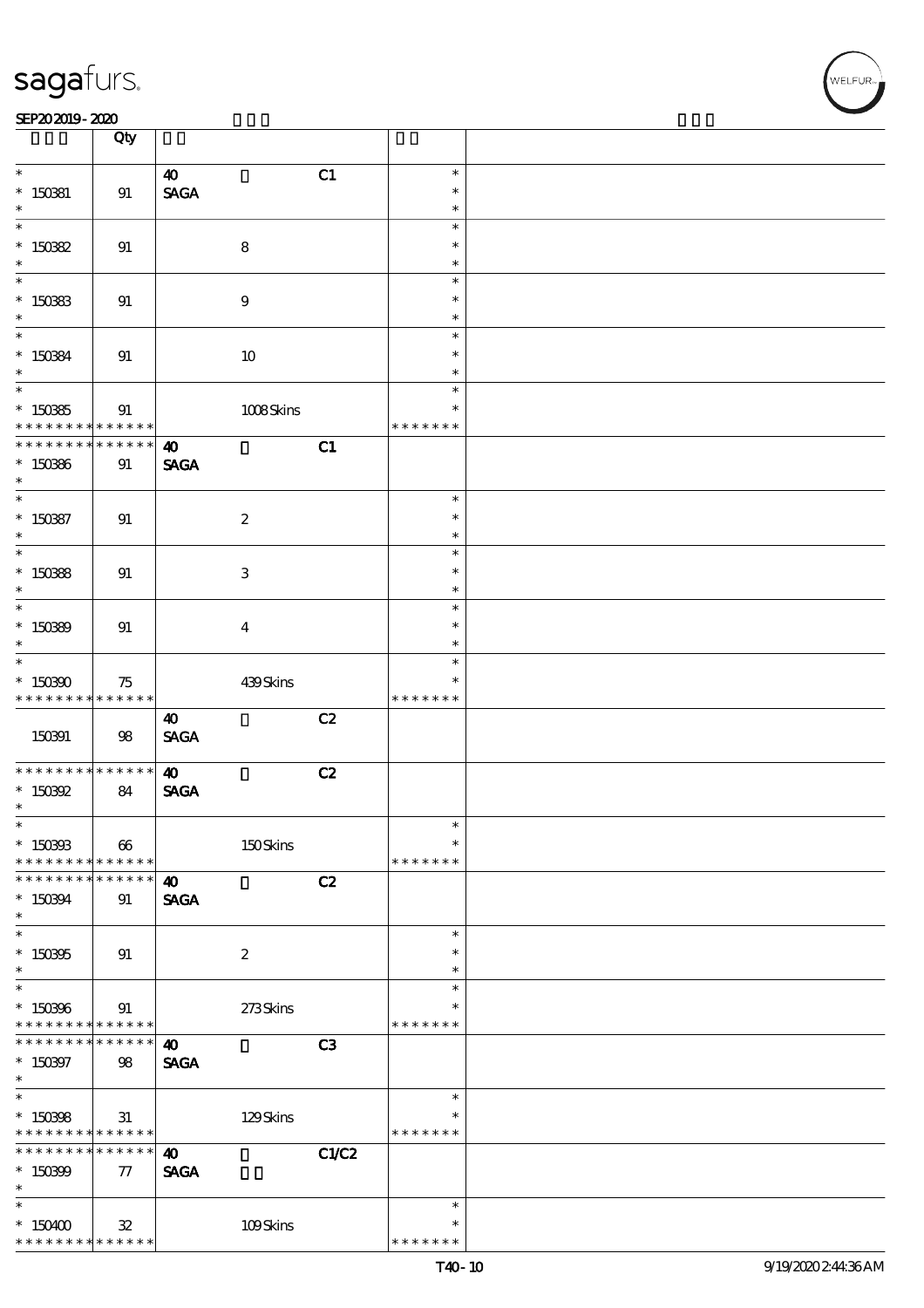| C1/C2 |  |  |  |
|-------|--|--|--|

#### SEP202019-2020  $\sqrt{Qty}$

| **************<br>$*150401$<br>$\ast$                                            | 98                 | $\boldsymbol{\omega}$<br><b>SAGA</b>  | C1/C2       |                                      |  |
|----------------------------------------------------------------------------------|--------------------|---------------------------------------|-------------|--------------------------------------|--|
| $\overline{\ast}$<br>$*$ 150402<br>* * * * * * * * * * * * * *                   | 98                 | 196Skins                              |             | $\ast$<br>$\ast$<br>* * * * * * *    |  |
| * * * * * * * *<br>$*150403$<br>$\ast$                                           | * * * * * *<br>105 | $\boldsymbol{\omega}$<br><b>SAGA</b>  | <b>C3C4</b> |                                      |  |
| $\overline{\ast}$<br>$* 150404$<br>$\ast$                                        | 98                 | $\boldsymbol{2}$                      |             | $\ast$<br>$\ast$<br>$\ast$           |  |
| $\overline{\phantom{0}}$<br>$^*$ 150405 $\,$<br>$\ast$                           | 98                 | 3                                     |             | $\ast$<br>$\ast$<br>$\ast$           |  |
| $\overline{\ast}$<br>$^*$ 150406 $\,$<br>$\ast$                                  | 98                 | $\overline{\mathbf{4}}$               |             | $\ast$<br>$\ast$<br>$\ast$           |  |
| $\ast$<br>$*150407$<br>* * * * * * * * * * * * * * *                             | 56                 | 455Skins                              |             | $\ast$<br>$\ast$<br>* * * * * * *    |  |
| ******** <mark>******</mark><br>$*150408$<br>$\ast$<br>$*$                       | 98                 | $\boldsymbol{\omega}$<br>IA           | C1/C2       |                                      |  |
| $*150409$<br>* * * * * * * * <mark>* * * * * * *</mark>                          | 71                 | 169Skins                              |             | $\ast$<br>*<br>* * * * * * *         |  |
| * * * * * * * * * * * * * * *<br>$*150410$<br>$\ast$<br>$\overline{\phantom{0}}$ | 98                 | $\boldsymbol{\omega}$<br>${\bf s}$    | C1/C2       |                                      |  |
| $*$ 150411<br>$*$                                                                | 98                 | $\boldsymbol{z}$                      |             | $\ast$<br>$\ast$<br>$\ast$           |  |
| $*$<br>$*$ 150412<br>* * * * * * * * * * * * * *                                 | 98                 | 294Skins                              |             | $\ast$<br>$\ast$<br>* * * * * * *    |  |
| * * * * * * * * * * * * * * *<br>$*$ 150413<br>$\ast$                            | 98                 | $\boldsymbol{\omega}$<br>${\bf s}$    | C1/C2       |                                      |  |
| $\ast$<br>$* 150414$<br>* * * * * * * *                                          | 98<br>******       | 196Skins                              |             | $\ast$<br>$\ast$<br>* * * * * * *    |  |
| * * * * * * *<br>$*150415$<br>$\ast$                                             | * * * * * *<br>105 | $\boldsymbol{\omega}$<br>${\bf s}$    | <b>C3C4</b> |                                      |  |
| $\ast$<br>$*$ 150416<br>$\ast$<br>$\overline{\phantom{a}^*}$                     | 98                 | $\boldsymbol{2}$                      |             | $\ast$<br>$\ast$<br>$\ast$           |  |
| $*$ 150417<br>$\ast$<br>$\overline{\phantom{1}}$                                 | 98                 | $\ensuremath{\mathbf{3}}$             |             | $\ast$<br>$\ast$<br>$\ast$<br>$\ast$ |  |
| $*$ 150418<br>* * * * * * * * * * * * * *                                        | 79                 | 380Skins                              | C2C3        | $\ast$<br>* * * * * * *              |  |
| 150419                                                                           | 78                 | $\boldsymbol{\omega}$<br>${\bf S}$    | C2/C3       |                                      |  |
| 150420                                                                           | 91                 | $\boldsymbol{\omega}$<br>$\mathbf{B}$ |             |                                      |  |

LFUR<sub>i</sub>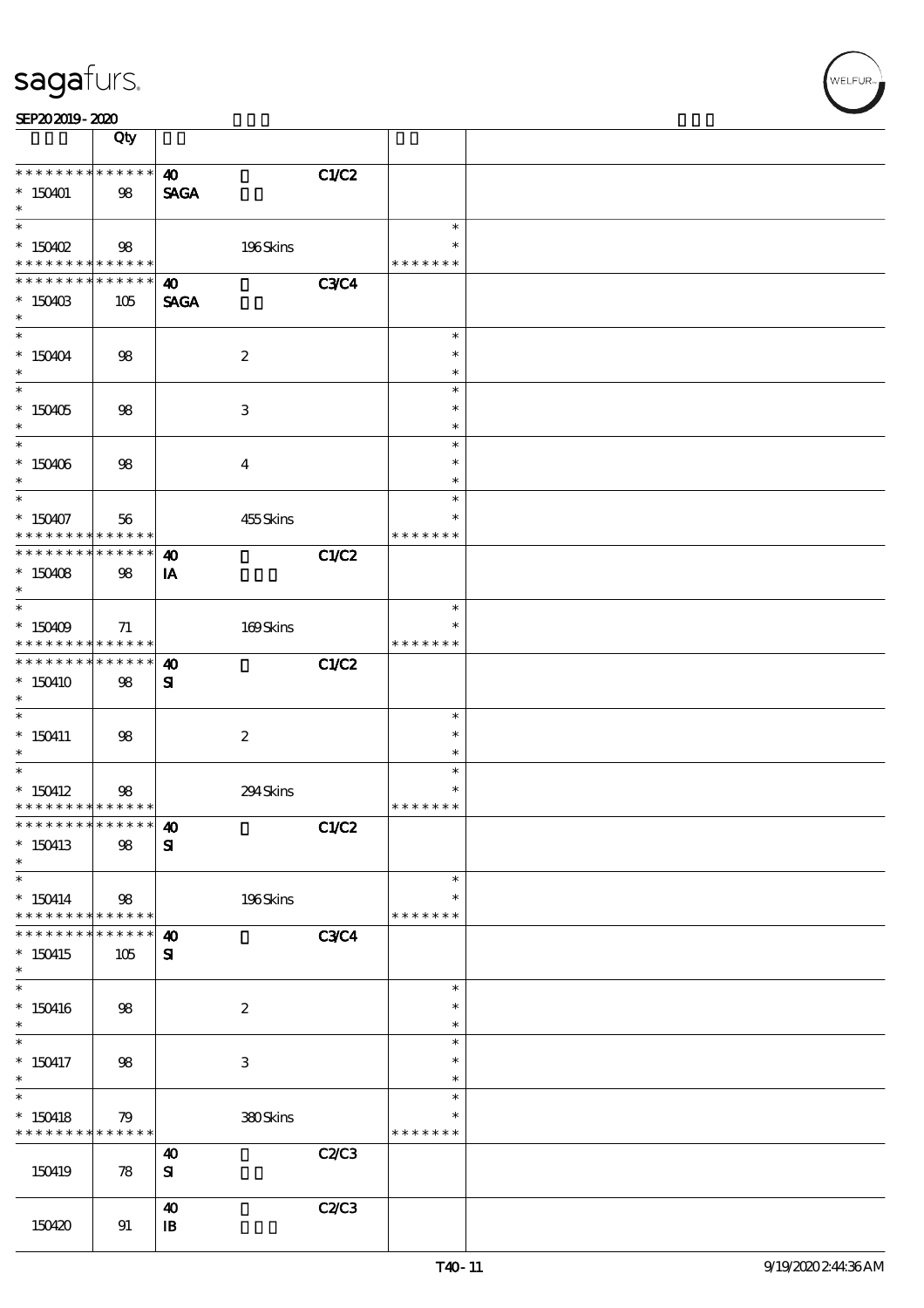| SEP202019-2020 |  |  |
|----------------|--|--|
|----------------|--|--|

|                                                                                     | Qty                               |                                            |                           |    |                                   |  |
|-------------------------------------------------------------------------------------|-----------------------------------|--------------------------------------------|---------------------------|----|-----------------------------------|--|
| * * * * * * * *<br>$* 150441$<br>$\ast$                                             | ******<br>112                     | 30 <sub>2</sub><br><b>SAGA</b>             | $\boldsymbol{\mathsf{z}}$ | C1 |                                   |  |
| $\overline{\phantom{0}}$<br>$*150442$<br>* * * * * * * * <mark>* * * * * * *</mark> | 112                               |                                            | 224 Skins                 |    | $\ast$<br>$\ast$<br>* * * * * * * |  |
| * * * * * * * *<br>$*15043$<br>$\ast$                                               | $\ast\ast\ast\ast\ast\ast$<br>112 | $\boldsymbol{\mathfrak{D}}$<br><b>SAGA</b> | $\boldsymbol{\mathsf{X}}$ | C2 |                                   |  |
| $*150444$<br>* * * * * * * * * * * * * *                                            | 105                               |                                            | 217Skins                  |    | $\ast$<br>$\ast$<br>* * * * * * * |  |
| * * * * * * * * * * * * * * *<br>$*150445$<br>$*$                                   | 98                                | $\boldsymbol{\mathfrak{D}}$<br><b>SROY</b> |                           | C1 |                                   |  |
| $*150406$<br>$*$                                                                    | 91                                |                                            | $\boldsymbol{z}$          |    | $\ast$<br>$\ast$<br>$\ast$        |  |
| $\overline{\ast}$<br>$* 150447$<br>$\ast$                                           | 91                                |                                            | 3                         |    | $\ast$<br>$\ast$<br>$\ast$        |  |
| $\overline{\phantom{0}}$<br>$* 150448$<br>$\ast$                                    | 91                                |                                            | $\bf{4}$                  |    | $\ast$<br>$\ast$<br>$\ast$        |  |
| $*15049$<br>$\ast$                                                                  | 91                                |                                            | $\mathbf{5}$              |    | $\ast$<br>$\ast$<br>$\ast$        |  |
| $\overline{\ast}$<br>$*150450$<br>* * * * * * * *                                   | 91<br>$* * * * * * *$             |                                            | 553Skins                  |    | $\ast$<br>* * * * * * *           |  |
| * * * * * * * *<br>$*$ 150451<br>$*$                                                | $* * * * * * *$<br>91             | $\boldsymbol{\mathfrak{D}}$<br><b>SROY</b> |                           | C2 |                                   |  |
| $*150452$<br>* * * * * * * * * * * * * *                                            | 77                                |                                            | 168Skins                  |    | $\ast$<br>$\ast$<br>* * * * * * * |  |
| ************** 30<br>$*150453$<br>$\ast$                                            | $98$                              | <b>SAGA</b>                                |                           | C1 |                                   |  |
| $\ast$<br>$* 150454$<br>$\ast$                                                      | $98$                              |                                            | $\boldsymbol{2}$          |    | $\ast$<br>$\ast$<br>$\ast$        |  |
| $\overline{\ast}$<br>$*150455$<br>$\ast$                                            | $98$                              |                                            | $\ensuremath{\mathsf{3}}$ |    | $\ast$<br>$\ast$<br>$\ast$        |  |
| $\ast$<br>$*150456$<br>$\ast$                                                       | 98                                |                                            | $\boldsymbol{4}$          |    | $\ast$<br>$\ast$<br>$\ast$        |  |
| $\overline{\phantom{0}}$<br>$*150457$<br>$*$<br>$\overline{\ast}$                   | 98                                |                                            | $\mathbf 5$               |    | $\ast$<br>$\ast$<br>$\ast$        |  |
| $*150458$<br>* * * * * * *<br>$\ast$                                                | 46<br>* * * * * *                 |                                            | 536Skins                  |    | $\ast$<br>∗<br>* * * * * * *      |  |
| * * * * * * *<br>$*150459$<br>$\ast$<br>$\ast$                                      | * * * * * *<br>91                 | $\boldsymbol{\mathfrak{D}}$<br><b>SAGA</b> |                           | C2 |                                   |  |
| $*150400$<br>$\ast$                                                                 | 91                                |                                            | $\boldsymbol{2}$          |    | $\ast$<br>$\ast$<br>$\ast$        |  |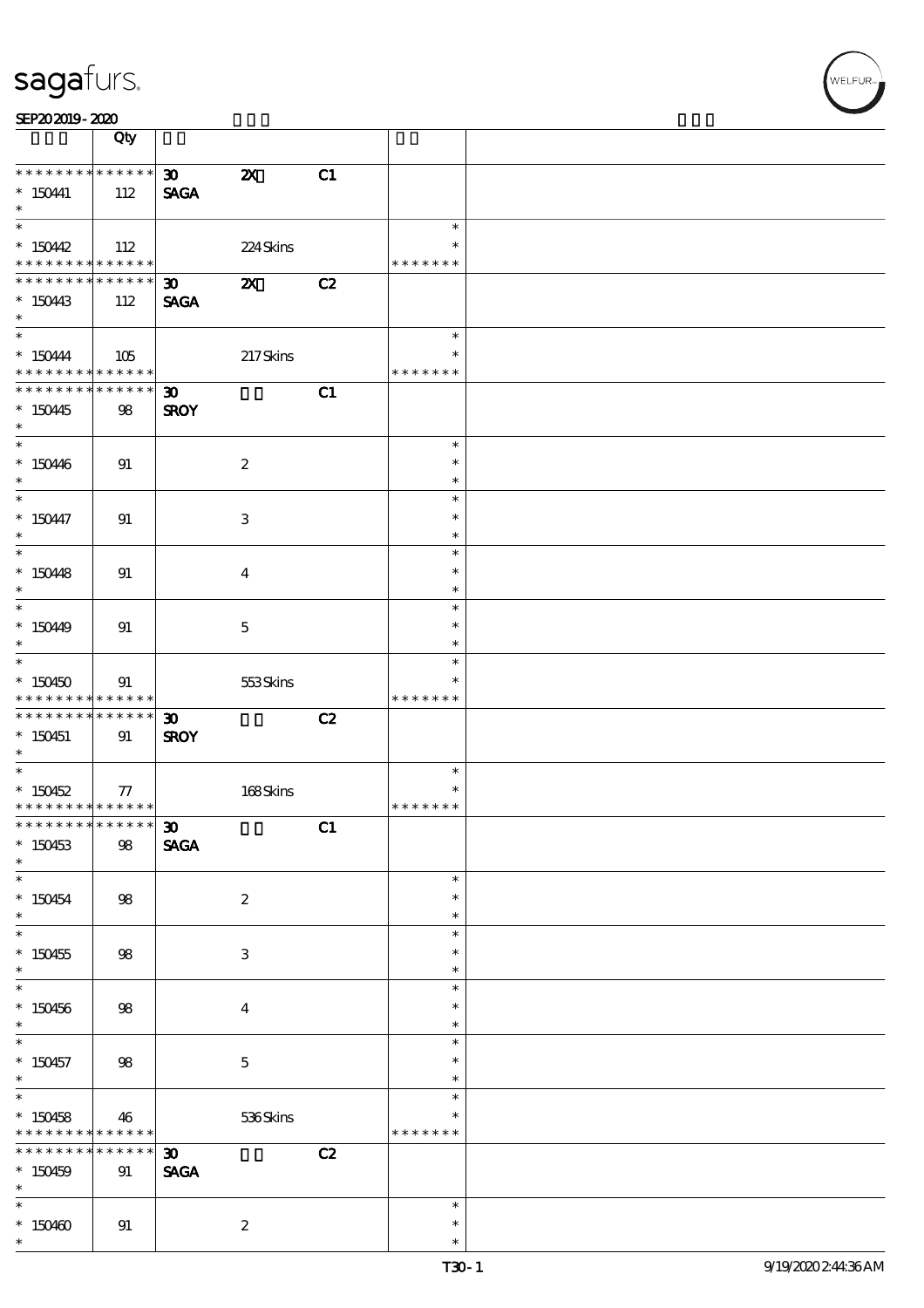| SEP202019-2020                   |                    |                                            |                         |  |
|----------------------------------|--------------------|--------------------------------------------|-------------------------|--|
|                                  | Qty                |                                            |                         |  |
| $\ast$                           |                    | $\boldsymbol{\mathfrak{D}}$                | C2<br>$\ast$            |  |
| $* 150461$                       | 91                 | $\operatorname{\mathsf{SAGA}}$             | $\ast$                  |  |
| $\ast$<br>$\overline{\ast}$      |                    |                                            | $\ast$                  |  |
| $*150462$                        | 91                 | $\boldsymbol{4}$                           | $\ast$<br>$\ast$        |  |
| $\ast$                           |                    |                                            | $\ast$                  |  |
| $\ast$                           |                    |                                            | $\ast$                  |  |
| $*150463$<br>* * * * * * * *     | 91<br>******       | 455Skins                                   | $\ast$<br>* * * * * * * |  |
| * * * * * * * *                  | * * * * * *        | $\boldsymbol{\mathfrak{D}}$                | C3                      |  |
| $*150464$                        | 105                | <b>SAGA</b>                                |                         |  |
| $\ast$                           |                    |                                            | $\ast$                  |  |
| $*150465$                        | 98                 | $\boldsymbol{2}$                           | $\ast$                  |  |
| $\ast$                           |                    |                                            | $\ast$                  |  |
| $*150466$                        | 77                 | 280Skins                                   | $\ast$<br>$\ast$        |  |
| * * * * * * * * <mark>*</mark>   | $* * * * * * *$    |                                            | * * * * * * *           |  |
| * * * * * * * *                  | $******$           | $\boldsymbol{\mathfrak{D}}$                | C1/C2                   |  |
| $*150467$<br>$\ast$              | 112                | <b>SAGA</b>                                |                         |  |
| $\overline{\ast}$                |                    |                                            | $\ast$                  |  |
| $*150468$                        | $105$              | $\boldsymbol{2}$                           | $\ast$                  |  |
| $\ast$                           |                    |                                            | $\ast$<br>$\ast$        |  |
| $*150469$                        | 105                | $\,3$                                      | $\ast$                  |  |
| $\ast$                           |                    |                                            | $\ast$                  |  |
|                                  |                    |                                            | $\ast$<br>$\ast$        |  |
| $*150470$<br>$\ast$              | 105                | $\bf{4}$                                   | $\ast$                  |  |
| $\overline{\phantom{0}}$         |                    |                                            | $\ast$                  |  |
| $*$ 150471<br>$\ast$             | 105                | $\mathbf{5}$                               | $\ast$<br>$\ast$        |  |
| $\ast$                           |                    |                                            | $\ast$                  |  |
| * $150472$                       | 105                | $\boldsymbol{6}$                           | $\ast$                  |  |
| $\ast$<br>$\ast$                 |                    |                                            | $\ast$<br>$\ast$        |  |
| $* 150473$                       | 105                | $\boldsymbol{7}$                           | $\ast$                  |  |
| $\ast$                           |                    |                                            | $\ast$                  |  |
| $\ast$                           |                    |                                            | $\ast$<br>$\ast$        |  |
| $* 150474$<br>$\ast$             | 105                | $\bf 8$                                    | $\ast$                  |  |
| $\overline{\phantom{0}}$         |                    |                                            | $\ast$                  |  |
| $*150475$<br>$\ast$              | 105                | 9                                          | $\ast$<br>$\ast$        |  |
| $\overline{\ast}$                |                    |                                            | $\ast$                  |  |
| $* 150476$                       | 105                | 1057Skins                                  | $\ast$                  |  |
| * * * * * * * *<br>* * * * * * * | ******<br>$******$ |                                            | * * * * * * *           |  |
| $* 150477$                       | 98                 | $\boldsymbol{\mathfrak{D}}$<br><b>SAGA</b> | C1/C2                   |  |
| $\ast$                           |                    |                                            |                         |  |
| $\ast$                           |                    |                                            | $\ast$<br>$\ast$        |  |
| $* 150478$<br>$*$                | 98                 | $\boldsymbol{2}$                           | $\ast$                  |  |
|                                  |                    |                                            | $\ast$                  |  |
| $* 150479$                       | 98                 | $\ensuremath{\mathbf{3}}$                  | $\ast$<br>$\ast$        |  |
| $\ast$<br>$\ast$                 |                    |                                            | $\ast$                  |  |
| $*150480$                        | $98$               | $\boldsymbol{4}$                           | $\ast$                  |  |
| $\ast$                           |                    |                                            | $\ast$                  |  |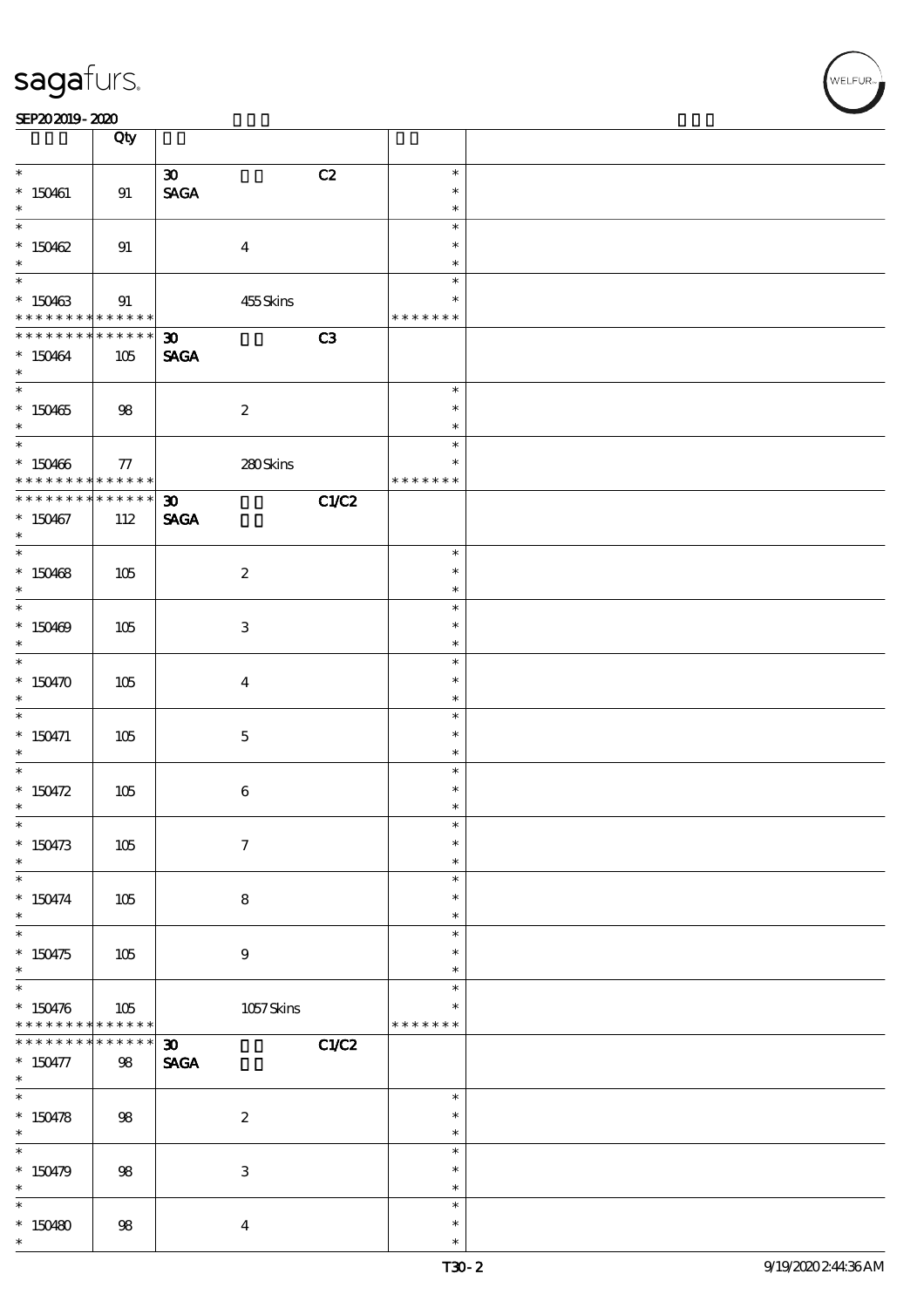|                                                       | Qty               |                             |              |                         |  |
|-------------------------------------------------------|-------------------|-----------------------------|--------------|-------------------------|--|
| $\ast$                                                |                   | $\boldsymbol{\mathfrak{D}}$ | C1/C2        | $\ast$                  |  |
| $*150481$<br>* * * * * * * *                          | 98<br>* * * * * * | <b>SAGA</b>                 |              | $\ast$<br>* * * * * * * |  |
|                                                       |                   | $\boldsymbol{\mathfrak{D}}$ | <b>C2/C3</b> |                         |  |
| 150482                                                | 79                | IA                          |              |                         |  |
| * * * * * * * *                                       | * * * * * *       | $\boldsymbol{\mathfrak{D}}$ | C1/C2        |                         |  |
| $*150483$<br>$\ast$                                   | 105               | IA                          |              |                         |  |
| $\ast$                                                |                   |                             |              | $\ast$                  |  |
| $* 150484$<br>$\ast$                                  | 98                | $\boldsymbol{2}$            |              | $\ast$<br>$\ast$        |  |
|                                                       |                   |                             |              | $\ast$                  |  |
| $*150485$<br>$\ast$                                   | 98                | $\sqrt{3}$                  |              | $\ast$<br>$\ast$        |  |
| $*$                                                   |                   |                             |              | $\ast$                  |  |
| $*150486$<br>$\ast$                                   | 98                | $\overline{\mathbf{4}}$     |              | $\ast$<br>$\ast$        |  |
| $\ast$                                                |                   |                             |              | $\ast$                  |  |
| $* 150487$<br>* * * * * * * *                         | 46<br>******      | 445Skins                    |              | $\ast$<br>* * * * * * * |  |
|                                                       |                   | $\boldsymbol{\mathfrak{D}}$ | <b>C3C4</b>  |                         |  |
| 150488                                                | 81                | IA                          |              |                         |  |
|                                                       |                   | $\boldsymbol{\mathfrak{D}}$ | C2C3         |                         |  |
| 150489                                                | 46                | IA                          |              |                         |  |
| * * * * * * * *                                       | ******            | $\boldsymbol{\mathfrak{D}}$ | C1/C2        |                         |  |
| $*150490$<br>$\ast$                                   | 105               | ${\bf s}$                   |              |                         |  |
| $\ast$                                                |                   |                             |              | $\ast$                  |  |
| $* 150491$                                            | 105               | $\boldsymbol{2}$            |              | $\ast$                  |  |
| $\ast$<br>$\ast$                                      |                   |                             |              | $\ast$<br>$\ast$        |  |
| $*$ 150492                                            | 105               | $\ensuremath{\mathbf{3}}$   |              | $\ast$                  |  |
| $\ast$                                                |                   |                             |              | $\ast$                  |  |
| $\ast$<br>$*$ 150498                                  | 105               | $\boldsymbol{4}$            |              | $\ast$<br>$\ast$        |  |
| $\ast$                                                |                   |                             |              | $\ast$                  |  |
| $\ast$                                                |                   |                             |              | $\ast$                  |  |
| $*150494$<br>* * * * * * * *                          | 28<br>* * * * * * | 448Skins                    |              | $\ast$<br>* * * * * * * |  |
| * * * * * * *                                         | $* * * * * *$     | $\boldsymbol{\mathfrak{D}}$ | <b>C3C4</b>  |                         |  |
| $*150495$<br>$\ast$                                   | 112               | ${\bf s}$                   |              |                         |  |
| $\ast$                                                |                   |                             |              | $\ast$                  |  |
| $*150496$<br>* * * * * * * * <mark>* * * * * *</mark> | 105               | $217\mathrm{S}$ kins        |              | $\ast$<br>* * * * * * * |  |
|                                                       |                   | $\boldsymbol{\mathfrak{D}}$ | C2C3         |                         |  |
| 150497                                                | 97                | ${\bf s}$                   |              |                         |  |
| * * * * * * * *                                       | * * * * * *       | $\boldsymbol{\mathfrak{D}}$ | C1/C2        |                         |  |
| $*150498$                                             | 105               | $\mathbf{B}$                |              |                         |  |
| $\ast$<br>$\ast$                                      |                   |                             |              | $\ast$                  |  |
| * 150499                                              | 24                | 129Skins                    |              | $\ast$                  |  |
| * * * * * * * *                                       | $* * * * * * *$   |                             |              | * * * * * * *           |  |
|                                                       |                   | $\boldsymbol{\mathfrak{D}}$ | C3C4         |                         |  |
| 150500                                                | 54                | $\mathbf{B}$                |              |                         |  |

 $\overline{\mathbf{r}}$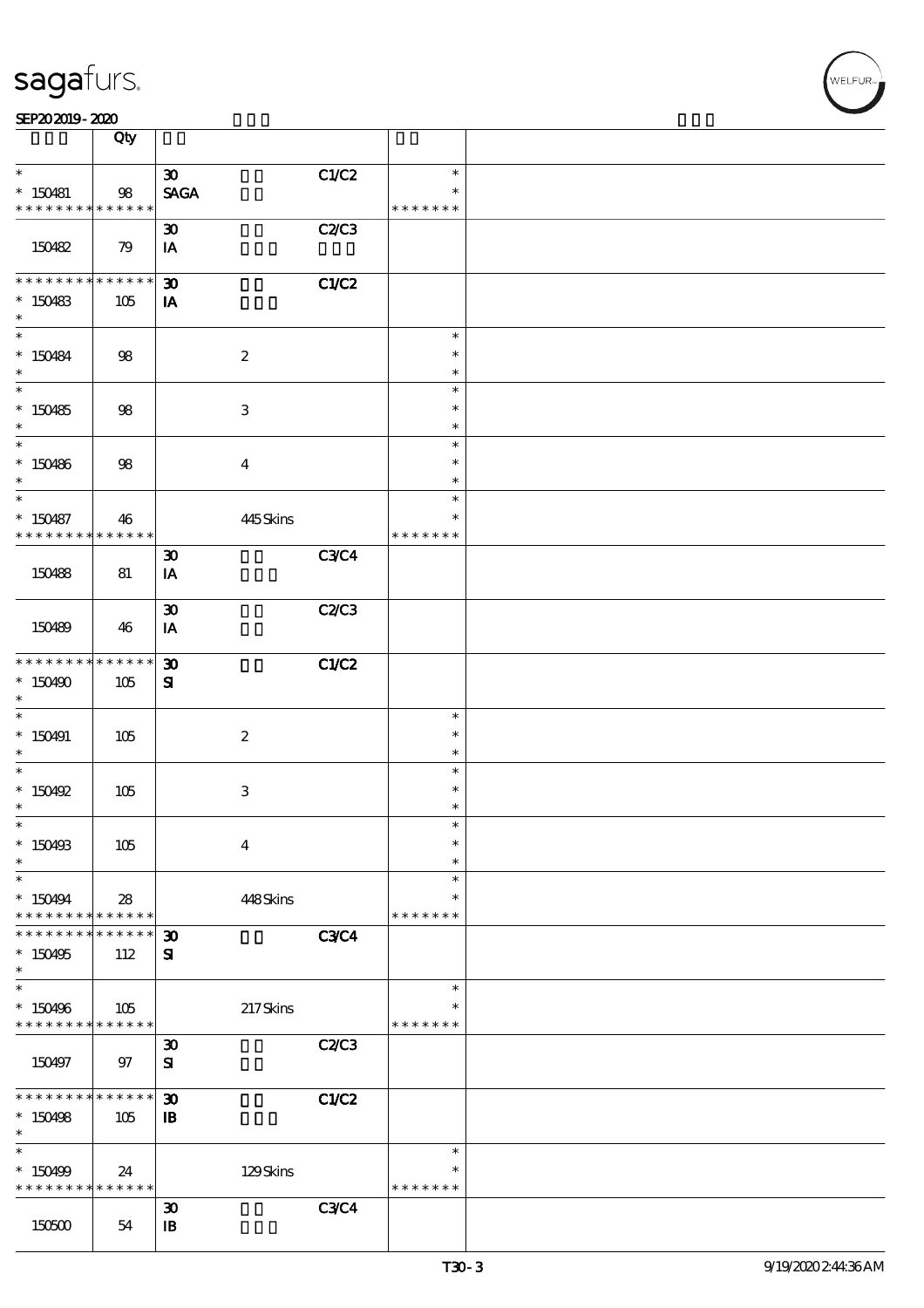| sagafurs. |
|-----------|
|           |

#### SEP202019-2020

|                                                          | Qty                |                             |       |                         |  |
|----------------------------------------------------------|--------------------|-----------------------------|-------|-------------------------|--|
|                                                          |                    | $\boldsymbol{\mathfrak{D}}$ | C2/C3 |                         |  |
| 150501                                                   | 64                 | $\, {\bf I} \! {\bf B} \,$  |       |                         |  |
| * * * * * * * *                                          | $* * * * * * *$    | $\boldsymbol{\mathfrak{D}}$ | C1    |                         |  |
| $*$ 150502<br>$*$                                        | 98                 | <b>SROY</b>                 |       |                         |  |
| $*$                                                      |                    |                             |       | $\ast$                  |  |
| $*$ 150503<br>$*$                                        | 91                 | $\boldsymbol{2}$            |       | $\ast$<br>$\ast$        |  |
| $\ast$                                                   |                    |                             |       | $\ast$                  |  |
| $* 150504$<br>* * * * * * * * <mark>* * * * * * *</mark> | $\boldsymbol{\pi}$ | 259Skins                    |       | $\ast$<br>* * * * * * * |  |
| * * * * * * * * <mark>* * * * * * *</mark>               |                    | $\boldsymbol{\mathfrak{D}}$ | C2    |                         |  |
| $* 150505$<br>$\ast$                                     | 98                 | <b>SROY</b>                 |       |                         |  |
|                                                          |                    |                             |       | $\ast$                  |  |
| $* 150506$<br>$\ast$                                     | 91                 | $\boldsymbol{2}$            |       | $\ast$<br>$\ast$        |  |
| $*$                                                      |                    |                             |       | $\ast$                  |  |
| * 150507 72<br>* * * * * * * * * * * * * * *             |                    | 261 Skins                   |       | $\ast$<br>* * * * * * * |  |
| * * * * * * * * * * * * * * *                            |                    | $\boldsymbol{\mathfrak{D}}$ | C1    |                         |  |
| $*150508$<br>$\ast$                                      | 105                | <b>SAGA</b>                 |       |                         |  |
| $*$                                                      |                    |                             |       | $\ast$                  |  |
| $* 150509$<br>$\ast$                                     | 98                 | $\boldsymbol{2}$            |       | $\ast$<br>$\ast$        |  |
|                                                          |                    |                             |       | $\ast$                  |  |
| $*150510$<br>$\ast$                                      | 98                 | 3                           |       | $\ast$<br>$\ast$        |  |
|                                                          |                    |                             |       | $\ast$                  |  |
| $*150511$<br>$\ast$                                      | 98                 | $\bf{4}$                    |       | $\ast$<br>$\ast$        |  |
| $*$                                                      |                    |                             |       | $\ast$                  |  |
| $*150512$<br>$\ast$                                      | 98                 | $\mathbf{5}$                |       | $\ast$<br>$\ast$        |  |
| $\ast$                                                   |                    |                             |       | ж                       |  |
| $*150513$<br>$\ast$                                      | ${\bf 98}$         | $\bf 6$                     |       | $\ast$<br>$\ast$        |  |
|                                                          |                    |                             |       | $\ast$                  |  |
| $*150514$<br>$*$                                         | $98\,$             | $\boldsymbol{7}$            |       | $\ast$<br>$\ast$        |  |
| $\ast$                                                   |                    |                             |       | $\ast$                  |  |
| $*150515$<br>$*$                                         | 98                 | ${\bf 8}$                   |       | $\ast$<br>$\ast$        |  |
| $\overline{\ast}$                                        |                    |                             |       | $\ast$                  |  |
| $*150516$<br>$\ast$                                      | ${\bf 98}$         | $\boldsymbol{9}$            |       | $\ast$<br>$\ast$        |  |
| $\overline{\ast}$                                        |                    |                             |       | $\ast$                  |  |
| $*150517$<br>$\ast$                                      | $98\,$             | $10\,$                      |       | $\ast$<br>$\ast$        |  |
| $*$                                                      |                    |                             |       | $\ast$<br>$\ast$        |  |
| $*150518$<br>$\ast$                                      | 98                 | $11\,$                      |       | $\ast$                  |  |
|                                                          |                    |                             |       | $\ast$<br>$\ast$        |  |
| $*150519$<br>$\ast$                                      | $98\,$             | $12\,$                      |       | $\ast$                  |  |
| $\overline{\phantom{0}}$                                 |                    |                             |       | $\ast$<br>$\ast$        |  |
| $*150520$<br>$\ast$                                      | $98\,$             | $1\!3$                      |       | $\ast$                  |  |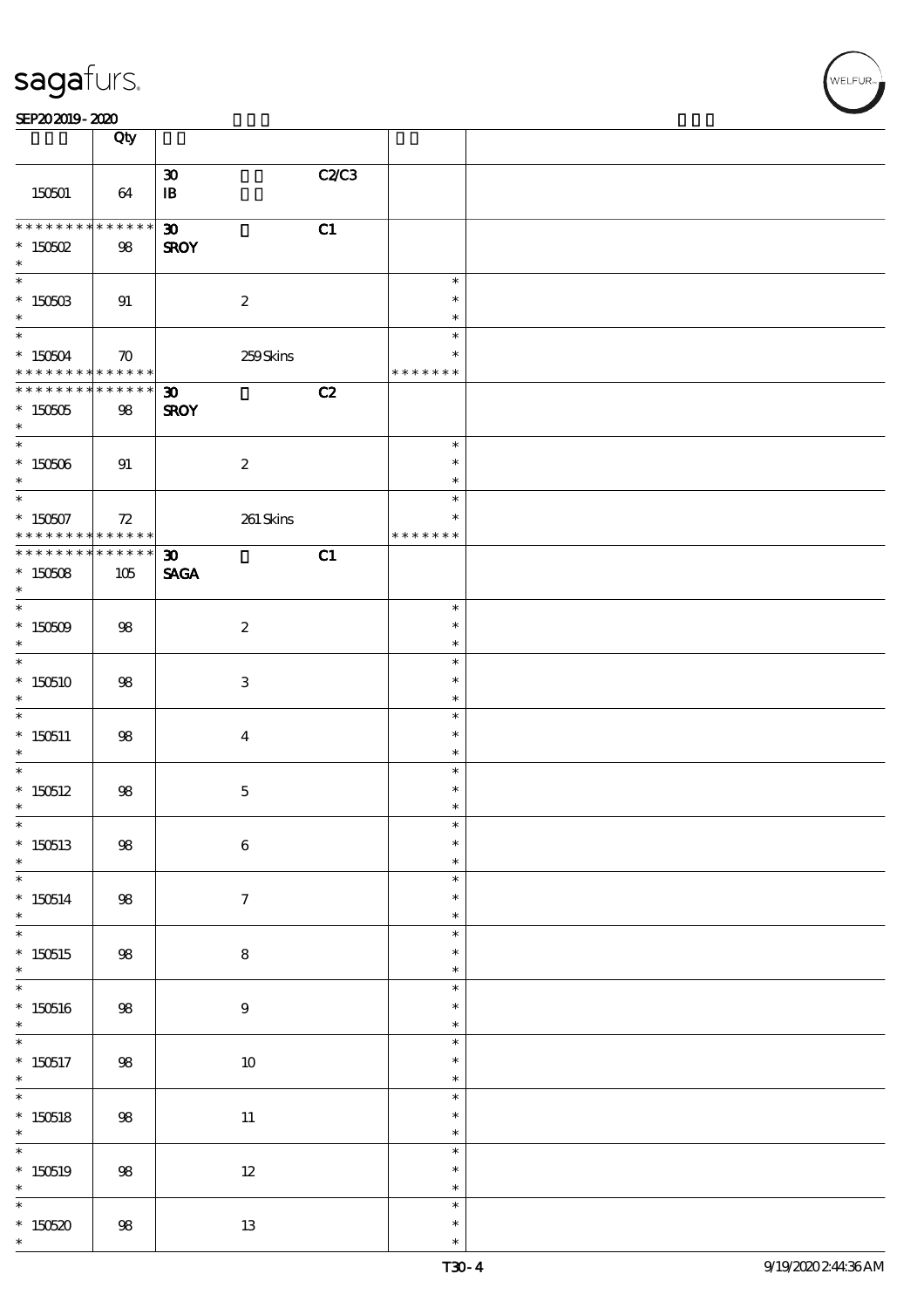|                                                                   | Qty                             |                                                           |                                   |  |
|-------------------------------------------------------------------|---------------------------------|-----------------------------------------------------------|-----------------------------------|--|
| $*$<br>$* 150521$<br>$\ast$                                       | 98                              | C1<br>$\boldsymbol{\mathfrak{D}}$<br><b>SAGA</b>          | $\ast$<br>$\ast$<br>$\ast$        |  |
| $*150522$<br>$\ast$                                               | $98$                            | 15                                                        | $\ast$<br>$\ast$<br>$\ast$        |  |
| * 150523<br>* * * * * * * *                                       | $98$<br>* * * * * *             | 1575Skins                                                 | $\ast$<br>$\ast$<br>* * * * * * * |  |
| * * * * * * * *<br>$*150524$<br>$\ast$                            | $******$<br>91                  | C2<br>$\boldsymbol{\mathfrak{D}}$<br><b>SAGA</b>          |                                   |  |
| $*150525$<br>$\ast$                                               | 91                              | $\boldsymbol{2}$                                          | $\ast$<br>$\ast$<br>$\ast$        |  |
| $*150526$<br>$\ast$                                               | 91                              | 3                                                         | $\ast$<br>$\ast$<br>$\ast$        |  |
| $\overline{\mathbf{r}}$<br>$* 150527$<br>* * * * * * * *          | 57<br>* * * * * * *             | 330Skins                                                  | $\ast$<br>$\ast$<br>* * * * * * * |  |
| * * * * * * * * * * * * * * <mark>*</mark><br>$*150528$<br>$\ast$ | 112                             | $\boldsymbol{\mathfrak{D}}$<br>C1/C2<br><b>SAGA</b>       |                                   |  |
| $\overline{\phantom{0}}$<br>$*150529$<br>$\ast$                   | 105                             | $\boldsymbol{2}$                                          | $\ast$<br>$\ast$<br>$\ast$        |  |
| $*150530$<br>$\ast$                                               | $105$                           | 3                                                         | $\ast$<br>$\ast$<br>$\ast$        |  |
| $*$ 150531<br>$\ast$                                              | 105                             | $\bf{4}$                                                  | $\ast$<br>$\ast$<br>$\ast$        |  |
| $* 150532$<br>$\ast$                                              | 105                             | $\mathbf 5$                                               | $\ast$<br>$\ast$<br>$\ast$        |  |
| $\overline{\phantom{0}}$<br>$*150533$<br>$\ast$                   | $105$                           | $\bf 6$                                                   | $\ast$<br>$\ast$<br>$\ast$        |  |
| $\ast$<br>$*150534$<br>$\ast$                                     | 105                             | $\tau$                                                    | $\ast$<br>$\ast$<br>$\ast$        |  |
| $\overline{\ast}$<br>$*150535$<br>$\ast$                          | 98                              | 8                                                         | $\ast$<br>$\ast$<br>$\ast$        |  |
| $\overline{\ast}$<br>$*150536$<br>* * * * * * * *                 | $30^{\circ}$<br>$* * * * * * *$ | 870Skins                                                  | $\ast$<br>*<br>* * * * * * *      |  |
| * * * * * * *<br>$*150537$<br>$*$                                 | * * * * * *  <br>112            | <b>C3C4</b><br>$\boldsymbol{\mathfrak{D}}$<br><b>SAGA</b> |                                   |  |
| $\overline{\phantom{0}}$<br>$*150538$<br>$\ast$                   | 105                             | $\boldsymbol{2}$                                          | $\ast$<br>$\ast$<br>$\ast$        |  |
| $\overline{\ast}$<br>$*150539$<br>$\ast$                          | 105                             | $\ensuremath{\mathbf{3}}$                                 | $\ast$<br>$\ast$<br>$\ast$        |  |
| $\ast$<br>$*150540$<br>$\ast$                                     | 105                             | $\boldsymbol{4}$                                          | $\ast$<br>$\ast$<br>$\ast$        |  |

 $\top$ 

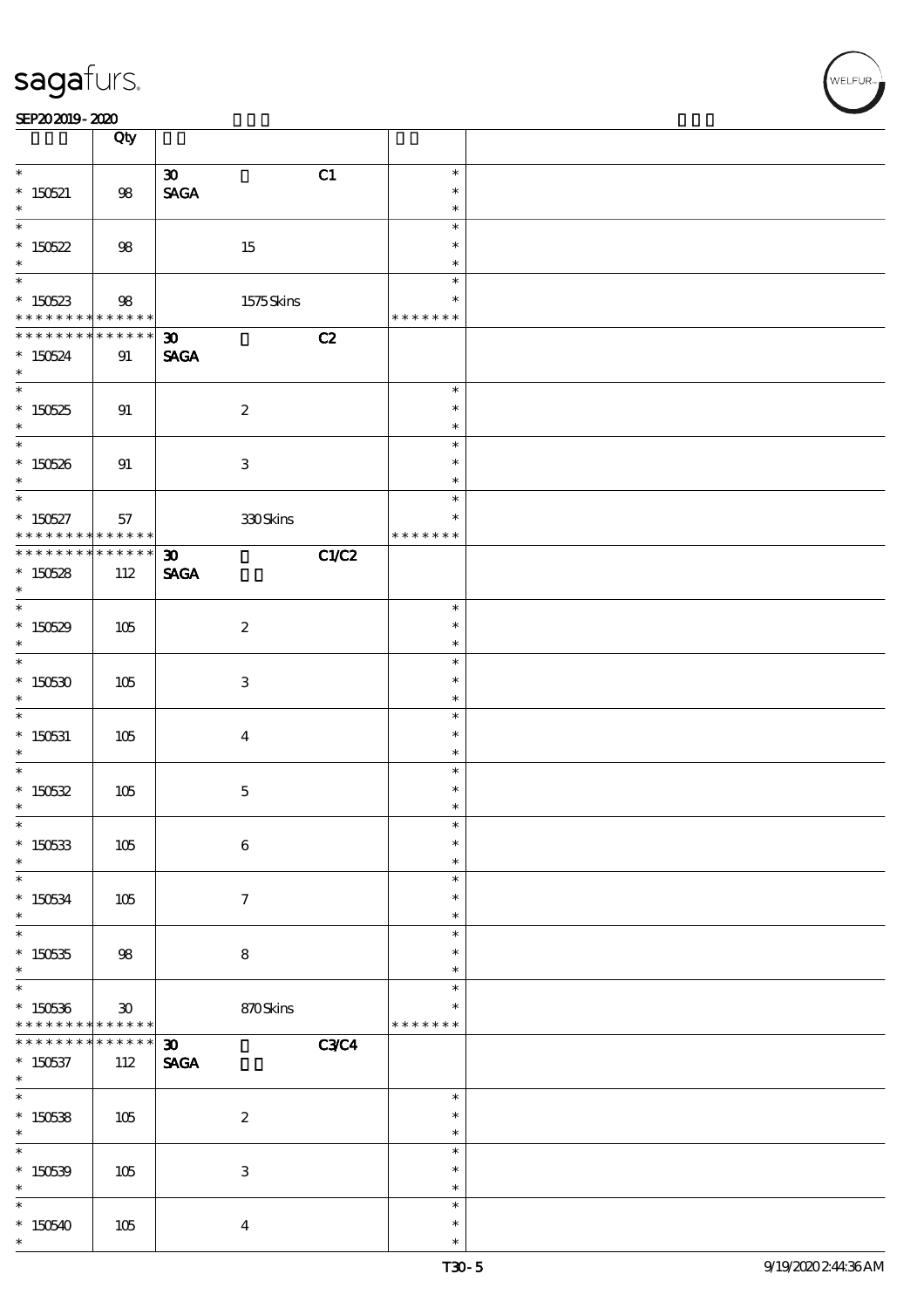#### SEP202019-2020 EXP = 2020 EXP = 2020 EXP = 2020 EXP = 2020 EXP = 2020 EXP = 2020 EXP = 2020 EXP = 2020 EXP = 2

|                                            | Qty                          |                                   |              |                  |  |
|--------------------------------------------|------------------------------|-----------------------------------|--------------|------------------|--|
| $\ast$                                     |                              | $\boldsymbol{\mathfrak{D}}$       | <b>C3C4</b>  | $\ast$           |  |
| $* 150541$                                 | 105                          | $\operatorname{\mathsf{SAGA}}$    |              | $\ast$           |  |
|                                            |                              |                                   |              | $\ast$           |  |
| $\overline{\ast}$                          |                              |                                   |              | $\ast$           |  |
| $*150542$                                  | 105                          | $\,6\,$                           |              | $\ast$           |  |
| $\ast$                                     |                              |                                   |              | $\ast$           |  |
|                                            |                              |                                   |              | $\ast$           |  |
| $*150543$<br>$\ast$                        | 105                          | $\boldsymbol{\tau}$               |              | $\ast$<br>$\ast$ |  |
|                                            |                              |                                   |              | $\ast$           |  |
| $*150544$                                  | 105                          | $\bf8$                            |              | $\ast$           |  |
| $\ast$                                     |                              |                                   |              | $\ast$           |  |
|                                            |                              |                                   |              | $\ast$           |  |
| $*150545$                                  | 105                          | $\boldsymbol{9}$                  |              | $\ast$           |  |
| $*$<br>$\overline{\phantom{0}}$            |                              |                                   |              | $\ast$           |  |
|                                            |                              |                                   |              | $\ast$<br>$\ast$ |  |
| $*150546$<br>$\ast$                        | 105                          | 10                                |              | $\ast$           |  |
|                                            |                              |                                   |              | $\ast$           |  |
| $* 150547$                                 | 105                          | $11\,$                            |              | $\ast$           |  |
| $\ast$                                     |                              |                                   |              | $\ast$           |  |
|                                            |                              |                                   |              | $\ast$           |  |
| $*150548$                                  | $52\,$                       | $1214$ Skins                      |              | $\ast$           |  |
| * * * * * * * *<br>* * * * * * * *         | * * * * * *  <br>* * * * * * |                                   |              | * * * * * * *    |  |
|                                            |                              | $\boldsymbol{\mathfrak{D}}$       | C1/C2        |                  |  |
| $*150549$<br>$\ast$                        | 105                          | IA                                |              |                  |  |
|                                            |                              |                                   |              | $\ast$           |  |
| $*15050$                                   | 91                           | $\boldsymbol{2}$                  |              | $\ast$           |  |
| $\ast$                                     |                              |                                   |              | $\ast$           |  |
|                                            |                              |                                   |              | $\ast$           |  |
| $* 150551$                                 | 24                           | 220Skins                          |              | $\ast$           |  |
| * * * * * * * *                            | $* * * * * * *$              |                                   |              | * * * * * * *    |  |
| 150552                                     | 81                           | $\boldsymbol{\mathfrak{D}}$<br>IA | <b>C3C4</b>  |                  |  |
|                                            |                              |                                   |              |                  |  |
|                                            |                              | $\pmb{\mathfrak{D}}$              | <b>C2/C3</b> |                  |  |
| 150553                                     | 42                           | IA                                |              |                  |  |
|                                            |                              |                                   |              |                  |  |
| * * * * * * * * <mark>* * * * * * *</mark> |                              | $\boldsymbol{\mathfrak{D}}$       | <b>C3C4</b>  |                  |  |
| $* 15054$<br>$\ast$                        | 112                          | ${\bf s}$                         |              |                  |  |
| $\overline{\ast}$                          |                              |                                   |              | $\ast$           |  |
| $* 150555$                                 | 84                           | 196Skins                          |              | ∗                |  |
| * * * * * * * *                            | * * * * * *                  |                                   |              | * * * * * * *    |  |
| * * * * * * *                              | * * * * * *                  | $\boldsymbol{\mathfrak{D}}$       | C2/C3        |                  |  |
| $* 15056$                                  | 112                          | ${\bf s}$                         |              |                  |  |
| $\ast$<br>$\ast$                           |                              |                                   |              |                  |  |
| $*15057$                                   |                              | 188Skins                          |              | $\ast$<br>$\ast$ |  |
| * * * * * * * * <mark>* * * * * *</mark>   | 76                           |                                   |              | * * * * * * *    |  |
| * * * * * * * *                            | ******                       | $\boldsymbol{\mathfrak{D}}$       | <b>C1/C2</b> |                  |  |
| $*15058$                                   | 112                          | $\mathbf{B}$                      |              |                  |  |
| $\ast$                                     |                              |                                   |              |                  |  |
| $\overline{\phantom{0}}$                   |                              |                                   |              | $\ast$           |  |
| $* 15059$                                  | 105                          | $\boldsymbol{2}$                  |              | $\ast$           |  |
| $\ast$<br>$\ast$                           |                              |                                   |              | $\ast$<br>$\ast$ |  |
| $*150500$                                  | 79                           | 296Skins                          |              | $\ast$           |  |
| * * * * * * * *                            | * * * * * *                  |                                   |              | * * * * * * *    |  |

**NELFUR**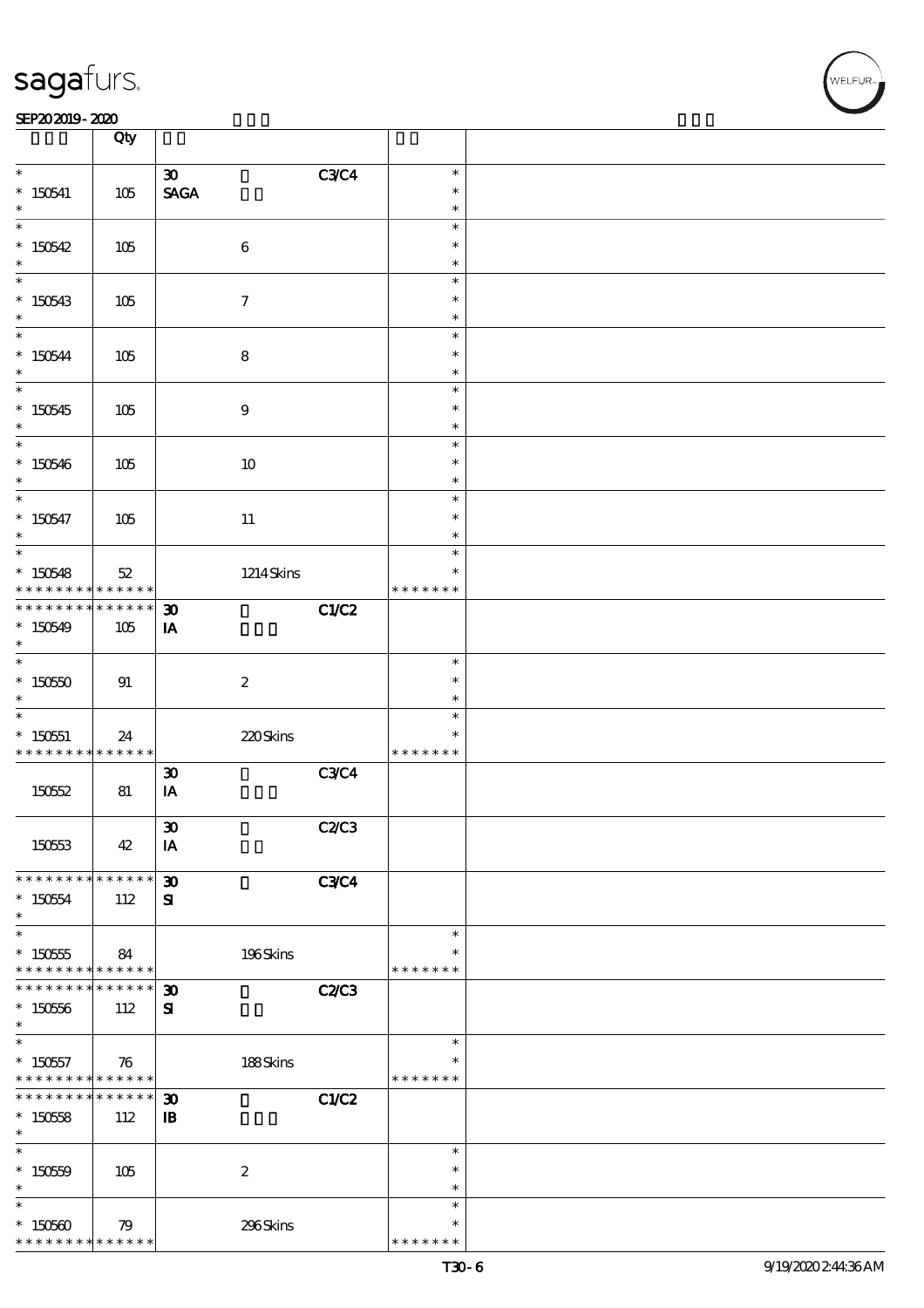SEP202019-2020

|                                                                    | Qty                   |                                                                           |                                   |  |
|--------------------------------------------------------------------|-----------------------|---------------------------------------------------------------------------|-----------------------------------|--|
| 150561                                                             | 54                    | <b>C3C4</b><br>$\boldsymbol{\mathfrak{D}}$<br>$\, {\bf I} \! {\bf B} \,$  |                                   |  |
| 150562                                                             | $\boldsymbol{\omega}$ | <b>C2/C3</b><br>$\boldsymbol{\mathfrak{D}}$<br>$\, {\bf I} \! {\bf B} \,$ |                                   |  |
| * * * * * * *<br>$^\ast$ 150563<br>$\ast$                          | * * * * * *<br>91     | $\boldsymbol{\mathfrak{D}}$<br>C1<br><b>SAGA</b>                          |                                   |  |
| $\overline{\phantom{0}}$<br>$^\ast$ 150564<br>$\ast$               | $91\,$                | $\boldsymbol{2}$                                                          | $\ast$<br>$\ast$<br>$\ast$        |  |
| $\ast$<br>$^*$ 150565 $\,$<br>* * * * * * * *                      | 57<br>* * * * * *     | 239Skins                                                                  | $\ast$<br>$\ast$<br>* * * * * * * |  |
| * * * * * * * *<br>$* 150566$<br>$\ast$                            | $******$<br>84        | C2<br>$\boldsymbol{\mathfrak{D}}$<br><b>SAGA</b>                          |                                   |  |
| $\overline{\ast}$<br>$* 150567$<br>* * * * * * * *                 | 61<br>* * * * * *     | 145Skins                                                                  | $\ast$<br>$\ast$<br>* * * * * * * |  |
| **************<br>$^\ast$ 150568<br>$\ast$                         | 98                    | $\mathbf{x}$<br>$\boldsymbol{\mathfrak{D}}$<br>C2<br><b>SAGA</b>          |                                   |  |
| $\overline{\phantom{0}}$<br>$* 150509$<br>$\ast$                   | ${\bf 98}$            | $\boldsymbol{2}$                                                          | $\ast$<br>$\ast$<br>$\ast$        |  |
| $\overline{\phantom{0}}$<br>$* 150570$<br>$\ast$                   | $98\,$                | $\ensuremath{\mathbf{3}}$                                                 | $\ast$<br>$\ast$<br>$\ast$        |  |
| $\ast$<br>$^*$ 150571<br>$\ast$                                    | $98\,$                | $\boldsymbol{4}$                                                          | $\ast$<br>$\ast$<br>$\ast$        |  |
| $\ast$<br>* $150572$<br>$\ast$                                     | ${\bf 98}$            | $\bf 5$                                                                   | $\ast$<br>$\ast$<br>$\ast$        |  |
| $\ast$<br>$^\ast$ 150573<br>$\ast$                                 | 98                    | $\,6\,$                                                                   | $\ast$<br>$\ast$<br>$\ast$        |  |
| $\ast$<br>$* 150574$<br>* * * * * * * * <mark>* * * * * * *</mark> | $91\,$                | 679Skins                                                                  | $\ast$<br>$\ast$<br>* * * * * * * |  |

WELFUR-<br>NELFUR-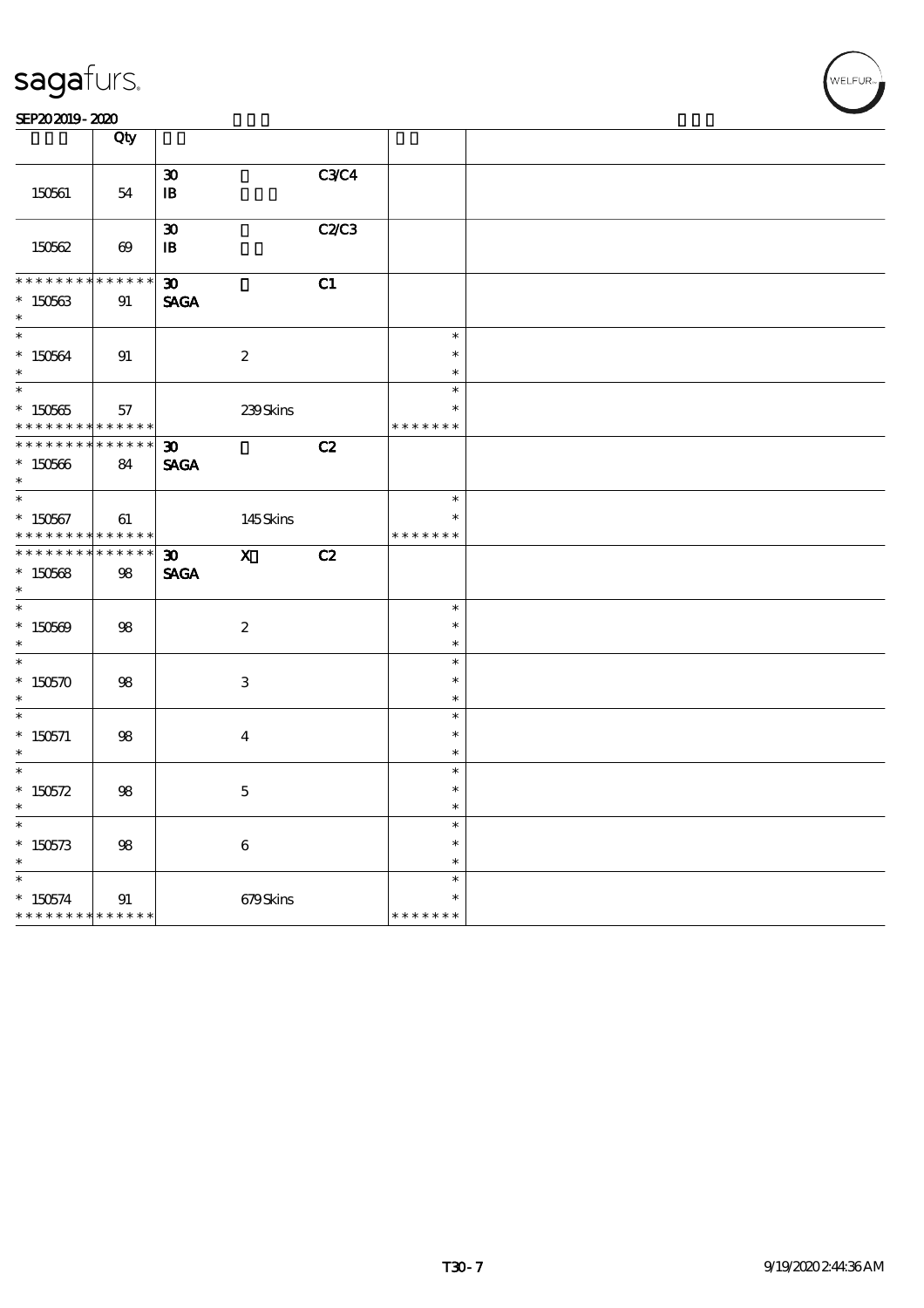|                                                                                      | Qty                |                                                            |                          |              |                                   |  |
|--------------------------------------------------------------------------------------|--------------------|------------------------------------------------------------|--------------------------|--------------|-----------------------------------|--|
| 150601                                                                               | 34                 | 50<br>(SR)                                                 | $\mathcal{L}$<br>TOR1    | C1/C2        |                                   |  |
| * * * * * * * * * * * * * * *<br>$*$ 150602<br>$\ast$                                | 84                 | $\boldsymbol{\mathfrak{D}}$<br>(S)                         | $\mathcal{L}$<br>TOR1    | C1/C2        |                                   |  |
| $\ast$<br>$*$ 150603<br>$\ast$                                                       | 61                 |                                                            | $\boldsymbol{2}$         |              | $\ast$<br>$\ast$<br>$\ast$        |  |
| $*$<br>$* 150604$<br>* * * * * * * * <mark>* * * * * * *</mark>                      | 21                 |                                                            | 166Skins                 |              | $\ast$<br>$\ast$<br>* * * * * * * |  |
| * * * * * * * * <mark>* * * * * * *</mark><br>$* 150005$<br>$\ast$                   | 84                 | 50<br>$\mathbf{S}$                                         | $\boldsymbol{X}$<br>TOR1 | C1/C2        |                                   |  |
| $\overline{\phantom{0}}$<br>$* 150006$<br>* * * * * * * * * * * * * * <mark>*</mark> | $\mathbf{32}$      |                                                            | 116Skins                 |              | $\ast$<br>*<br>* * * * * * *      |  |
| * * * * * * * * * * * * * * *<br>$* 150007$<br>$\ast$                                | 91                 | 50<br>(S)                                                  | <b>TOR1</b>              | <b>C2/C3</b> |                                   |  |
| $\overline{\ }$<br>$* 150008$<br>* * * * * * * * <mark>* * * * * *</mark>            | 31                 |                                                            | 122Skins                 |              | $\ast$<br>$\ast$<br>* * * * * * * |  |
| * * * * * * * * <mark>* * * * * *</mark><br>$* 150609$<br>$\ast$                     | 91                 | $\boldsymbol{\omega}$<br>(S)                               | $\mathcal{L}$<br>TOR1    | <b>C1/C2</b> |                                   |  |
| $\overline{\ast}$<br>$*150610$<br>* * * * * * * * <mark>* * * * * * *</mark>         | 34                 |                                                            | 125Skins                 |              | $\ast$<br>* * * * * * *           |  |
| * * * * * * * * <mark>* * * * * *</mark><br>$*150611$<br>$\ast$                      | 98                 | $\boldsymbol{\omega}$<br>$\mathbf{C}$                      | $\mathcal{L}$<br>TOR1    | C1/C2        |                                   |  |
| $\ast$<br>$*150612$<br>$^{\ast}$                                                     | 91                 |                                                            | $\boldsymbol{2}$         |              | $\ast$<br>$\ast$<br>$\ast$        |  |
| $\ast$<br>$*150613$<br>* * * * * * * *                                               | 38<br>******       |                                                            | 227Skins                 |              | $\ast$<br>$\ast$<br>* * * * * * * |  |
| * * * * * * * *<br>$*150614$<br>$\ast$                                               | * * * * * *<br>91  | 40<br>$\boldsymbol{\mathcal{S}}$                           | $\boldsymbol{X}$<br>TOR1 | C1/C2        |                                   |  |
| $\ast$<br>$*150615$<br>* * * * * * * * <mark>* * * * * *</mark>                      | 23                 |                                                            | 114Skins                 |              | $\ast$<br>* * * * * * *           |  |
| * * * * * * * *<br>$*150616$<br>$\ast$                                               | * * * * * *<br>98  | 40<br>$\mathbf{S}$                                         | $\mathbf{X}$<br>TOR1     | C1/C2        |                                   |  |
| $\ast$<br>$*150617$<br>$\ast$<br>$\ast$                                              | $\boldsymbol{\pi}$ |                                                            | $\boldsymbol{z}$         |              | $\ast$<br>$\ast$<br>$\ast$        |  |
| $*150618$<br>* * * * * * * * <mark>* * * * * *</mark>                                | 28                 |                                                            | 196Skins                 |              | $\ast$<br>* * * * * * *           |  |
| 150619                                                                               | 42                 | $\boldsymbol{\omega}$<br>(SR)                              | TOR1                     | C1/C2        |                                   |  |
| * * * * * * *<br>$*150620$<br>$\ast$                                                 | * * * * * *<br>91  | $\boldsymbol{\mathfrak{D}}$<br>$\boldsymbol{\mathsf{(S)}}$ | $\mathcal{L}$<br>TOR1    | C1/C2        |                                   |  |

 $\overline{\mathsf{T}}$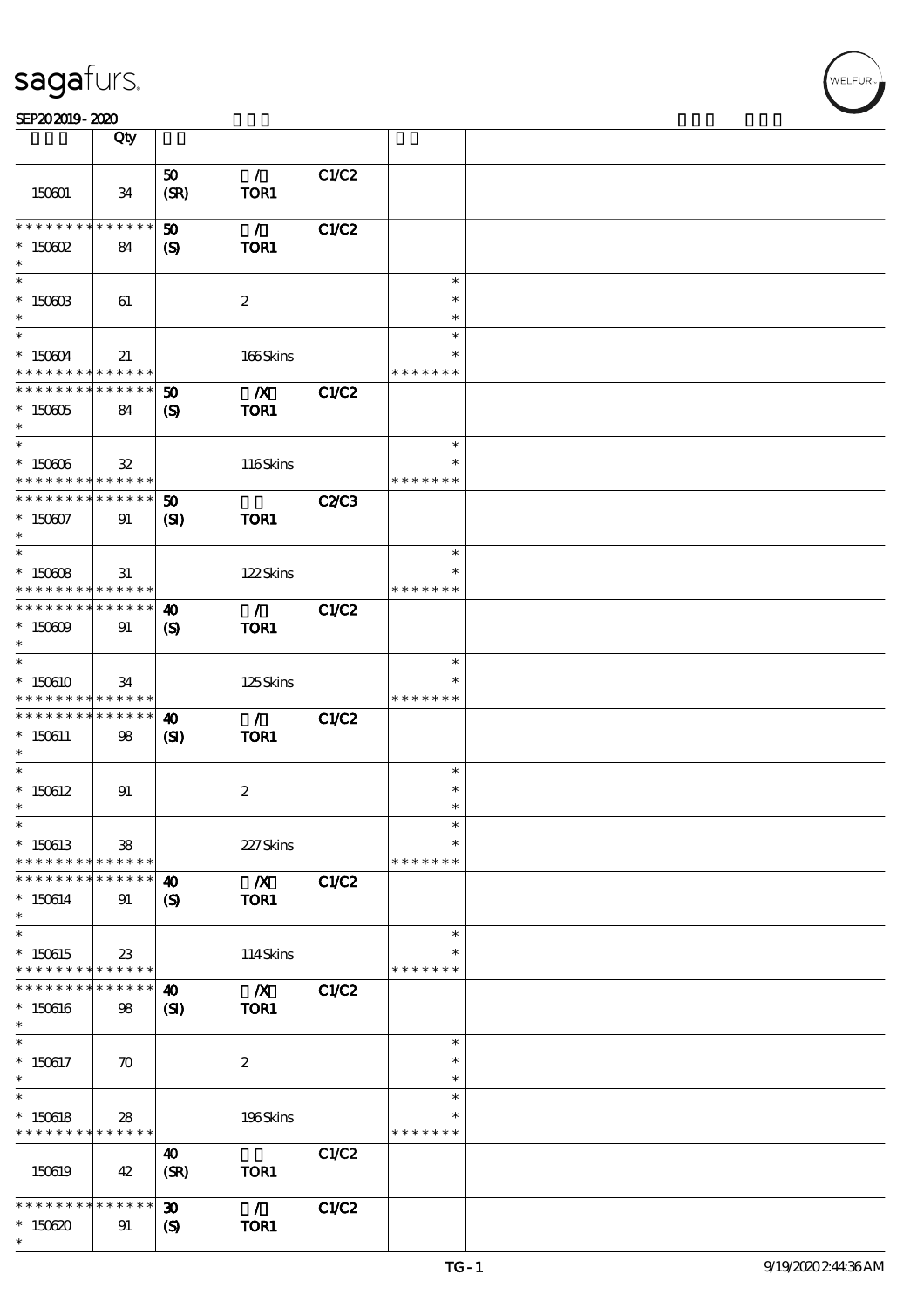|                               | Qty                        |                             |                         |              |               |  |
|-------------------------------|----------------------------|-----------------------------|-------------------------|--------------|---------------|--|
| $\ast$                        |                            | $\boldsymbol{\mathfrak{D}}$ | $\mathcal{L}$           | C1/C2        | $\ast$        |  |
| $* 150621$                    |                            |                             | TOR1                    |              |               |  |
| * * * * * * * *               | $22\,$<br>* * * * * *      | $\boldsymbol{S}$            |                         |              | * * * * * * * |  |
| * * * * * * * *               | * * * * * *                |                             | $\mathcal{L}$           | C1/C2        |               |  |
|                               |                            | $\boldsymbol{\mathfrak{D}}$ |                         |              |               |  |
| $*150622$<br>$\ast$           | 112                        | (S)                         | TOR1                    |              |               |  |
|                               |                            |                             |                         |              |               |  |
|                               |                            |                             |                         |              | $\ast$        |  |
| $*150623$                     | 105                        |                             | $\boldsymbol{2}$        |              | $\ast$        |  |
| $\ast$                        |                            |                             |                         |              | $\ast$        |  |
| $\overline{\phantom{0}}$      |                            |                             |                         |              | $\ast$        |  |
| $*150624$                     | 105                        |                             | 3                       |              | $\ast$        |  |
| $\ast$                        |                            |                             |                         |              | $\ast$        |  |
| $\overline{\phantom{0}}$      |                            |                             |                         |              | $\ast$        |  |
| $*150625$                     | 95                         |                             | 417Skins                |              | $\ast$        |  |
| * * * * * * * *               | * * * * * *                |                             |                         |              | * * * * * * * |  |
|                               |                            | $\boldsymbol{\mathfrak{D}}$ | $\mathcal{L}$           | <b>C3C4</b>  |               |  |
| 150626                        | 94                         | (SI)                        | TOR1                    |              |               |  |
|                               |                            |                             |                         |              |               |  |
|                               |                            | $\boldsymbol{\mathfrak{D}}$ | $\boldsymbol{X}$        | C1/C2        |               |  |
|                               |                            |                             |                         |              |               |  |
| 150627                        | 58                         | (S)                         | TOR1                    |              |               |  |
|                               |                            |                             |                         |              |               |  |
| * * * * * * * * * * * * * *   |                            | $\boldsymbol{\mathfrak{D}}$ | $\boldsymbol{X}$        | C1/C2        |               |  |
| $*150628$                     | 112                        | $\mathbf{C}$                | TOR1                    |              |               |  |
| $\ast$                        |                            |                             |                         |              |               |  |
| $\ast$                        |                            |                             |                         |              | $\ast$        |  |
| $*150629$                     | 109                        |                             | 221 Skins               |              |               |  |
| * * * * * * * *               | * * * * * *                |                             |                         |              | * * * * * * * |  |
|                               |                            | $\boldsymbol{\mathfrak{D}}$ | $\boldsymbol{X}$        | <b>C3C4</b>  |               |  |
| 150630                        | 80                         | (SI)                        | TOR1                    |              |               |  |
|                               |                            |                             |                         |              |               |  |
|                               |                            | $\boldsymbol{\mathfrak{D}}$ |                         | C2/C3        |               |  |
| 150631                        | 35                         | (SR)                        | TOR1                    |              |               |  |
|                               |                            |                             |                         |              |               |  |
|                               |                            | $\boldsymbol{\mathfrak{D}}$ | $\overline{1}$          | C1/C2        |               |  |
| 150632                        | 113                        | $\boldsymbol{S}$            | TOR1                    |              |               |  |
|                               |                            |                             |                         |              |               |  |
| * * * * * * * * * * * * * * * |                            | $\boldsymbol{\mathbf{z}}$   | $\mathcal{L}$           | <b>C1/C2</b> |               |  |
| $* 150633$                    | 119                        | (S)                         | TOR1                    |              |               |  |
| $\ast$                        |                            |                             |                         |              |               |  |
| $\ast$                        |                            |                             |                         |              | $\ast$        |  |
|                               |                            |                             |                         |              |               |  |
| $* 150634$                    | 112                        |                             | $\boldsymbol{2}$        |              | $\ast$        |  |
| $\ast$<br>$\overline{\ast}$   |                            |                             |                         |              | $\ast$        |  |
|                               |                            |                             |                         |              | $\ast$        |  |
| $* 150635$                    | 104                        |                             | 3                       |              | $\ast$        |  |
| $\ast$                        |                            |                             |                         |              | $\ast$        |  |
| $\overline{\ast}$             |                            |                             |                         |              | $\ast$        |  |
| $*150636$                     | 28                         |                             | 363Skins                |              | ∗             |  |
| * * * * * * * *               | * * * * * *                |                             |                         |              | * * * * * * * |  |
|                               |                            | $\boldsymbol{\mathfrak{D}}$ | $\boldsymbol{X}$        | C1/C2        |               |  |
| 150637                        | 46                         | $\boldsymbol{\mathrm{(S)}}$ | TOR1                    |              |               |  |
|                               |                            |                             |                         |              |               |  |
| * * * * * * * *               | * * * * * *                | $\boldsymbol{\mathfrak{D}}$ | $\overline{\mathbf{X}}$ | <b>C1/C2</b> |               |  |
| $*150638$                     | 119                        | (S)                         | TOR1                    |              |               |  |
| $*$                           |                            |                             |                         |              |               |  |
| $\overline{\ast}$             |                            |                             |                         |              | $\ast$        |  |
| $*150639$                     | 57                         |                             | 176Skins                |              | $\ast$        |  |
| * * * * * * * *               | $\ast\ast\ast\ast\ast\ast$ |                             |                         |              | * * * * * * * |  |
| * * * * * * * *               | $\ast\ast\ast\ast\ast\ast$ | $\mathbf{o}$                |                         | <b>C2/C3</b> |               |  |
| $*150640$                     | 119                        | $\boldsymbol{\mathcal{S}}$  | TOR1                    |              |               |  |
|                               |                            |                             |                         |              |               |  |
| $\ast$                        |                            |                             |                         |              |               |  |

т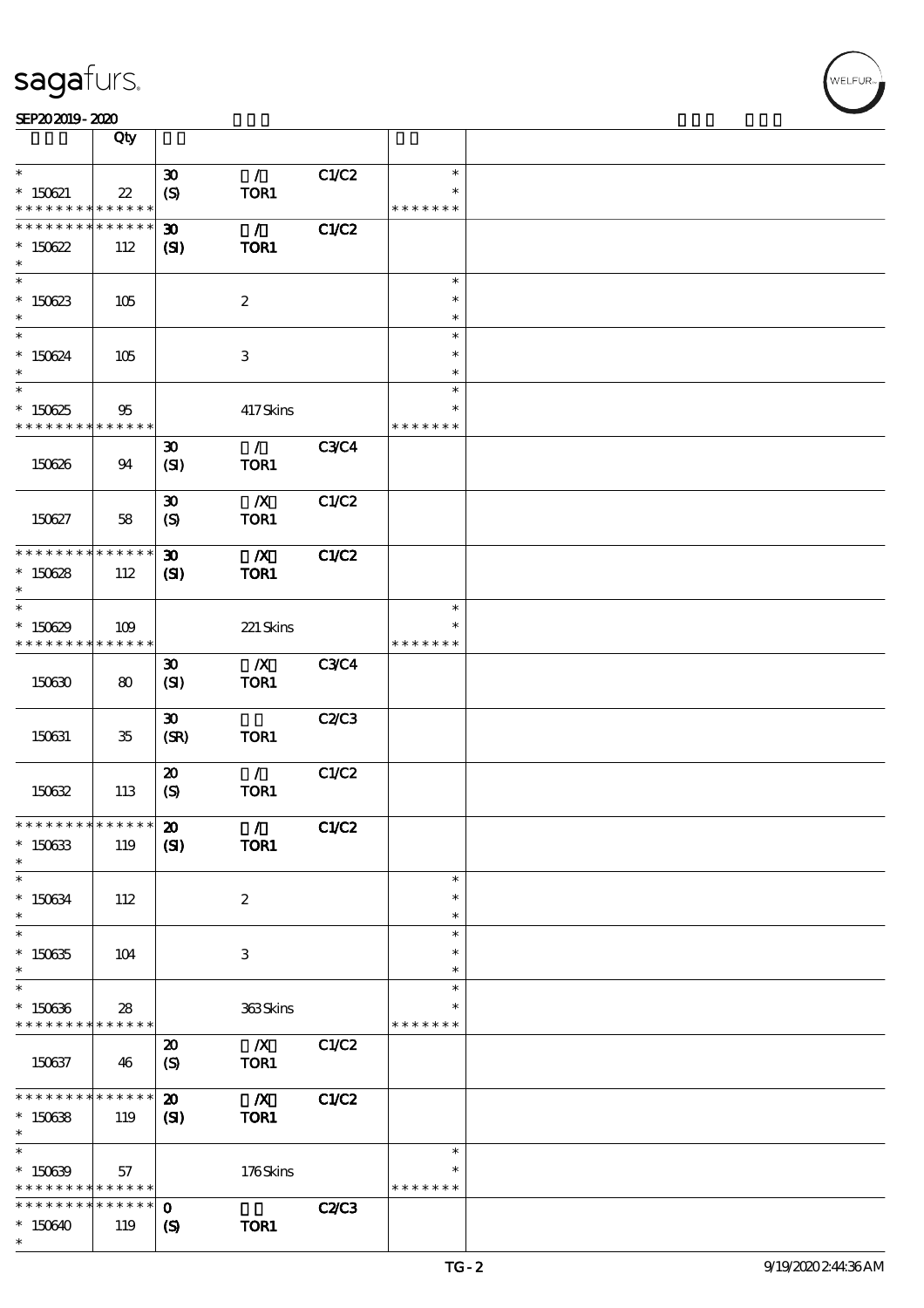|                                          | Qty                   |                             |                  |              |               |  |
|------------------------------------------|-----------------------|-----------------------------|------------------|--------------|---------------|--|
| $\ast$                                   |                       | $\mathbf 0$                 |                  | C2C3         | $\ast$        |  |
| $* 150641$<br>* * * * * * * *            | $35\,$<br>* * * * * * | $\boldsymbol{\mathrm{(S)}}$ | TOR1             |              | * * * * * * * |  |
|                                          |                       | $\mathbf{O}$                |                  | C2/C3        |               |  |
| 150642                                   | 94                    | (SI)                        | TOR1             |              |               |  |
| * * * * * * * *                          | ******                | $\boldsymbol{\mathfrak{D}}$ | $\mathcal{L}$    | C1/C2        |               |  |
| $*150643$<br>$\ast$                      | $\tau$                | $\boldsymbol{\mathcal{S}}$  | TOR <sub>2</sub> |              |               |  |
| $\ast$                                   |                       |                             |                  |              | $\ast$        |  |
| $*150644$                                | $23\,$                |                             | 100Skins         |              |               |  |
| * * * * * * * * * * * * * *              |                       |                             |                  |              | * * * * * * * |  |
|                                          |                       | 50                          | $\boldsymbol{X}$ | C1/C2        |               |  |
| 150645                                   | 83                    | $\boldsymbol{S}$            | TOR <sub>2</sub> |              |               |  |
|                                          |                       |                             |                  |              |               |  |
| * * * * * * * * <mark>* * * * * *</mark> |                       | $\boldsymbol{\omega}$       | $\mathcal{L}$    | <b>C1/C2</b> |               |  |
| $*150646$                                | 91                    | $\mathbf{S}$                | TOR <sub>2</sub> |              |               |  |
| $^{\ast}$                                |                       |                             |                  |              |               |  |
| $\ast$                                   |                       |                             |                  |              | $\ast$        |  |
| $* 150647$                               | 40                    |                             | 131 Skins        |              |               |  |
| * * * * * * * * <mark>* * * * * *</mark> |                       |                             |                  |              | * * * * * * * |  |
|                                          |                       | 40                          | $\mathbf{X}$     | C1/C2        |               |  |
| 150648                                   | $\mathfrak{B}$        | $\boldsymbol{S}$            | TOR <sub>2</sub> |              |               |  |
|                                          |                       |                             |                  |              |               |  |
| * * * * * * * * * * * * * * *            |                       | $\boldsymbol{\omega}$       |                  | <b>C2/C3</b> |               |  |
| $*150649$                                | 98                    | $\mathbf{S}$                | TOR <sub>2</sub> |              |               |  |
| $\ast$                                   |                       |                             |                  |              |               |  |
| $\ast$                                   |                       |                             |                  |              | $\ast$        |  |
| $*150650$                                | 52                    |                             | 150Skins         |              |               |  |
| * * * * * * * * * * * * * *              |                       |                             |                  |              | * * * * * * * |  |
| * * * * * * * * <mark>* * * * * *</mark> |                       | $\boldsymbol{\mathfrak{D}}$ | $\mathcal{L}$    | C1/C2        |               |  |
| $* 150651$                               | 105                   | $\boldsymbol{\mathcal{S}}$  | TOR <sub>2</sub> |              |               |  |
| $\ast$                                   |                       |                             |                  |              |               |  |
| $\ast$                                   |                       |                             |                  |              | $\ast$        |  |
| $*15062$                                 | 84                    |                             | $\boldsymbol{2}$ |              | $\ast$        |  |
| $\ast$                                   |                       |                             |                  |              | $\ast$        |  |
| $\ast$                                   |                       |                             |                  |              | $\ast$        |  |
| $*15063$                                 | 21                    |                             | 210Skins         |              | $\ast$        |  |
| * * * * * * * *                          | * * * * * *           |                             |                  |              | * * * * * * * |  |
| * * * * * * * *                          | * * * * * *           | $\boldsymbol{\mathfrak{D}}$ | $\mathcal{L}$    | <b>C2/C3</b> |               |  |
| $* 150654$                               | 112                   | $\mathbf{C}$                | TOR <sub>2</sub> |              |               |  |
| $\ast$                                   |                       |                             |                  |              |               |  |
| $\ast$                                   |                       |                             |                  |              | $\ast$        |  |
| $*150655$                                | 55                    |                             | 167Skins         |              |               |  |
| * * * * * * * * * * * * * *              |                       |                             |                  |              | * * * * * * * |  |
| * * * * * * *                            | * * * * * *           | $\boldsymbol{\mathfrak{D}}$ | $\boldsymbol{X}$ | C1/C2        |               |  |
| $*150666$                                | 105                   | $\boldsymbol{\mathcal{S}}$  | TOR <sub>2</sub> |              |               |  |
| $\ast$                                   |                       |                             |                  |              |               |  |
| $\ast$                                   |                       |                             |                  |              | $\ast$        |  |
| $*150657$                                | 34                    |                             | 139Skins         |              |               |  |
| * * * * * * * * * * * * * *              |                       |                             |                  |              | * * * * * * * |  |
|                                          |                       | $\boldsymbol{\mathfrak{D}}$ | $\boldsymbol{X}$ | C2C3         |               |  |
| 150658                                   | 74                    | (SI)                        | TOR <sub>2</sub> |              |               |  |
|                                          |                       |                             |                  |              |               |  |
| * * * * * * * *                          | * * * * * *           | $\boldsymbol{\mathfrak{D}}$ | $\mathcal{L}$    | C1/C2        |               |  |
| $*15069$                                 | 112                   | $\mathbf{S}$                | TOR <sub>2</sub> |              |               |  |
| $\ast$                                   |                       |                             |                  |              |               |  |
| $\ast$                                   |                       |                             |                  |              | $\ast$        |  |
| $*15060$                                 | 91                    |                             | $\boldsymbol{z}$ |              | $\ast$        |  |
| $\ast$                                   |                       |                             |                  |              | $\ast$        |  |

т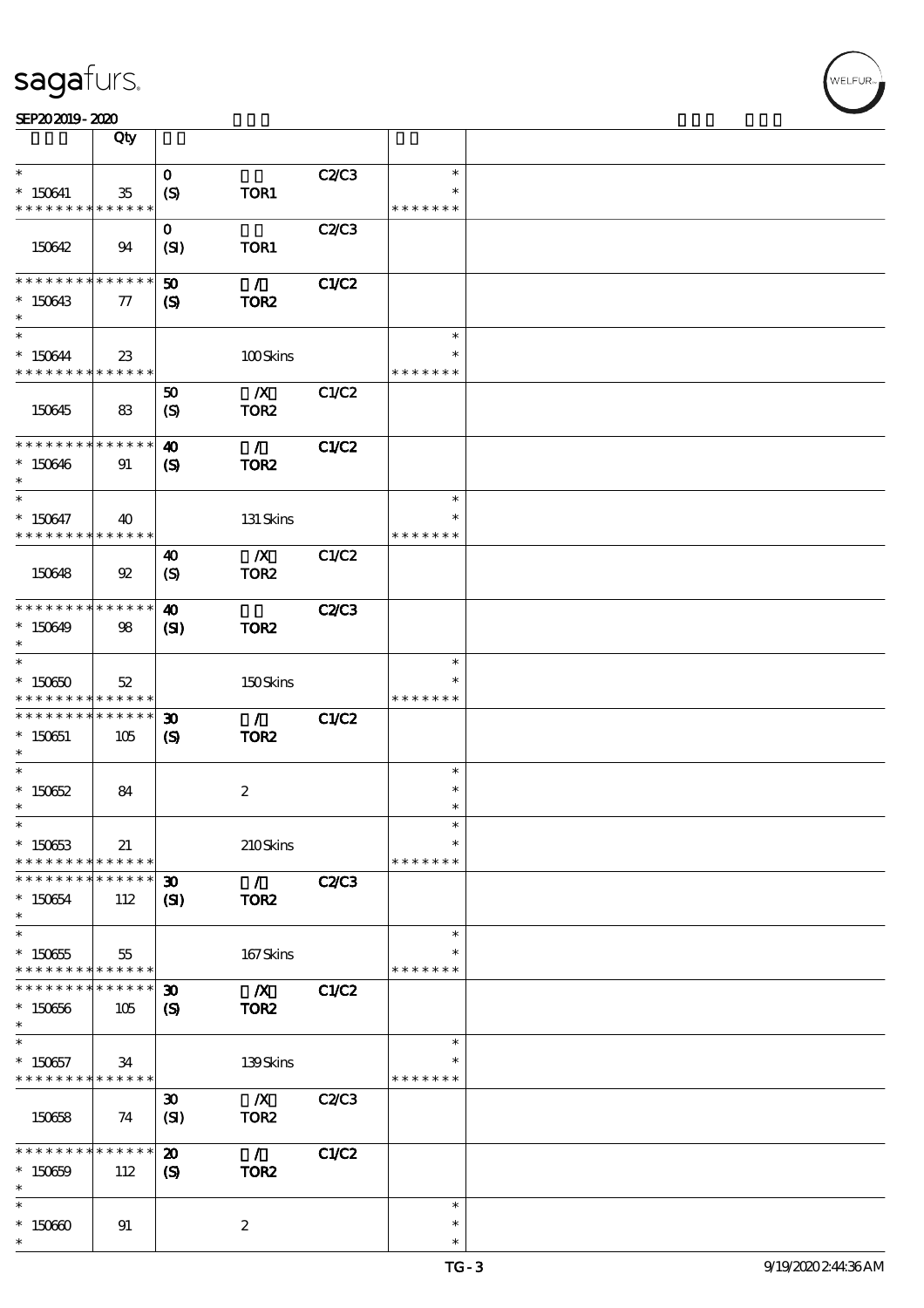|                                       | Qty                |                                                 |                                      |              |                                   |  |
|---------------------------------------|--------------------|-------------------------------------------------|--------------------------------------|--------------|-----------------------------------|--|
| $\ast$                                |                    | $\boldsymbol{\mathbf{z}}$                       | $\mathcal{L}$                        | C1/C2        | $\ast$                            |  |
| $* 150661$<br>* * * * * * * *         | 26<br>* * * * * *  | (S)                                             | TOR <sub>2</sub>                     |              | $\ast$<br>* * * * * * *           |  |
| 150662                                | 83                 | $\boldsymbol{\mathfrak{D}}$<br>(S)              | $\boldsymbol{X}$<br>TOR <sub>2</sub> | C2C3         |                                   |  |
| * * * * * * * *<br>$*15063$<br>$\ast$ | * * * * * *<br>119 | $\boldsymbol{\mathbf{z}}$<br>$\mathbf{C}$       | TOR <sub>2</sub>                     | <b>C2/C3</b> |                                   |  |
| $\ast$<br>* 150664<br>* * * * * * * * | 59<br>$******$     |                                                 | 178Skins                             |              | $\ast$<br>$\ast$<br>* * * * * * * |  |
| 150665                                | 41                 | 1/2<br>(SI)                                     | TOR <sub>2</sub>                     | <b>C2/C3</b> |                                   |  |
| 150666                                | $36\,$             | 50<br>$\boldsymbol{S}$                          | TOR <sub>3</sub>                     | C2C3         |                                   |  |
| 150667                                | 59                 | $\boldsymbol{\omega}$<br>(S)                    | TOR3                                 | C2C3         |                                   |  |
| 150668                                | $\boldsymbol{\pi}$ | 40<br>(SI)                                      | TOR3                                 | C2C3         |                                   |  |
| 150669                                | 85                 | $\boldsymbol{\mathfrak{D}}$<br>$\boldsymbol{S}$ | TOR3                                 | C2/C3        |                                   |  |
| 150670                                | 41                 | $\boldsymbol{\mathfrak{D}}$<br>(S)              | TOR <sub>3</sub>                     | C2C3         |                                   |  |
| 150671                                | 67                 | $\boldsymbol{\mathfrak{D}}$<br>(SI)             | TOR <sub>3</sub>                     | C2C3         |                                   |  |
| 150672                                | 45                 | $\pmb{\mathfrak{D}}$<br>(SI)                    | TOR <sub>3</sub>                     | C2/C3        |                                   |  |
| 150673                                | 74                 | $\pmb{\mathcal{Z}}$<br>(S)                      | TOR3                                 | C2C3         |                                   |  |
| 150674                                | 81                 | $\boldsymbol{\mathbf{z}}$<br>(SI)               | TOR3                                 | C2C3         |                                   |  |
| 150675                                | 82                 | ${\bf Z}$<br>(SI)                               | TOR <sub>3</sub>                     | C2C3         |                                   |  |
| 150676                                | 75                 | $\mathbf{O}$<br>(SI)                            | TOR <sub>3</sub>                     | C2C3         |                                   |  |
| 150677                                | ${\bf 32}$         | $\mathbf{1}$<br>(SI)                            | TOR3                                 | C2C3         |                                   |  |
| 150678                                | 17                 | 1/2<br>(S)                                      | TOR3                                 | C2C3         |                                   |  |
| 150679                                | $\boldsymbol{9}$   | 3/4<br>(SI)                                     | TOR <sub>3</sub>                     | C2C3         |                                   |  |
| 150680                                | $35\,$             | 5040<br>(S)                                     | TOR4                                 | C2C3         |                                   |  |

 $\overline{\mathsf{T}}$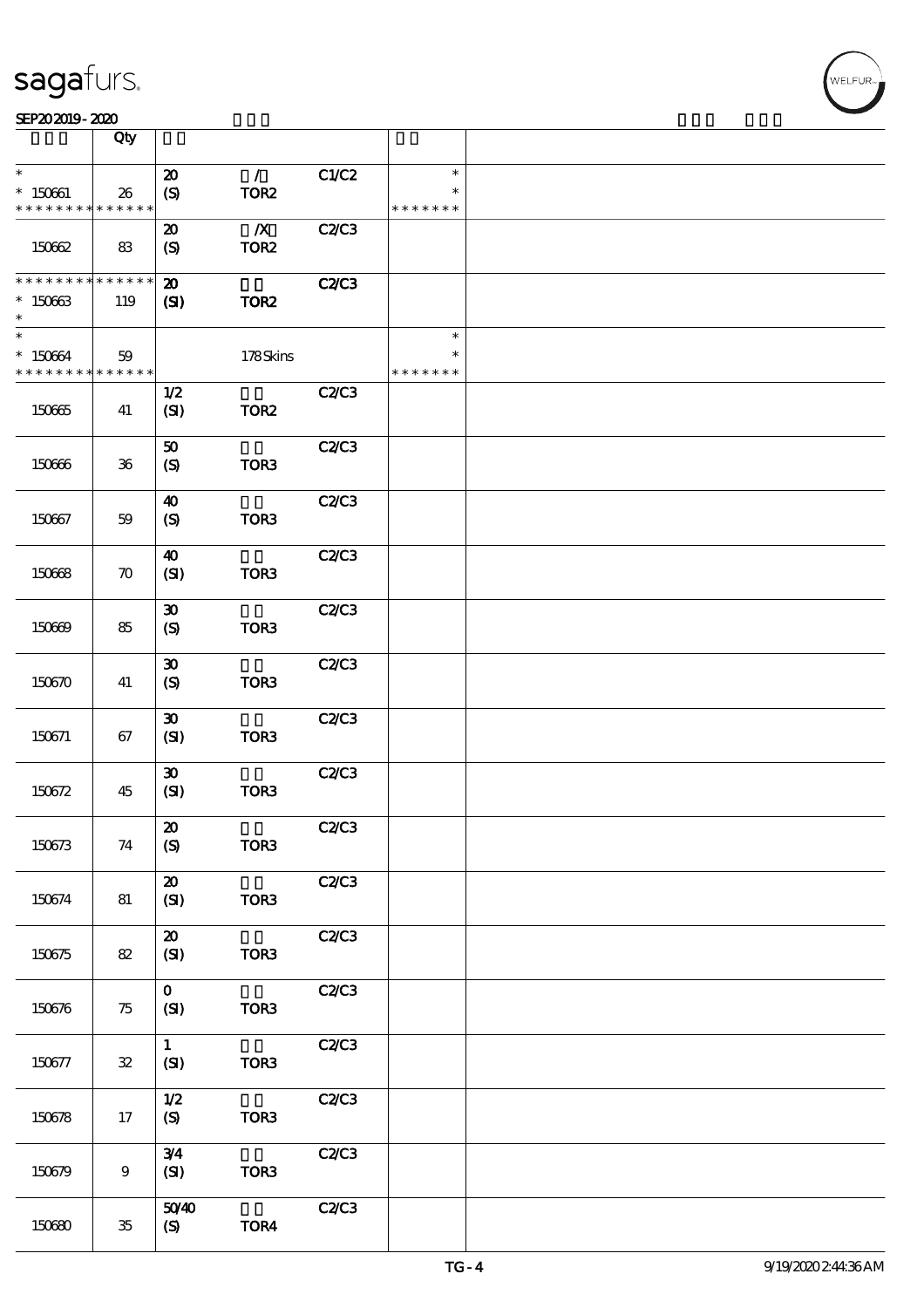|                                                                  | Qty                                      |                                             |                                               |             |                            |  |
|------------------------------------------------------------------|------------------------------------------|---------------------------------------------|-----------------------------------------------|-------------|----------------------------|--|
|                                                                  |                                          |                                             |                                               |             |                            |  |
| 150681                                                           | 81                                       | 3020<br>$\mathbf{C}$                        | TOR4                                          | C2/C3       |                            |  |
| 150682                                                           | 19                                       | 5040<br>(SI)                                | TOR5                                          | C2/C3       |                            |  |
| 150683                                                           | $37\,$                                   | 3020<br>(SI)                                | TOR5                                          | C2/C3       |                            |  |
| 150684                                                           | 58                                       | 50<br>(SR)                                  | X /<br>CHIP1                                  | C1/C2       |                            |  |
| * * * * * * * *<br>$*15065$<br>$\ast$                            | ******<br>84                             | 50<br>$\boldsymbol{\mathcal{S}}$            | X /<br>CHIP1                                  | C1/C2       |                            |  |
| $\ast$<br>$*150666$<br>$\ast$                                    | 77                                       |                                             | $\boldsymbol{2}$                              |             | $\ast$<br>$\ast$<br>$\ast$ |  |
| $\overline{\phantom{0}}$<br>$*150687$<br>$\ast$                  | 77                                       |                                             | 3                                             |             | $\ast$<br>$\ast$<br>$\ast$ |  |
| $\overline{\ast}$<br>$*150688$<br>$\ast$                         | 77                                       |                                             | $\boldsymbol{4}$                              |             | $\ast$<br>$\ast$<br>$\ast$ |  |
| $\ast$<br>$*150699$<br>$\ast$                                    | $\boldsymbol{\pi}$                       |                                             | $\mathbf 5$                                   |             | $\ast$<br>$\ast$<br>$\ast$ |  |
| $\ast$<br>$*15000$<br>* * * * * * * *                            | 23<br>* * * * * *                        |                                             | 408Skins                                      |             | $\ast$<br>* * * * * * *    |  |
| * * * * * * * * <mark>* * * * * *</mark><br>$*150001$<br>$\ast$  | 84                                       | 50<br>$\mathbf{S}$                          | X /<br>CHIP1                                  | <b>C3C4</b> |                            |  |
| $\ast$<br>$*$ 150692<br>* * * * * * * * <mark>* * * * * *</mark> | 31                                       |                                             | 115Skins                                      |             | $\ast$<br>* * * * * * *    |  |
| ************** 50<br>$*$ 150603<br>$\ast$                        | 91                                       | (S)                                         | $\overline{\mathbf{x} / \mathbf{x}}$<br>CHIP1 | C1/C2       |                            |  |
| $\ast$<br>$*150694$<br>$\ast$                                    | 84                                       |                                             | $\boldsymbol{2}$                              |             | $\ast$<br>$\ast$<br>$\ast$ |  |
| $\ast$<br>$*150005$<br>$\ast$                                    | 84                                       |                                             | 3                                             |             | $\ast$<br>$\ast$<br>$\ast$ |  |
| $\ast$<br>$*150006$<br>* * * * * * * *                           | $\boldsymbol{\omega}$<br>$* * * * * * *$ |                                             | 319Skins                                      |             | $\ast$<br>* * * * * * *    |  |
| * * * * * * * *<br>$* 150007$<br>$\ast$                          | $* * * * * * *$<br>77                    | $\boldsymbol{\mathfrak{D}}$<br>$\mathbf{Z}$ | X / C3C4<br>CHIP1                             |             |                            |  |
| $\ast$<br>$*150008$<br>* * * * * * * * <mark>* * * * * *</mark>  | 21                                       |                                             | 98Skins                                       |             | $\ast$<br>* * * * * * *    |  |
| * * * * * * * *<br>$* 150699$<br>$\ast$                          | ******<br>84                             | 50<br>$\boldsymbol{\mathcal{S}}$            | $\mathcal{L}$<br>CHIP1                        | C1/C2       |                            |  |
| $\ast$<br>$*$ 150700<br>$\ast$                                   | $77\,$                                   |                                             | $\boldsymbol{2}$                              |             | $\ast$<br>$\ast$<br>$\ast$ |  |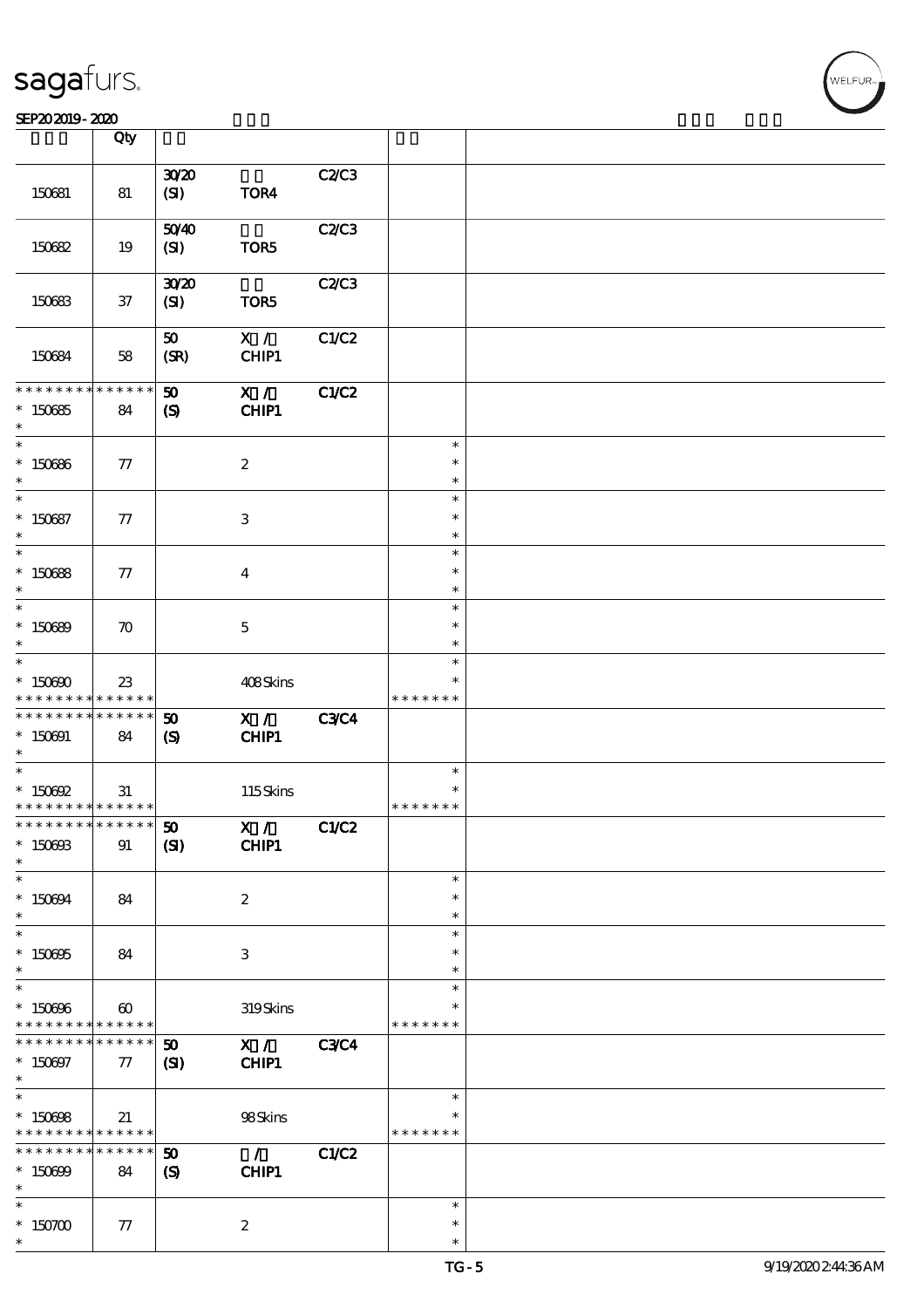|                               | Qty               |                             |                  |             |               |  |
|-------------------------------|-------------------|-----------------------------|------------------|-------------|---------------|--|
| $\ast$                        |                   |                             |                  |             | $\ast$        |  |
|                               |                   | 50                          | $\mathcal{L}$    | C1/C2       |               |  |
| $* 150701$                    | $77\,$            | $\boldsymbol{S}$            | CHIP1            |             | $\ast$        |  |
|                               |                   |                             |                  |             | $\ast$        |  |
| $\ast$                        |                   |                             |                  |             | $\ast$        |  |
| $*$ 150702                    | 46                |                             | 284Skins         |             | $\ast$        |  |
| * * * * * * * *               | * * * * * *       |                             |                  |             | * * * * * * * |  |
| * * * * * * *                 | * * * * * *       | $\boldsymbol{\mathfrak{D}}$ | $\mathcal{L}$    | <b>C3C4</b> |               |  |
|                               |                   |                             |                  |             |               |  |
| $* 15070B$<br>$\ast$          | 84                | $\boldsymbol{\mathcal{S}}$  | CHIP1            |             |               |  |
|                               |                   |                             |                  |             |               |  |
| $\overline{\ast}$             |                   |                             |                  |             | $\ast$        |  |
| $* 150704$                    | $22\,$            |                             | 106Skins         |             |               |  |
| * * * * * * * *               | * * * * * *       |                             |                  |             | * * * * * * * |  |
| * * * * * * * *               | * * * * * *       | 50                          | $\mathcal{L}$    | C1/C2       |               |  |
| $*150705$                     | 91                | $\mathbf{S}$                | CHIP1            |             |               |  |
| $\ast$                        |                   |                             |                  |             |               |  |
| $\ast$                        |                   |                             |                  |             | $\ast$        |  |
| $* 150706$                    |                   |                             |                  |             |               |  |
| * * * * * * * *               | 89<br>* * * * * * |                             | 180Skins         |             | * * * * * * * |  |
|                               |                   |                             |                  |             |               |  |
|                               |                   | 50                          | $\mathcal{L}$    | <b>C3C4</b> |               |  |
| 150707                        | 83                | (SI)                        | CHIP1            |             |               |  |
|                               |                   |                             |                  |             |               |  |
|                               |                   | 50                          | $X$ / $ZX$       | C1/C2       |               |  |
| 150708                        | 61                | $\boldsymbol{S}$            | CHIP1            |             |               |  |
|                               |                   |                             |                  |             |               |  |
| * * * * * * * *               | * * * * * *       | $\boldsymbol{\omega}$       | X /              | C1/C2       |               |  |
| $*150709$                     | 91                | $\boldsymbol{\mathcal{S}}$  | CHIP1            |             |               |  |
| $\ast$                        |                   |                             |                  |             |               |  |
| $\ast$                        |                   |                             |                  |             | $\ast$        |  |
|                               |                   |                             |                  |             | $\ast$        |  |
| $*150710$                     | 84                |                             | $\boldsymbol{2}$ |             |               |  |
| $\ast$                        |                   |                             |                  |             | $\ast$        |  |
| $\ast$                        |                   |                             |                  |             | $\ast$        |  |
| $* 150711$                    | 27                |                             | 202Skins         |             |               |  |
| * * * * * * * *               | * * * * * *       |                             |                  |             | * * * * * * * |  |
|                               |                   | $\boldsymbol{\omega}$       | X /              | <b>C3C4</b> |               |  |
| 150712                        | $\tau$            | (S)                         | CHIP1            |             |               |  |
|                               |                   |                             |                  |             |               |  |
| * * * * * * * * * * * * * * * |                   | $\boldsymbol{\omega}$       | X /              | C1/C2       |               |  |
| $*150713$                     | $98\,$            | (S)                         | CHIP1            |             |               |  |
| $\ast$                        |                   |                             |                  |             |               |  |
| $\ast$                        |                   |                             |                  |             | $\ast$        |  |
| $* 150714$                    | 91                |                             | $\boldsymbol{2}$ |             | $\ast$        |  |
| $\ast$                        |                   |                             |                  |             | $\ast$        |  |
|                               |                   |                             |                  |             | $\ast$        |  |
|                               |                   |                             |                  |             |               |  |
| $*150715$                     | 91                |                             | 3                |             | $\ast$        |  |
| $\ast$                        |                   |                             |                  |             | $\ast$        |  |
| $\ast$                        |                   |                             |                  |             | $\ast$        |  |
| $*150716$                     | 84                |                             | $\boldsymbol{4}$ |             | $\ast$        |  |
| $\ast$                        |                   |                             |                  |             | $\ast$        |  |
| $\ast$                        |                   |                             |                  |             | $\ast$        |  |
| $*$ 150717                    | 24                |                             | 388Skins         |             |               |  |
| * * * * * * * *               | $* * * * * * *$   |                             |                  |             | * * * * * * * |  |
| * * * * * * * *               | ******            | $\boldsymbol{\omega}$       | X /              | <b>C3C4</b> |               |  |
| $* 150718$                    | 98                | $\mathbf{S}$                | CHIP1            |             |               |  |
| $\ast$                        |                   |                             |                  |             |               |  |
| $\overline{\phantom{0}}$      |                   |                             |                  |             | $\ast$        |  |
|                               |                   |                             |                  |             |               |  |
| $*$ 150719                    | 52                |                             | 150Skins         |             | * * * * * * * |  |
| * * * * * * * *               | ******            |                             |                  |             |               |  |
| * * * * * * * *               | * * * * * *       | $\boldsymbol{\omega}$       | $\mathcal{L}$    | C1/C2       |               |  |
| $*150720$                     | 91                | $\boldsymbol{\mathsf{(S)}}$ | CHIP1            |             |               |  |
| $\ast$                        |                   |                             |                  |             |               |  |

,<br>WELFUR: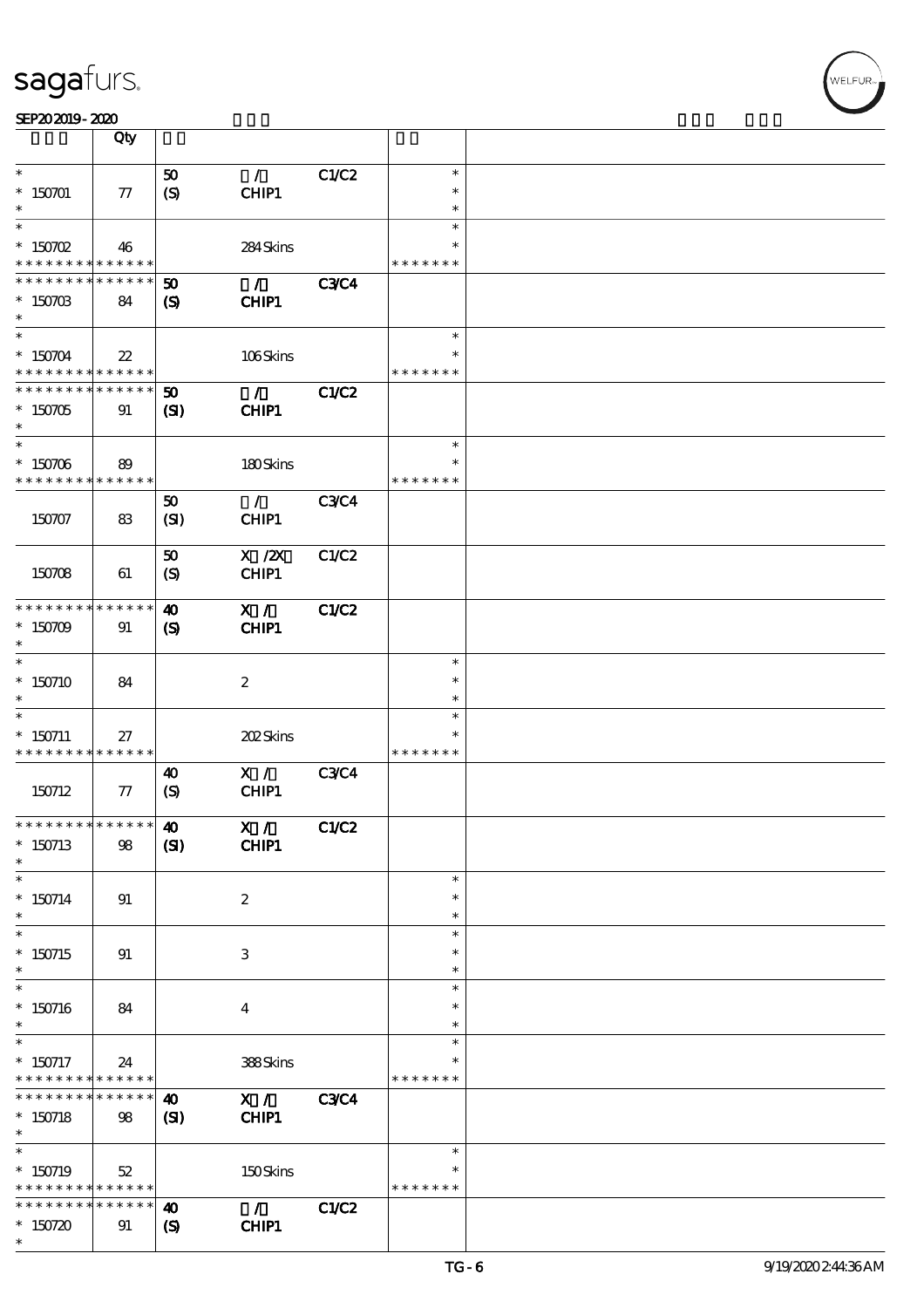| SEP202019-2020 |  |  |  |
|----------------|--|--|--|
|                |  |  |  |

|                               | Qty                        |                             |                                  |              |                  |  |
|-------------------------------|----------------------------|-----------------------------|----------------------------------|--------------|------------------|--|
| $\ast$                        |                            | $\boldsymbol{\omega}$       | $\mathcal{L}$                    | C1/C2        | $\ast$           |  |
| $*$ 150721                    | 84                         | (S)                         | CHIP1                            |              | $\ast$           |  |
| $\ast$                        |                            |                             |                                  |              | $\ast$           |  |
| $\ast$                        |                            |                             |                                  |              | $\ast$           |  |
| $* 150722$                    | 83                         |                             | 258Skins                         |              | $\ast$           |  |
| * * * * * * * * * * * * * * * |                            |                             |                                  |              | * * * * * * *    |  |
|                               |                            | 40                          | $\mathcal{L}$                    | <b>C3C4</b>  |                  |  |
| 150723                        | 74                         | (S)                         | CHIP1                            |              |                  |  |
| * * * * * * * *               | $* * * * * * *$            | $\boldsymbol{\omega}$       | $\mathcal{L}$                    | C1/C2        |                  |  |
| $* 150724$                    | 98                         | (S)                         | CHIP1                            |              |                  |  |
| $\ast$                        |                            |                             |                                  |              |                  |  |
|                               |                            |                             |                                  |              | $\ast$           |  |
| $*150725$                     | 91                         |                             | $\boldsymbol{2}$                 |              | $\ast$           |  |
| $\ast$                        |                            |                             |                                  |              | $\ast$           |  |
| $\overline{\ast}$             |                            |                             |                                  |              | $\ast$<br>$\ast$ |  |
| $* 150726$<br>$\ast$          | 91                         |                             | $\ensuremath{\mathsf{3}}$        |              | $\ast$           |  |
| $\overline{\ast}$             |                            |                             |                                  |              | $\ast$           |  |
| $* 150727$                    | 91                         |                             | $\bf{4}$                         |              | $\ast$           |  |
| $\ast$                        |                            |                             |                                  |              | $\ast$           |  |
| $\ast$                        |                            |                             |                                  |              | $\ast$           |  |
| $* 150728$                    | 91                         |                             | $\mathbf{5}$                     |              | $\ast$           |  |
| $\ast$<br>$\overline{\ast}$   |                            |                             |                                  |              | $\ast$           |  |
| $* 150729$                    | 79                         |                             |                                  |              | $\ast$           |  |
| * * * * * * * *               | * * * * * *                |                             | 541 Skins                        |              | * * * * * * *    |  |
| * * * * * * * *               | $\ast\ast\ast\ast\ast\ast$ | $\boldsymbol{\omega}$       | $\mathcal{L}$                    | <b>C3C4</b>  |                  |  |
| $*150730$                     | 98                         | (S)                         | CHIP1                            |              |                  |  |
| $\ast$                        |                            |                             |                                  |              |                  |  |
| $\ast$                        |                            |                             |                                  |              | $\ast$           |  |
| $*$ 150731<br>$\ast$          | 91                         |                             | $\boldsymbol{z}$                 |              | $\ast$<br>$\ast$ |  |
|                               |                            |                             |                                  |              | $\ast$           |  |
| $* 150732$                    | 28                         |                             | 217Skins                         |              |                  |  |
| * * * * * * * * * * * * * *   |                            |                             |                                  |              | * * * * * * *    |  |
|                               |                            | $\boldsymbol{\omega}$       | X / ZX C2/C3                     |              |                  |  |
| 150733                        | 61                         | (S)                         | CHIP1                            |              |                  |  |
| * * * * * * * *               |                            |                             |                                  |              |                  |  |
|                               | $\ast\ast\ast\ast\ast\ast$ | $\boldsymbol{\omega}$       | $\overline{X}$ / $\overline{Z}X$ | <b>C2/C3</b> |                  |  |
| $* 150734$<br>$\ast$          | 98                         | $\mathbf{C}$                | CHIP1                            |              |                  |  |
| $\ast$                        |                            |                             |                                  |              | $\ast$           |  |
| $* 150735$                    | 59                         |                             | 157Skins                         |              |                  |  |
| * * * * * * * *               | * * * * * *                |                             |                                  |              | * * * * * * *    |  |
|                               |                            | $\boldsymbol{\mathfrak{D}}$ | X /                              | C2/C3        |                  |  |
| 150736                        | $90^{\circ}$               | (SR)                        | CHIP1                            |              |                  |  |
| * * * * * * *                 | * * * * * *                | $\boldsymbol{\mathfrak{D}}$ | X /                              | C1/C2        |                  |  |
| $* 150737$                    | 105                        | $\boldsymbol{\mathcal{S}}$  | CHIP1                            |              |                  |  |
| $*$                           |                            |                             |                                  |              |                  |  |
| $\overline{\ast}$             |                            |                             |                                  |              | $\ast$           |  |
| $* 150738$                    | 98                         |                             | $\boldsymbol{2}$                 |              | $\ast$           |  |
| $\ast$<br>$\ast$              |                            |                             |                                  |              | $\ast$           |  |
|                               |                            |                             |                                  |              | $\ast$<br>$\ast$ |  |
| $* 150739$<br>$\ast$          | 98                         |                             | $\ensuremath{\mathsf{3}}$        |              | $\ast$           |  |
| $\ast$                        |                            |                             |                                  |              | $\ast$           |  |
| $*150740$                     | 98                         |                             | $\bf{4}$                         |              | $\ast$           |  |
| $\ast$                        |                            |                             |                                  |              | $\ast$           |  |

r<br>WELFUR<br>.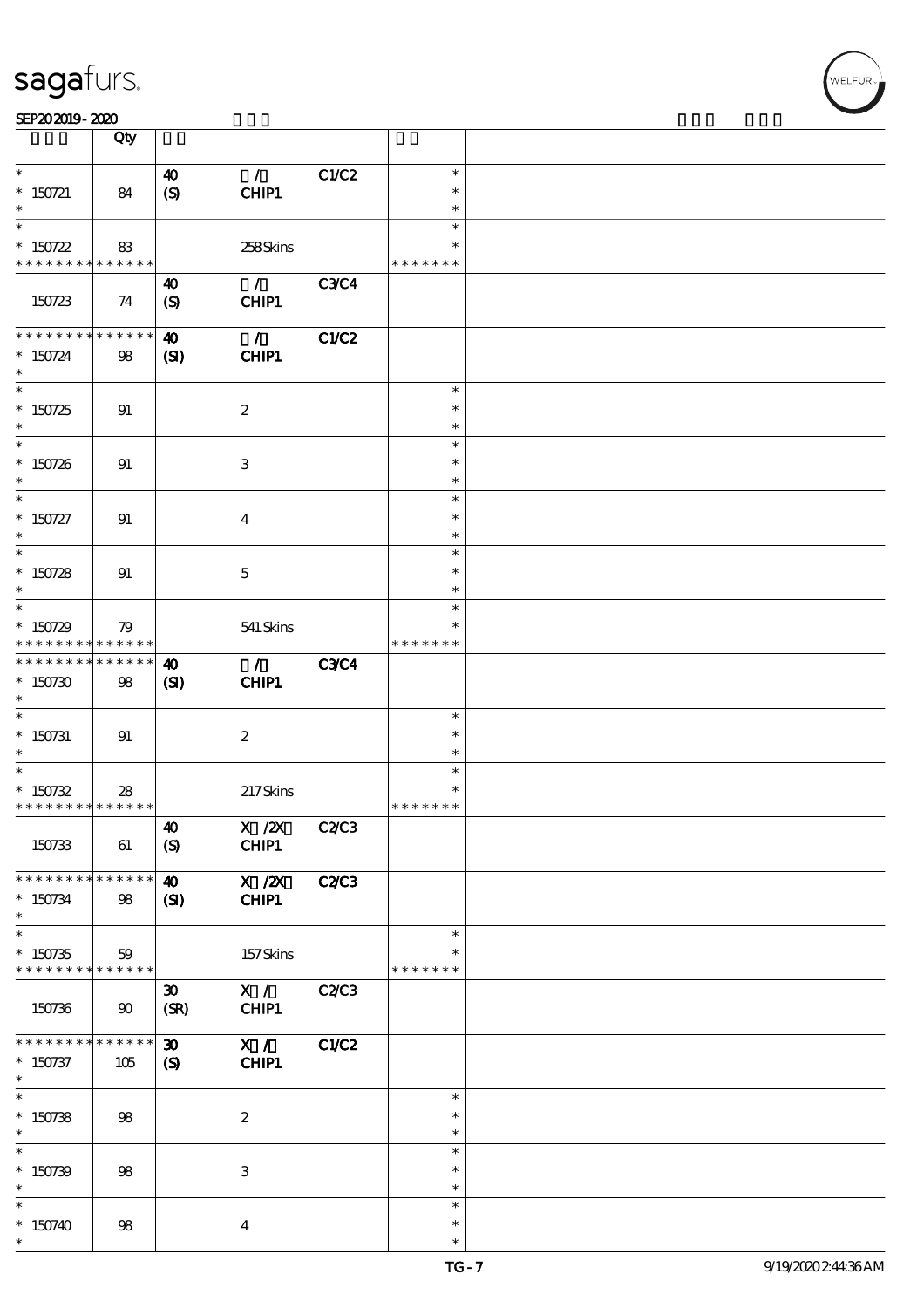|                                                           | Qty                               |                                                            |                                      |             |                                   |  |
|-----------------------------------------------------------|-----------------------------------|------------------------------------------------------------|--------------------------------------|-------------|-----------------------------------|--|
| $\ast$<br>$*$ 150741<br>$\ast$                            | 98                                | $\boldsymbol{\mathfrak{D}}$<br>$\boldsymbol{S}$            | X /<br>CHIP1                         | C1/C2       | $\ast$<br>$\ast$<br>$\ast$        |  |
| $\ast$<br>$*150742$<br>$\ast$                             | 98                                |                                                            | $\boldsymbol{6}$                     |             | $\ast$<br>$\ast$<br>$\ast$        |  |
| $\overline{\ast}$<br>$* 150743$<br>* * * * * * * *        | 41<br>$******$                    |                                                            | 636Skins                             |             | $\ast$<br>*<br>* * * * * * *      |  |
| * * * * * * * *<br>$* 150744$<br>$\ast$                   | * * * * * *<br>105                | $\boldsymbol{\mathfrak{D}}$<br>$\boldsymbol{\mathrm{(S)}}$ | X /<br>CHIP1                         | <b>C3C4</b> |                                   |  |
| $*150745$<br>$*$                                          | 98                                |                                                            | $\boldsymbol{z}$                     |             | $\ast$<br>$\ast$<br>$\ast$        |  |
| $\overline{\phantom{0}}$<br>$*150746$<br>$\ast$<br>$\ast$ | 91                                |                                                            | $\,3$                                |             | $\ast$<br>$\ast$<br>$\ast$        |  |
| $* 150747$<br>* * * * * * * *                             | $23\,$<br>$* * * * * * *$         |                                                            | 317Skins                             |             | $\ast$<br>$\ast$<br>* * * * * * * |  |
| * * * * * * * *<br>$*150748$<br>$\ast$<br>$*$             | $* * * * * * *$<br>112            | $\boldsymbol{\mathfrak{D}}$<br>(S)                         | X /<br>CHIP1                         | C1/C2       |                                   |  |
| $* 150749$<br>$\ast$<br>$\ast$                            | 105                               |                                                            | $\boldsymbol{z}$                     |             | $\ast$<br>$\ast$<br>$\ast$        |  |
| $*150750$<br>* * * * * * * *                              | 112<br>$\ast\ast\ast\ast\ast\ast$ |                                                            | 329Skins                             |             | $\ast$<br>*<br>* * * * * * *      |  |
| * * * * * * * *<br>$*$ 150751<br>$\ast$                   | * * * * * *<br>112                | $\boldsymbol{\mathfrak{D}}$<br>(S)                         | X /<br>CHIP1                         | <b>C3C4</b> |                                   |  |
| $\ast$<br>$* 150752$<br>$\ast$                            | 105                               |                                                            | $\boldsymbol{2}$                     |             | $\ast$<br>$\ast$<br>$\ast$        |  |
| $*$<br>$* 150753$<br>* * * * * * * *                      | ${\bf 32}$<br>* * * * * *         |                                                            | 249Skins                             |             | $\ast$<br>$\ast$<br>* * * * * * * |  |
| * * * * * * *<br>$* 150754$<br>$\ast$<br>$*$              | * * * * * *<br>91                 | $\boldsymbol{\mathfrak{D}}$<br>(SR)                        | $\mathcal{L}$<br>CHIP1               | C1/C2       |                                   |  |
| $*150755$<br>* * * * * * * *                              | 26<br>* * * * * *                 |                                                            | 117Skins                             |             | $\ast$<br>* * * * * * *           |  |
| 150756                                                    | 65                                | $\boldsymbol{\mathfrak{D}}$<br>(SR)                        | $\mathcal{L}$<br>CHIP1               | <b>C3C4</b> |                                   |  |
| * * * * * * * *<br>$* 150757$<br>$*$<br>$\overline{\ast}$ | * * * * * *<br>105                | $\boldsymbol{\mathfrak{D}}$<br>$\boldsymbol{\mathcal{S}}$  | $\mathcal{L}^{\mathcal{L}}$<br>CHIP1 | C1/C2       |                                   |  |
| $* 150758$<br>$\ast$<br>$\ast$                            | 98                                |                                                            | $\boldsymbol{2}$                     |             | $\ast$<br>$\ast$<br>$\ast$        |  |
| $* 150759$<br>$\ast$                                      | 98                                |                                                            | $\ensuremath{\mathbf{3}}$            |             | $\ast$<br>$\ast$<br>$\ast$        |  |
| $\ast$<br>$*150760$<br>$\ast$                             | 98                                |                                                            | $\bf{4}$                             |             | $\ast$<br>$\ast$<br>$\ast$        |  |

,<br>WELFUR: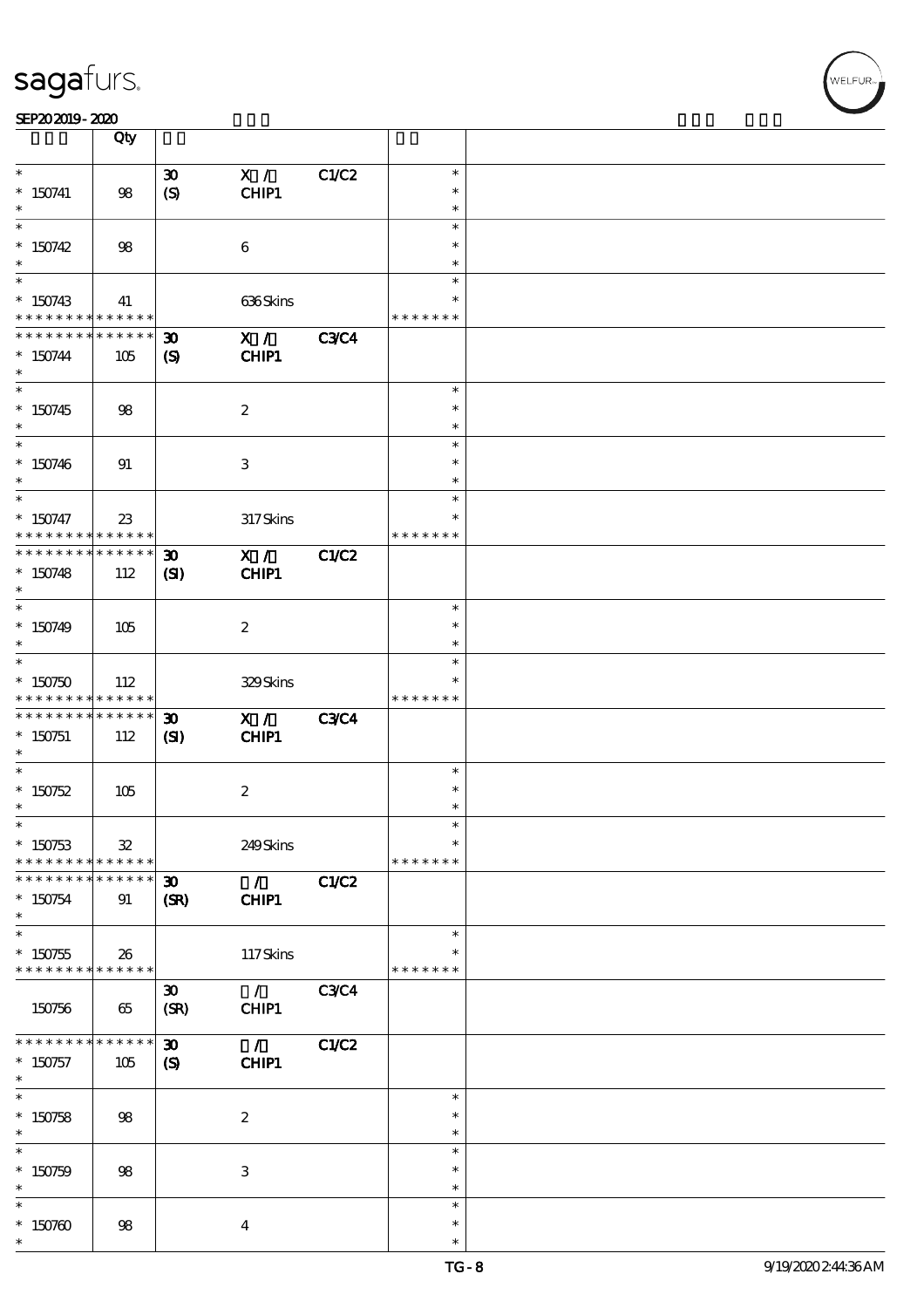| SEP202019-2020 |  |  |  |
|----------------|--|--|--|
|                |  |  |  |

|                                           | Qty                                        |                                                 |                                                     |             |                         |  |
|-------------------------------------------|--------------------------------------------|-------------------------------------------------|-----------------------------------------------------|-------------|-------------------------|--|
| $\ast$                                    |                                            | $\boldsymbol{\mathfrak{D}}$                     | $\mathcal{L}$                                       | C1/C2       | $\ast$                  |  |
| $*$ 150761                                | 98                                         | $\boldsymbol{S}$                                | CHIP1                                               |             | $\ast$                  |  |
| $\ast$                                    |                                            |                                                 |                                                     |             | $\ast$                  |  |
| $\ast$                                    |                                            |                                                 |                                                     |             | $\ast$                  |  |
| $* 150762$                                | 98                                         |                                                 | $\boldsymbol{6}$                                    |             | $\ast$                  |  |
| $\ast$                                    |                                            |                                                 |                                                     |             | $\ast$                  |  |
| $\ast$                                    |                                            |                                                 |                                                     |             | $\ast$                  |  |
| $* 150763$<br>* * * * * * * *             | 58<br>* * * * * *                          |                                                 | 653Skins                                            |             | * * * * * * *           |  |
| * * * * * * * *                           | * * * * * *                                | $\boldsymbol{\mathfrak{D}}$                     | $\mathcal{F}$                                       | <b>C3C4</b> |                         |  |
| $* 150764$                                | 105                                        | $\boldsymbol{\mathrm{(S)}}$                     | CHIP1                                               |             |                         |  |
| $\ast$                                    |                                            |                                                 |                                                     |             |                         |  |
| $\overline{\ast}$                         |                                            |                                                 |                                                     |             | $\ast$                  |  |
| $* 150765$                                | 98                                         |                                                 | $\boldsymbol{2}$                                    |             | $\ast$                  |  |
| $\ast$<br>$\ast$                          |                                            |                                                 |                                                     |             | $\ast$                  |  |
|                                           |                                            |                                                 |                                                     |             | $\ast$<br>$\ast$        |  |
| $* 150766$<br>* * * * * * * *             | $\boldsymbol{\omega}$<br>* * * * * *       |                                                 | 263Skins                                            |             | * * * * * * *           |  |
| * * * * * * *                             | * * * * * *                                | $\boldsymbol{\mathfrak{D}}$                     | $\mathcal{T}$                                       | C1/C2       |                         |  |
| $* 150767$                                | 112                                        | (SI)                                            | CHIP1                                               |             |                         |  |
| $\ast$                                    |                                            |                                                 |                                                     |             |                         |  |
| $\ast$                                    |                                            |                                                 |                                                     |             | $\ast$                  |  |
| $* 150768$                                | 105                                        |                                                 | $\boldsymbol{z}$                                    |             | $\ast$                  |  |
| $\ast$<br>$\ast$                          |                                            |                                                 |                                                     |             | $\ast$<br>$\ast$        |  |
| $* 150769$                                | 95                                         |                                                 | 312Skins                                            |             |                         |  |
| * * * * * * * *                           | * * * * * *                                |                                                 |                                                     |             | * * * * * * *           |  |
| * * * * * * * *                           | * * * * * *                                | $\boldsymbol{\mathfrak{D}}$                     | $\mathcal{T}$                                       | <b>C3C4</b> |                         |  |
| $* 150770$                                | 112                                        | (S)                                             | <b>CHIP1</b>                                        |             |                         |  |
| $\ast$                                    |                                            |                                                 |                                                     |             |                         |  |
| $\ast$                                    |                                            |                                                 |                                                     |             | $\ast$                  |  |
| $* 150771$<br>* * * * * * * * * * * * * * | 63                                         |                                                 | 175Skins                                            |             | $\ast$<br>* * * * * * * |  |
|                                           |                                            | $\boldsymbol{\mathfrak{D}}$                     | $\boldsymbol{\mathrm{X}}$ / <b>2X</b>               | C2/C3       |                         |  |
| 150772                                    | 63                                         | (SR)                                            | CHIP1                                               |             |                         |  |
|                                           |                                            |                                                 |                                                     |             |                         |  |
| * * * * * * * * * * * * * * *             |                                            | $\boldsymbol{\mathfrak{D}}$                     | $X$ / $ZX$                                          | C1/C2       |                         |  |
| $* 150773$                                | 105                                        | $\boldsymbol{S}$                                | <b>CHIP1</b>                                        |             |                         |  |
| $\ast$                                    |                                            |                                                 |                                                     |             |                         |  |
| $\ast$                                    |                                            |                                                 |                                                     |             | $\ast$<br>$\ast$        |  |
| $* 150774$<br>$\ast$                      | 98                                         |                                                 | $\boldsymbol{z}$                                    |             | $\ast$                  |  |
| $\ast$                                    |                                            |                                                 |                                                     |             | $\ast$                  |  |
| $* 150775$                                | 98                                         |                                                 | 3                                                   |             | ∗                       |  |
| $\ast$                                    |                                            |                                                 |                                                     |             | $\ast$                  |  |
| $\ast$                                    |                                            |                                                 |                                                     |             | $\ast$                  |  |
| $* 150776$                                | 28                                         |                                                 | 329Skins                                            |             |                         |  |
| * * * * * * * *                           | * * * * * *                                |                                                 |                                                     |             | * * * * * * *           |  |
| 150777                                    | 85                                         | $\boldsymbol{\mathfrak{D}}$<br>$\boldsymbol{S}$ | X / ZX<br>CHIP1                                     | <b>C3C4</b> |                         |  |
|                                           |                                            |                                                 |                                                     |             |                         |  |
| * * * * * * *                             | * * * * * *                                | $\boldsymbol{\mathfrak{D}}$                     | $X$ / $ZX$                                          | C1/C2       |                         |  |
| $* 150778$                                | 112                                        | (S)                                             | CHIP1                                               |             |                         |  |
| $\ast$                                    |                                            |                                                 |                                                     |             |                         |  |
| $\ast$                                    |                                            |                                                 |                                                     |             | $\ast$                  |  |
| $* 150779$<br>* * * * * * * *             | $30^{\circ}$<br>$\ast\ast\ast\ast\ast\ast$ |                                                 | 142Skins                                            |             | * * * * * * *           |  |
|                                           |                                            | $\boldsymbol{\mathfrak{D}}$                     | $\boldsymbol{X}$ / $\boldsymbol{Z}\!\boldsymbol{X}$ | <b>C3C4</b> |                         |  |
| 150780                                    | 63                                         | (SI)                                            | CHIP1                                               |             |                         |  |
|                                           |                                            |                                                 |                                                     |             |                         |  |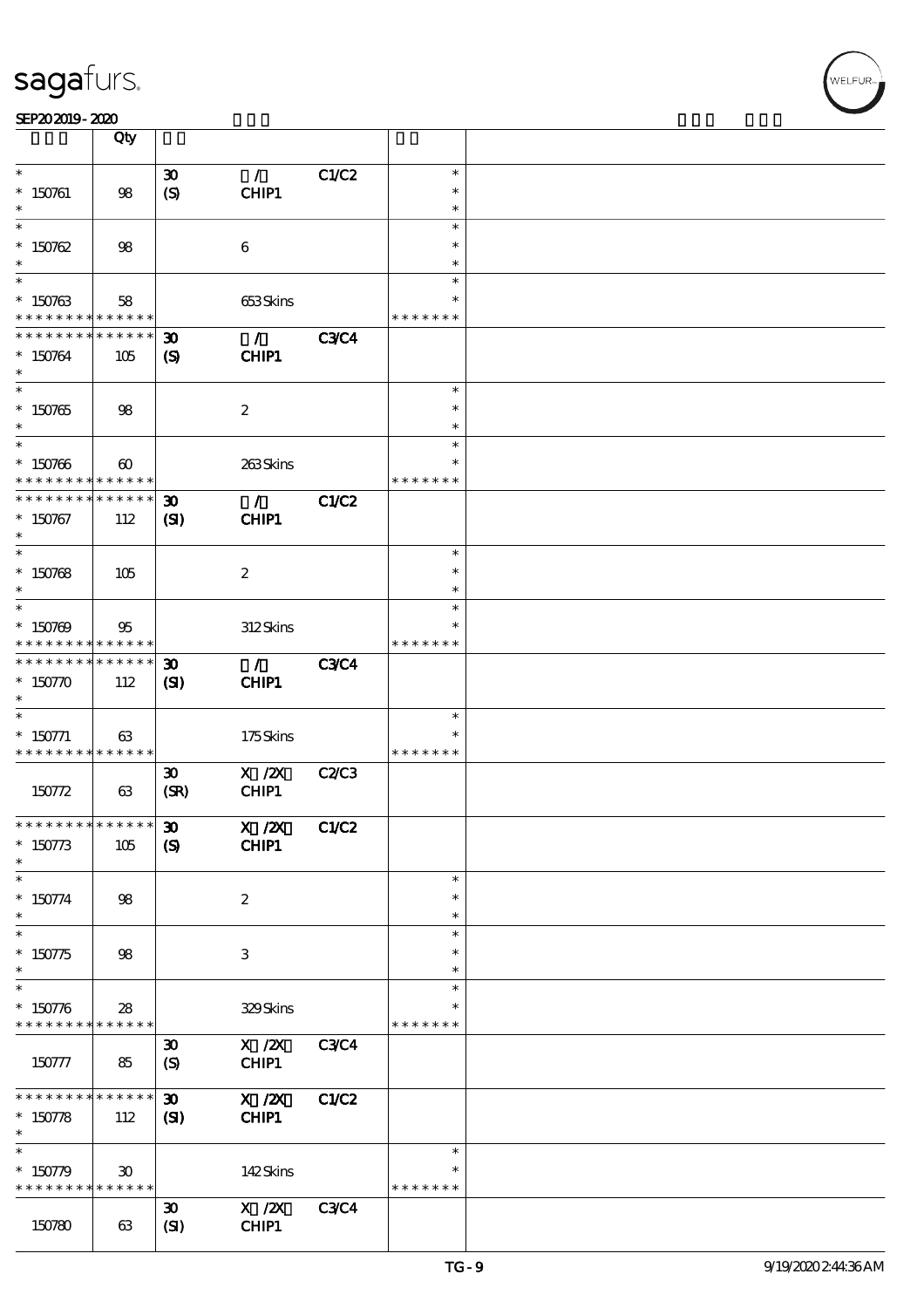|                                                                    | Qty                          |                                             |                           |              |                                   |  |
|--------------------------------------------------------------------|------------------------------|---------------------------------------------|---------------------------|--------------|-----------------------------------|--|
| 150781                                                             | $99$                         | $\boldsymbol{\mathbf{z}}$<br>(S)            | X /<br>CHIP1              | C1/C2        |                                   |  |
| * * * * * * * * * * * * * *<br>$* 150782$<br>$\ast$                | 119                          | $\boldsymbol{\mathfrak{D}}$<br>(S)          | X /<br>CHIP1              | C1/C2        |                                   |  |
| $\ast$<br>$* 150783$<br>$\ast$                                     | 112                          |                                             | $\boldsymbol{2}$          |              | $\ast$<br>$\ast$<br>$\ast$        |  |
| $\ast$<br>$* 150784$<br>* * * * * * * * * * * * * *                | 44                           |                                             | $275$ Skins               |              | $\ast$<br>$\ast$<br>* * * * * * * |  |
| * * * * * * * * * * * * * *<br>$*150785$<br>$\ast$                 | 98                           | $\boldsymbol{\mathfrak{D}}$<br>$\mathbf{S}$ | X /<br>CHIP1              | <b>C3C4</b>  |                                   |  |
| $\ast$<br>$^\ast$ 150786<br>* * * * * * * * * * * * * *            | 27                           |                                             | $125$ Skins               |              | $\ast$<br>*<br>* * * * * * *      |  |
| 150787                                                             | 84                           | $\boldsymbol{\mathfrak{D}}$<br>(S)          | $\mathcal{F}$<br>CHIP1    | C2/C3        |                                   |  |
| * * * * * * * * * * * * * *<br>$*150788$<br>$\ast$                 | 119                          | $\boldsymbol{\mathfrak{D}}$<br>$\mathbf{C}$ | $\mathcal{T}$<br>CHIP1    | C1/C2        |                                   |  |
| $\ast$<br>$* 150789$<br>* * * * * * * * * * * * * *                | 111                          |                                             | 230Skins                  |              | $\ast$<br>* * * * * * *           |  |
| 150790                                                             | $\boldsymbol{\omega}$        | $\boldsymbol{\mathfrak{D}}$<br>(SI)         | $\mathcal{L}$<br>CHIP1    | C3C4         |                                   |  |
| 150791                                                             | 121                          | $\boldsymbol{\mathfrak{D}}$<br>(SI)         | $X$ / $ZX$<br>CHIP1       | C2C3         |                                   |  |
| * * * * * * * * <mark>* * * * * * *</mark><br>$* 150792$<br>$\ast$ | 84                           | 50<br>$\boldsymbol{\mathcal{S}}$            | X /<br>CHIP2              | <b>C1/C2</b> |                                   |  |
| $\ast$<br>$* 150793$<br>$\ast$                                     | 77                           |                                             | $\boldsymbol{2}$          |              | $\ast$<br>$\ast$<br>$\ast$        |  |
| $\ast$<br>$*150794$<br>* * * * * * * *                             | $22\,$<br>* * * * * *        |                                             | 183Skins                  |              | $\ast$<br>$\ast$<br>* * * * * * * |  |
| 150795                                                             | 80                           | 50<br>$\boldsymbol{S}$                      | X /<br>CHIP2              | <b>C3C4</b>  |                                   |  |
| 150796<br>* * * * * * * *                                          | 57<br>* * * * * *            | 50<br>(SI)                                  | X /<br>CHIP2              | C2/C3        |                                   |  |
| $* 150797$<br>$\ast$<br>$\overline{\ast}$                          | 84                           | 50<br>$\boldsymbol{\mathcal{S}}$            | $\mathcal{L}$<br>CHIP2    | C1/C2        | $\ast$                            |  |
| $* 150798$<br>$\ast$<br>$\ast$                                     | 77                           |                                             | $\boldsymbol{z}$          |              | $\ast$<br>$\ast$<br>$\ast$        |  |
| $*150799$<br>* * * * * * * *                                       | $\mathbf{32}$<br>* * * * * * |                                             | 193Skins<br>$\mathcal{L}$ |              | * * * * * * *                     |  |
| 150800                                                             | 85                           | 50<br>$\boldsymbol{S}$                      | CHIP2                     | C3C4         |                                   |  |

,<br>WELFUR: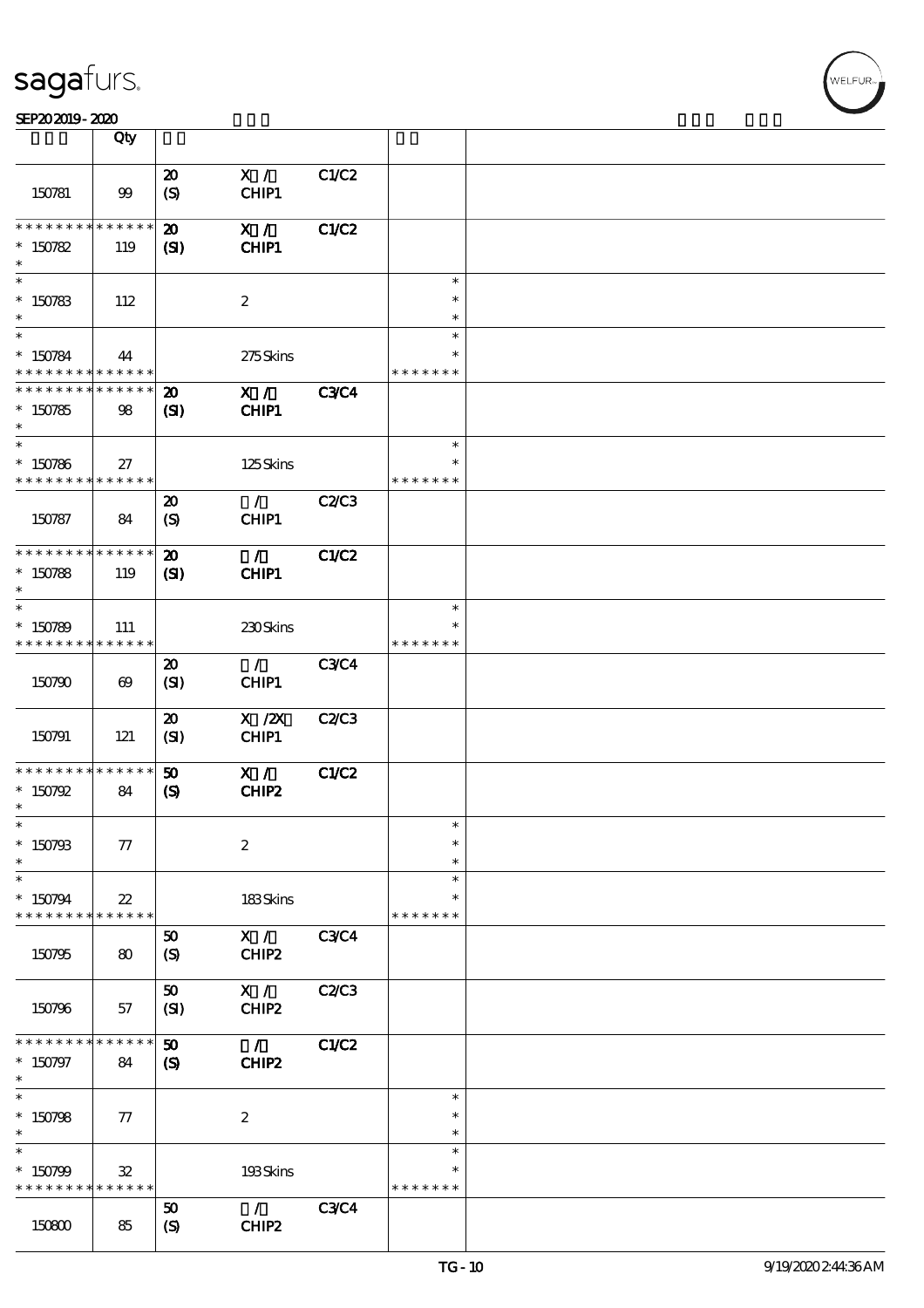|                                            | Qty                   |                             |                                        |              |               |  |
|--------------------------------------------|-----------------------|-----------------------------|----------------------------------------|--------------|---------------|--|
|                                            |                       | 50                          | $X$ / $ZX$                             | C1/C2        |               |  |
| 150801                                     | 53                    | $\boldsymbol{S}$            | CHIP2                                  |              |               |  |
|                                            |                       |                             |                                        |              |               |  |
|                                            |                       | 50                          | $X$ / $ZX$                             | C2/C3        |               |  |
| 150802                                     | 74                    | (SI)                        | CHIP2                                  |              |               |  |
|                                            |                       |                             |                                        |              |               |  |
| * * * * * * * *                            | * * * * * *           | $\boldsymbol{\omega}$       | X /                                    | <b>C1/C2</b> |               |  |
| $*$ 150803                                 | 91                    | $\mathbf{S}$                | CHIP2                                  |              |               |  |
| $\ast$                                     |                       |                             |                                        |              |               |  |
| $\overline{\phantom{0}}$                   |                       |                             |                                        |              | $\ast$        |  |
| $*150804$                                  | 58                    |                             | 149Skins                               |              |               |  |
| * * * * * * * * * * * * * *                |                       |                             |                                        |              | * * * * * * * |  |
| * * * * * * * * * * * * * *                |                       | $\boldsymbol{\omega}$       | X /                                    | <b>C1/C2</b> |               |  |
| $* 150805$                                 | 98                    | $\mathbf{S}$                | CHIP2                                  |              |               |  |
| $*$                                        |                       |                             |                                        |              | $\ast$        |  |
| $* 150806$                                 | 21                    |                             | 119Skins                               |              | $\ast$        |  |
| * * * * * * * *                            | * * * * * *           |                             |                                        |              | * * * * * * * |  |
|                                            |                       | $\boldsymbol{\omega}$       | X /                                    | <b>C3C4</b>  |               |  |
| 150807                                     | $\boldsymbol{\omega}$ | (SI)                        | CHIP2                                  |              |               |  |
|                                            |                       |                             |                                        |              |               |  |
| * * * * * * * * <mark>* * * * * * *</mark> |                       | $\boldsymbol{\omega}$       | $\mathcal{L}$                          | C1/C2        |               |  |
| $*150808$                                  | 91                    | $\boldsymbol{\mathcal{S}}$  | CHIP2                                  |              |               |  |
| $\ast$                                     |                       |                             |                                        |              |               |  |
| $\ast$                                     |                       |                             |                                        |              | $\ast$        |  |
| $* 150809$                                 | 84                    |                             | $\boldsymbol{2}$                       |              | $\ast$        |  |
| $\ast$                                     |                       |                             |                                        |              | $\ast$        |  |
| $\ast$                                     |                       |                             |                                        |              | $\ast$        |  |
| $*150810$                                  | 41                    |                             | 216Skins                               |              |               |  |
| * * * * * * * *                            | * * * * * *           |                             |                                        |              | * * * * * * * |  |
| * * * * * * * *                            | * * * * * *           | $\boldsymbol{\omega}$       | $\mathcal{L}$                          | C1/C2        |               |  |
| $* 150811$<br>$\ast$                       | 98                    | $\mathbf{C}$                | CHIP2                                  |              |               |  |
| $\ast$                                     |                       |                             |                                        |              | $\ast$        |  |
| $*150812$                                  | 91                    |                             | $\boldsymbol{2}$                       |              | $\ast$        |  |
| $\ast$                                     |                       |                             |                                        |              | $\ast$        |  |
| $\ast$                                     |                       |                             |                                        |              | $\ast$        |  |
| $*150813$                                  | $29\,$                |                             | 218Skins                               |              | $\ast$        |  |
| * * * * * * * *                            | * * * * * *           |                             |                                        |              | * * * * * * * |  |
|                                            |                       | $\boldsymbol{\omega}$       | $\mathcal{L}$                          | <b>C3C4</b>  |               |  |
| 150814                                     | 51                    | (SI)                        | CHIP2                                  |              |               |  |
|                                            |                       |                             |                                        |              |               |  |
|                                            |                       | $\boldsymbol{\omega}$       | $\boldsymbol{\mathrm{X}}$ / <b>Z</b> X | <b>C2/C3</b> |               |  |
| 150815                                     | 62                    | $\boldsymbol{S}$            | CHIP2                                  |              |               |  |
|                                            |                       | $\boldsymbol{\omega}$       | $\boldsymbol{\mathrm{X}}$ / <b>Z</b> X |              |               |  |
| 150816                                     | 64                    | (SI)                        | CHIP2                                  | <b>C2/C3</b> |               |  |
|                                            |                       |                             |                                        |              |               |  |
| * * * * * * * *                            | * * * * * *           | $\boldsymbol{\mathfrak{D}}$ | X /                                    | C1/C2        |               |  |
| $*150817$                                  | 98                    | $\boldsymbol{\mathcal{S}}$  | CHIP2                                  |              |               |  |
| $\ast$                                     |                       |                             |                                        |              |               |  |
| $\ast$                                     |                       |                             |                                        |              | $\ast$        |  |
| $*150818$                                  | 21                    |                             | 119Skins                               |              |               |  |
| * * * * * * * *                            | * * * * * *           |                             |                                        |              | * * * * * * * |  |
|                                            |                       | $\boldsymbol{\mathfrak{D}}$ | X /                                    | <b>C3C4</b>  |               |  |
| 150819                                     | 76                    | (S)                         | $CHIP2$                                |              |               |  |
|                                            |                       |                             |                                        |              |               |  |
|                                            |                       | $\boldsymbol{\mathfrak{D}}$ | X /                                    | C1/C2        |               |  |
| 150820                                     | 35                    | (SI)                        | CHIP2                                  |              |               |  |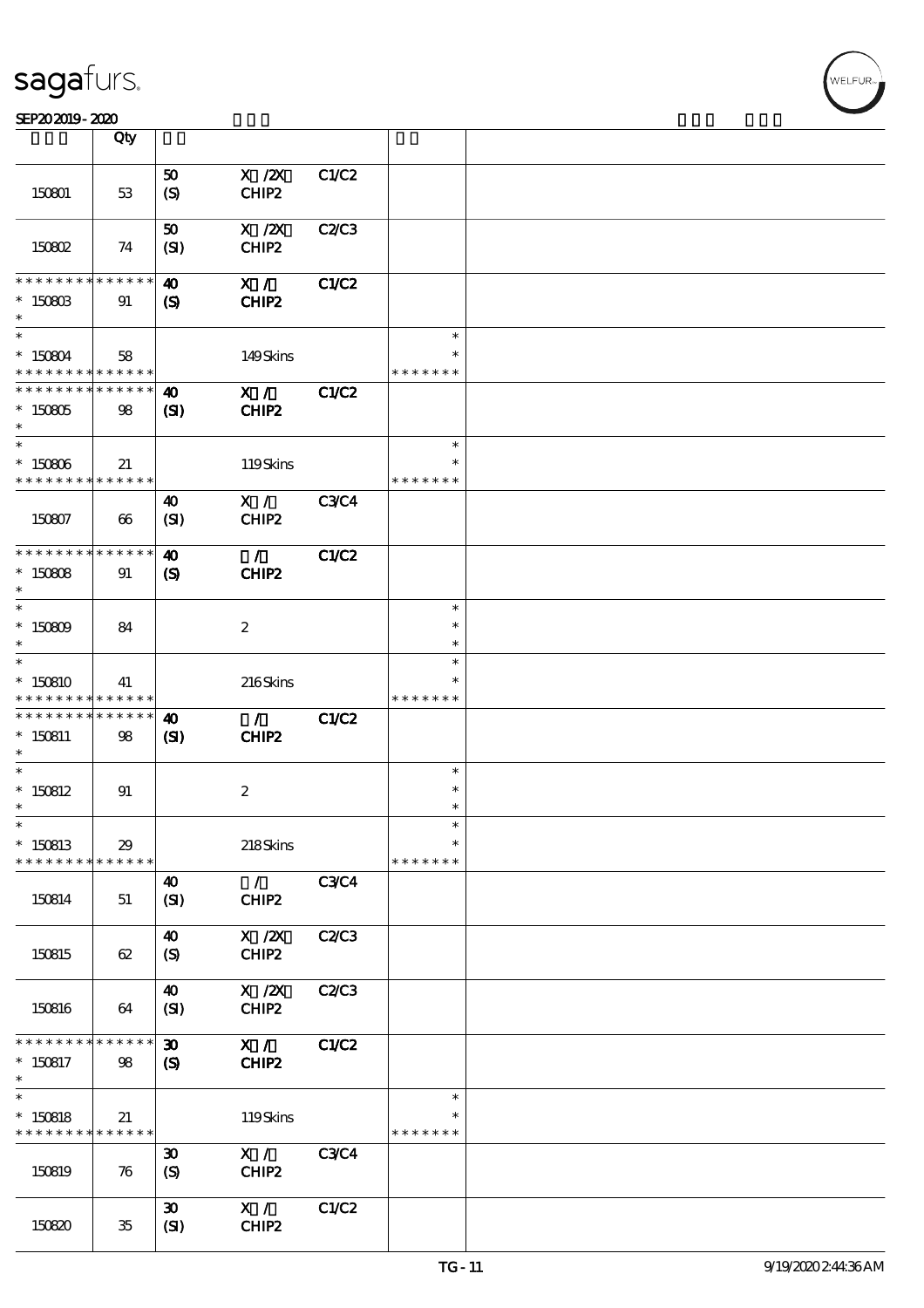|                                                     | Qty                |                                                            |                                          |              |                                   |  |
|-----------------------------------------------------|--------------------|------------------------------------------------------------|------------------------------------------|--------------|-----------------------------------|--|
| 150821                                              | 44                 | $\boldsymbol{\mathfrak{D}}$<br>(SI)                        | X /<br>CHIP2                             | <b>C3C4</b>  |                                   |  |
| * * * * * * * * * * * * * *<br>$*150822$<br>$\ast$  | 105                | $\boldsymbol{\mathfrak{D}}$<br>$\boldsymbol{\mathrm{(S)}}$ | $\mathcal{L}$<br>CHIP2                   | <b>C1/C2</b> |                                   |  |
| $\ast$<br>$*150823$<br>* * * * * * * * * * * * * *  | 45                 |                                                            | 150Skins                                 |              | $\ast$<br>$\ast$<br>* * * * * * * |  |
| 150824                                              | 83                 | $\boldsymbol{\mathfrak{D}}$<br>$\boldsymbol{\mathrm{(S)}}$ | $\mathcal{L}$<br>CHIP2                   | <b>C3C4</b>  |                                   |  |
| 150825                                              | 41                 | $\boldsymbol{\mathfrak{D}}$<br>(SI)                        | $\mathcal{F}$<br>CHIP2                   | C1/C2        |                                   |  |
| 150826                                              | ${\bf 38}$         | $\boldsymbol{\mathfrak{D}}$<br>(SI)                        | $\mathcal{L}$<br>CHIP <sub>2</sub>       | <b>C3C4</b>  |                                   |  |
| 150827                                              | 80                 | $\boldsymbol{\mathfrak{D}}$<br>(S)                         | $X$ / $ZX$<br>CHIP2                      | C1/C2        |                                   |  |
| 150828                                              | 43                 | $\boldsymbol{\mathfrak{D}}$<br>(S)                         | $X$ / $ZX$<br>CHIP2                      | <b>C3C4</b>  |                                   |  |
| 150829                                              | $35\,$             | $\boldsymbol{\mathfrak{D}}$<br>(SI)                        | $X$ / $ZX$<br>CHIP2                      | <b>C2/C3</b> |                                   |  |
| 150830                                              | 56                 | $\boldsymbol{\mathfrak{D}}$<br>(S)                         | X /<br>CHIP2                             | C1/C2        |                                   |  |
| * * * * * * * * * * * * * *<br>$*$ 150831<br>$\ast$ | 119                | $\boldsymbol{\mathbf{z}}$<br>$\mathbf{C}$                  | X /<br>CHIP2                             | <b>C2/C3</b> |                                   |  |
| $\ast$<br>$* 15082$<br>* * * * * * * * * * * * * *  | 34                 |                                                            | 153Skins                                 |              | $\ast$<br>* * * * * * *           |  |
| 150833                                              | $36\,$             | $\pmb{\mathcal{Z}}$<br>(S)                                 | $\mathcal{L}$ and $\mathcal{L}$<br>CHIP2 | <b>C2/C3</b> |                                   |  |
| * * * * * * * *<br>$* 150834$<br>$\ast$             | * * * * * *<br>119 | $\boldsymbol{\mathfrak{D}}$<br>$\mathbf{Z}$                | $\mathcal{L}$<br>CHIP2                   | <b>C2/C3</b> |                                   |  |
| $\ast$<br>$*150835$<br>* * * * * * * * * * * * * *  | 95                 |                                                            | 214Skins                                 |              | $\ast$<br>* * * * * * *           |  |
| 150836                                              | 83                 | $\mathbf{O}$<br>(SI)                                       | CHIP2                                    | C2/C3        |                                   |  |
| 150837                                              | ${\bf 33}$         | $\mathbf{1}$<br>(SI)                                       | CHIP <sub>2</sub>                        | C2C3         |                                   |  |
| 150838                                              | 82                 | 50<br>$\boldsymbol{\mathrm{(S)}}$                          | X /<br>CHIP3                             | C2C3         |                                   |  |
| 150839                                              | 77                 | 50<br>(SI)                                                 | $X / \sqrt{2}$<br>CHIP3                  | C2C3         |                                   |  |
| 150840                                              | 62                 | 50<br>(S)                                                  | $\mathcal{L}$<br>CHIP3                   | C2C3         |                                   |  |

.<br>WELFUR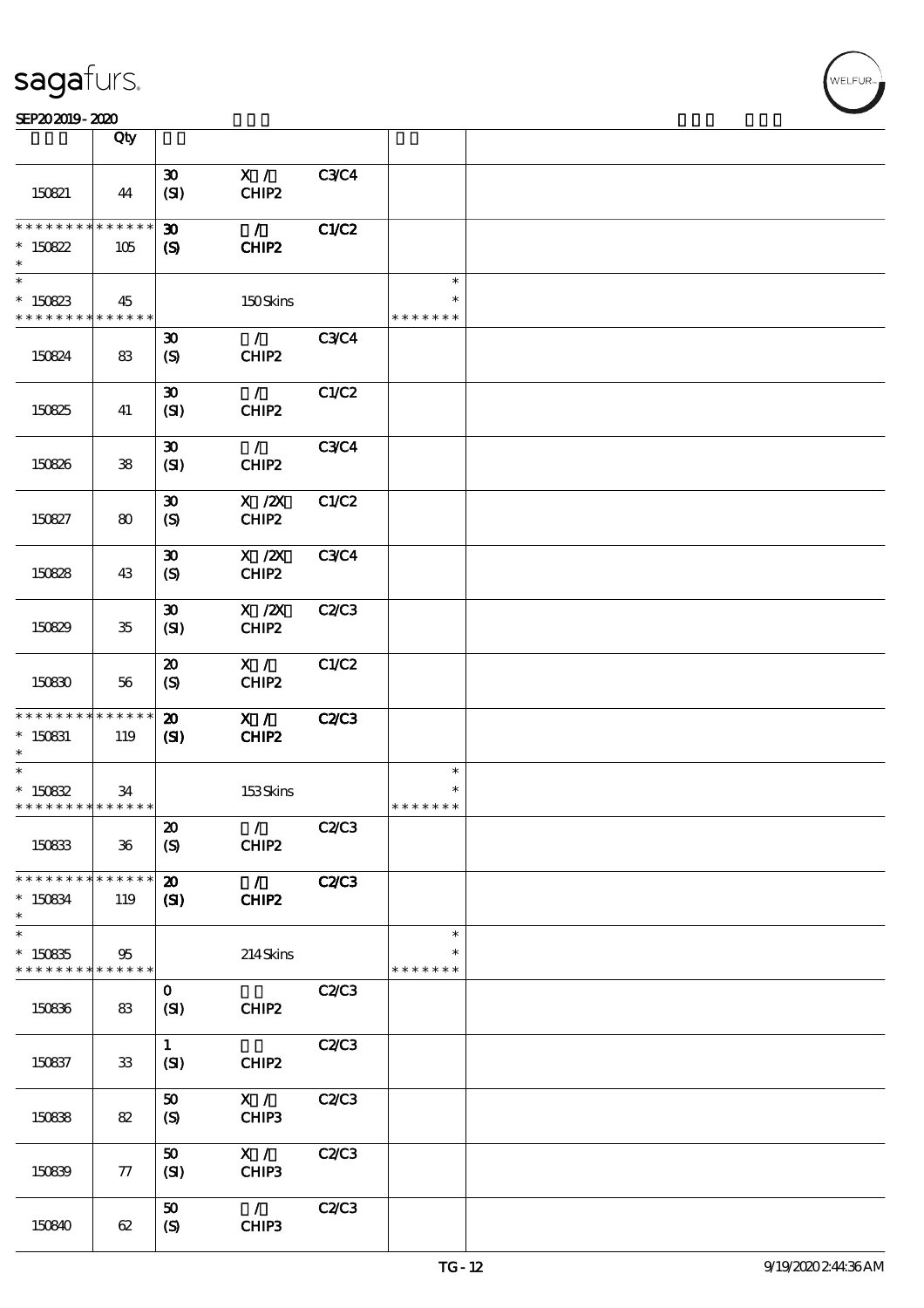### SEP202019-2020

|                                                                 | Qty           |                                                       |                         |              |                         |  |
|-----------------------------------------------------------------|---------------|-------------------------------------------------------|-------------------------|--------------|-------------------------|--|
| 150841                                                          | 62            | 50<br>(SI)                                            | $\mathcal{L}$<br>CHIP3  | C2C3         |                         |  |
| 150842                                                          | 81            | ${\bf 50}$<br>$\boldsymbol{S}$                        | CHIP3                   | C2C3         |                         |  |
| 150843                                                          | 72            | $\boldsymbol{\Lambda}$<br>$\boldsymbol{S}$            | X /<br>CHIP3            | C2C3         |                         |  |
| 150844                                                          | 82            | $\boldsymbol{\omega}$<br>(SI)                         | X /<br>CHIP3            | C2C3         |                         |  |
| 150845                                                          | 61            | $\boldsymbol{40}$<br>(S)                              | $\overline{1}$<br>CHIP3 | C2C3         |                         |  |
| 150846                                                          | 94            | $\boldsymbol{\Lambda}$<br>(SI)                        | $\mathcal{L}$<br>CHIP3  | C2C3         |                         |  |
| 150847                                                          | 29            | $\boldsymbol{\Lambda}$<br>$\boldsymbol{\mathrm{(S)}}$ | CHIP3                   | C2/C3        |                         |  |
| 150848                                                          | 66            | $\pmb{\mathfrak{D}}$<br>$\boldsymbol{S}$              | CHIP3                   | C2C3         |                         |  |
| 150849                                                          | 85            | $\boldsymbol{\mathbf{z}}$<br>(SI)                     | X /<br>CHIP3            | C2C3         |                         |  |
| 150850                                                          | $65\,$        | $\boldsymbol{\mathbf{z}}$<br>(SI)                     | $\mathcal{F}$<br>CHIP3  | C2/C3        |                         |  |
| 150851                                                          | 46            | $\boldsymbol{\mathfrak{D}}$<br>(S)                    | CHIP3                   | C2C3         |                         |  |
| 150852                                                          | 54            | $\mathbf{O}$<br>(SI)                                  | CHIP3                   | C2C3         |                         |  |
| 150853                                                          | 56            | ${\bf 50}$<br>$\boldsymbol{S}$                        | CHIP4                   | C2C3         |                         |  |
| 150854                                                          | 55            | ${\bf 50}$<br>(SI)                                    | CHIP4                   | C2C3         |                         |  |
| 150855                                                          | 62            | $\boldsymbol{\omega}$<br>$\boldsymbol{S}$             | X /<br>CHIP4            | <b>C2/C3</b> |                         |  |
| 150856                                                          | 77            | $\boldsymbol{\omega}$<br>(S)                          | $\mathcal{L}$<br>CHIP4  | C2C3         |                         |  |
| 150857                                                          | 77            | $\boldsymbol{\mathfrak{D}}$<br>$\boldsymbol{S}$       | $X$ / $ZX$<br>CHIP4     | C2C3         |                         |  |
| * * * * * * * *<br>$*150858$<br>$\ast$                          | ******<br>112 | $\boldsymbol{\mathfrak{D}}$<br>(S)                    | CHIP4                   | C2C3         |                         |  |
| $\ast$<br>$*150859$<br>* * * * * * * * <mark>* * * * * *</mark> | 24            |                                                       | 136Skins                |              | $\ast$<br>* * * * * * * |  |
| 150860                                                          | 29            | $\mathbf{O}$<br>(SI)                                  | CHIP4                   | C2C3         |                         |  |

T